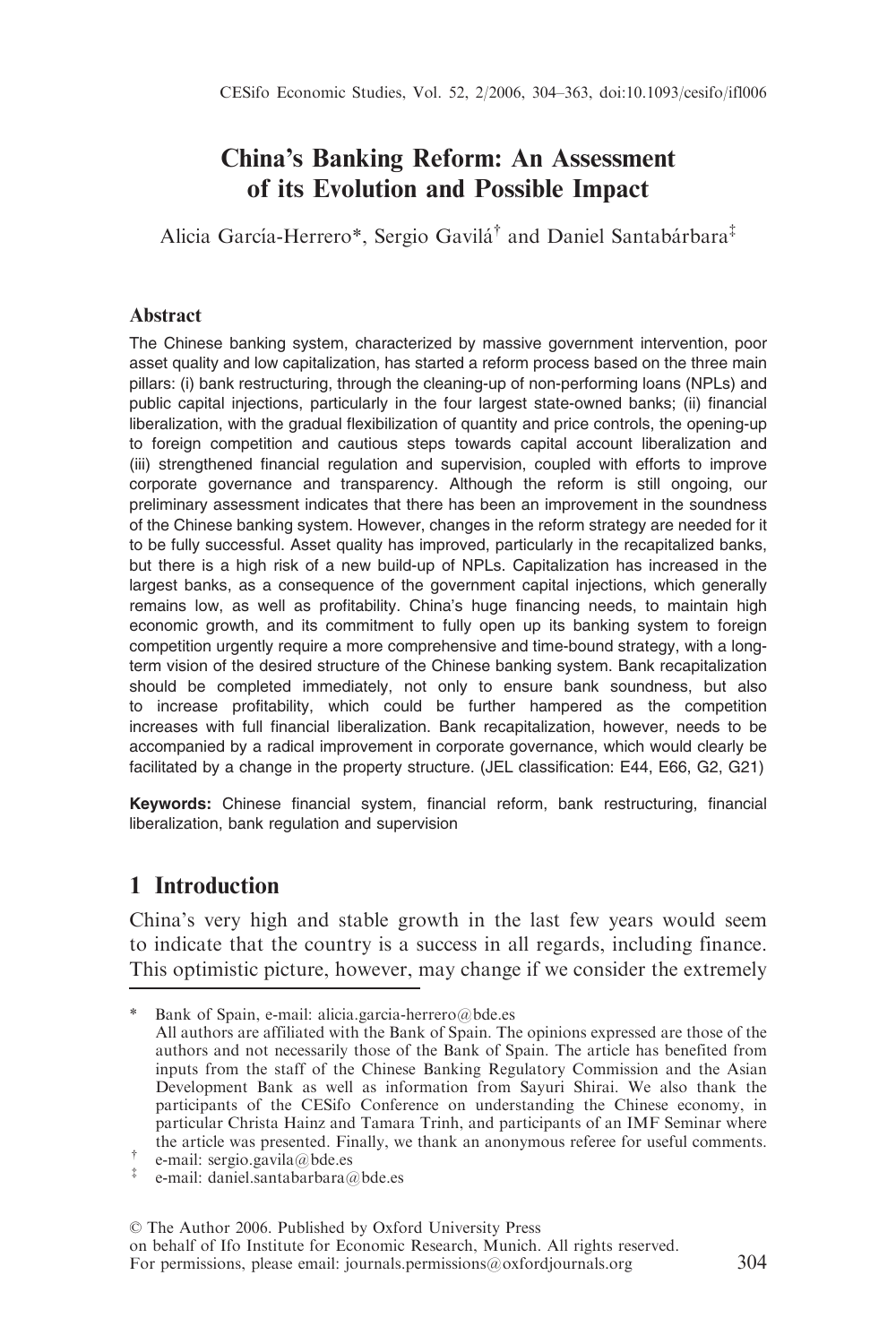high domestic saving and investment ratios. In fact, for an average 40 percent domestic investment to GDP (fully financed by domestic savings), an 8–10 percent growth is not such a high return to investment. This is a very rough indicator of potential misallocation of resources, namely domestic savings, which has been a common feature of the finallyclosed economies, and even more so of the centrally-planned ones.

The Chinese authorities are in the process of transforming a planned economy into a market-based one. There are several reasons to believe that this process may have consequences not only for China but also for the rest of the world. First, China has one-fourth of the world's population and 15 percent of its GDP measured in terms of purchasing power parity (PPP). Second, its economy is expected to become even larger; for some, even the biggest, worldwide by 2050 (Wilson and Purushothaman 2003). Third, it is one of the main exporters of capital, which is now mainly directed to financing the US current account deficit.

In this study, we concentrate on the banking sector for three reasons. First, it is the most important player of the Chinese financial system, although capital markets are also growing fast. In 2004, bank loans represented 83 percent of the funds raised by the non-financial sector, while stocks were only 5 percent and bonds 12 percent (11 percent for government bonds and 1 percent corporate ones). Second, the banking system is the main financier of non-profitable state-owned enterprises (SOEs) so that bank reform will have a direct impact on SOEs. Third, the Chinese banking system is so large that the way in which the reform is resolved could have systemic consequences. One can think of several—albeit unlikely—scenarios for such consequences. One is a banking crisis, particularly in the aftermath of capital account liberalization, which could affect capital flows elsewhere in the world. Another one would be that a number of foreign banks gain control of China's largest banks, which rank among the largest in the world. This might induce a reshaping of the international banks' position worldwide and, perhaps, even a change in their interest towards other emerging economies.

This article describes and assesses China's ongoing banking reform as well as the potential impact of remaining measures, so as to draw conclusions and recommendations, which may be of interest for policy makers.

The article is organized as follows: In Section 2, the structure and evolution of the Chinese banking system is briefly described as well as the main reasons for its poor performance. Section 3 summarizes the main steps taken towards financial reform, distinguishing between bank restructuring, financial liberalization and bank regulation and supervision. Section 4 evaluates the impact of the reform on bank performance so far as well as the potential consequences of remaining steps. Finally, in Section 5, we draw conclusions and policy recommendations based on our evaluation of the reform.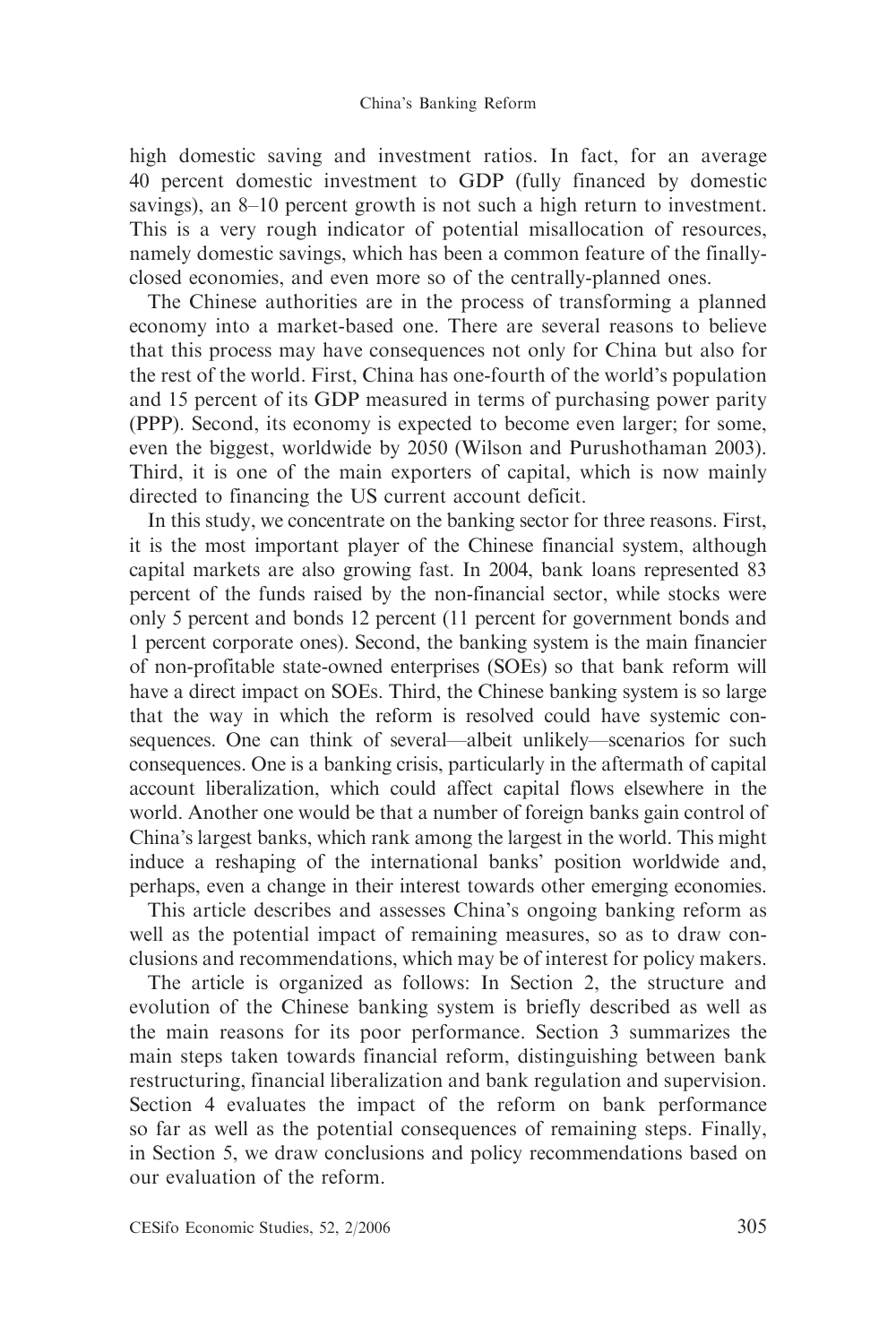## 2 The Chinese banking system

In this section, we review the main features characterizing China's banking system so as to better understand and assess the steps taken for its reform.

The first striking feature is the large size of the banking system not only in relative terms but also in absolute ones. China ranked seventh, worldwide, in terms of bank credit to the private sector as a percentage of GDP (Figure A1 in Appendix 1) and sixth in terms of bank credit in United States Dollar (USD) (Figure A2 in Appendix 1). Furthermore, bank credit continues to grow at a brisk rate, pushed by buoyant economic growth. However, this does not imply a very developed banking system since penetration of banking products is low and bank credit for small-and medium-size enterprises (SMEs) and households is scarce, 15 and 11 percent of the total loans, respectively, in 2004.

The Second feature, as many transition economies, the Chinese banking system has been dominated by four very large State-Owned Commercial Banks (SOCBs), which were created in the 1980s to grant credit to key sectors and are now commercial banks concentrating in corporate lending (Appendix 2 offers an overview of the institutional setting of the Chinese banking system and the different types of banks). The remaining banks are relatively small, which explains why the degree of concentration is relatively high when measured in terms of the share of assets of the four largest banks (see  $m_4$  in Figure 1), but much lower when measured by the Herfindahl Index. The relatively low Herfindahl Index, however, does not imply strong competition in the banking system, given the oligopolistic behaviour of the SOCBs, the still massive government intervention and the ample room for growth that the strong demand for credit has offered to all banks. A proof of the scarce competition is the relatively high interest margin, at least when compared with industrial countries (1.79 percent in 2003 as opposed to 1.38 percent for EU banks).<sup>1</sup> Things seem to be starting to change with the decreasing weight of SOCBs in the banking system (with 73.9 percent of the total assets in 1993 and 54.6 percent in 2004) and the rising importance of other commercial banks, such as the Joint-Stock Commercial Banks (JSCBs) and the City Commercial Banks (CCBs). The former, partially owned by local governments and SOEs, and with a growing share of private ownership (sometimes foreign), now hold 15 percent of the total bank assets, as compared with 4.4 percent in 1993. The CCBs, created by restructuring and merging urban credit cooperatives (UCCs), are much smaller, with a 5.4 percent share in 2004

<sup>1</sup> The net interest margin is even higher in Eastern Europe (3.39 percent), which may point to the lack of competition notwithstanding the systemic restructuring their banking systems went through in the 1990s.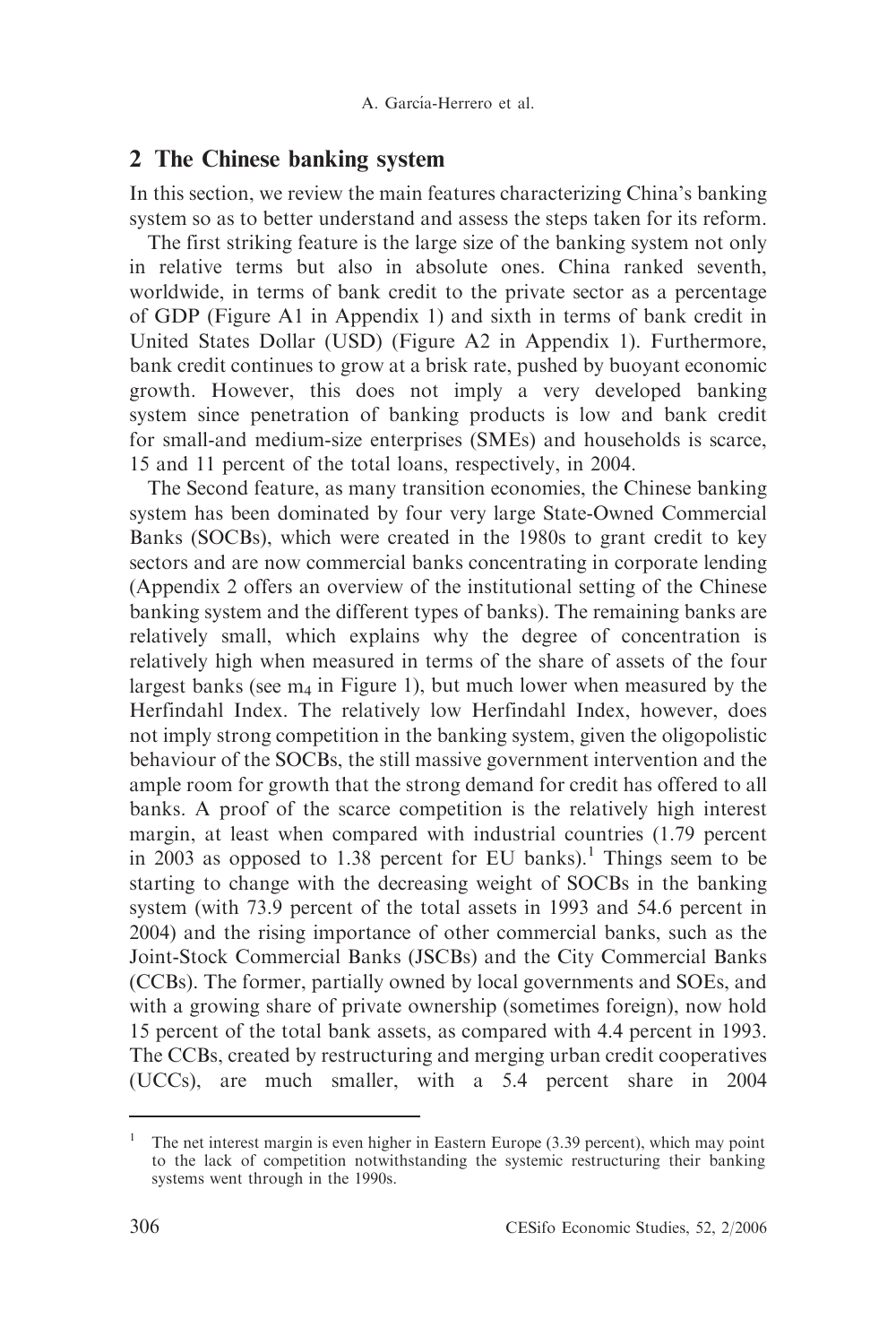



Figure 1 Concentration of the chinese banking sector

(Table A1 in Appendix 1 shows the evolution of asset share for each type of institution). This rapid change in asset share is mainly driven by a 30 percent yearly growth in JSCBs' assets, as opposed to 10 percent for SOCBs.

The third feature is the rather peculiar structure of the balance sheet, compared with international standards. First, loans are a large part of the assets (60.8 percent in 2003 as shown in Figure 2), the majority of which is granted to the corporate sector (over 85 percent of the total loans and over 85 percent of the profits) and to a large—although decreasing—extent short-term. In fact, still nearly 50 percent of the total loans go to finance industrial projects in a revolving manner (Table A4 in Appendix 1). This is particularly the case of policy banks, created in 1994 as state-owned development banks, with 92 percent of assets in loans. The recent boom in the housing sector has not changed this picture yet; mortgage lending is still <15 percent of the total loans, but also of new loans (as shown in Figure 3). Second, almost all liabilities are deposits, with an average share of 89 percent in 2003. This is even higher in SOCBs (92 percent) but much less so for JSCBs (79 percent), which have used non-interestbearing funding. Retail depositors are the main financiers of the banking system since corporate deposits only represented one-third of the total. (Tables A2, A3 and A4 in Appendix 1). Again, large differences exist among types of banks since retail depositors represent 60 percent of the total deposits for SOCBs and corporate deposits 65 percent for JSCBs.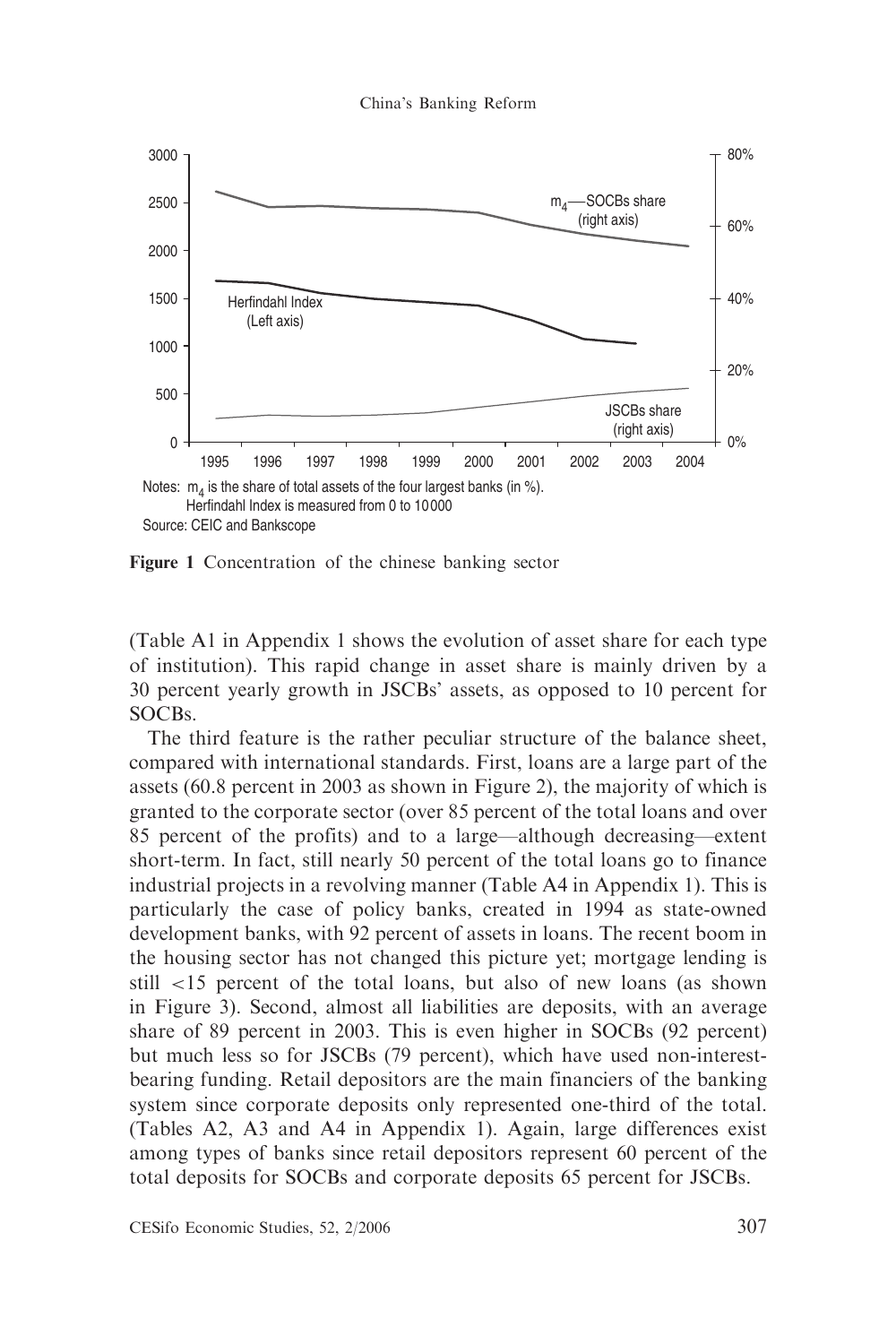A. García-Herrero et al.



Figure 2 Assets and short term liabilities



Source: Standard and Poors (2004)

Figure 3 Composition of new loans

The fourth feature of Chinese banks, also rather common in transition economies, has been their very poor asset quality. The ratio of nonperforming loans (NPLs) to total loans was 20 percent in 2003 (Table 1), well above the other emerging economies standards (9.1 percent for Eastern Europe banks in the same year). The situation was even worse before the Chinese authorities started their restructuring [above 30 percent in 1997 according to the China Banking Regulatory Commission (CBRC)]. Also provisioning, as a percentage of NPLs, was well below the international standards, namely  $\langle 22 \rangle$  percent,<sup>2</sup> as compared with

<sup>&</sup>lt;sup>2</sup> Due to data limitations, this ratio has been calculated for three of the four SOCBs (i.e. excluding the Agricultural Bank of China), and ten of the twelve JSCBs.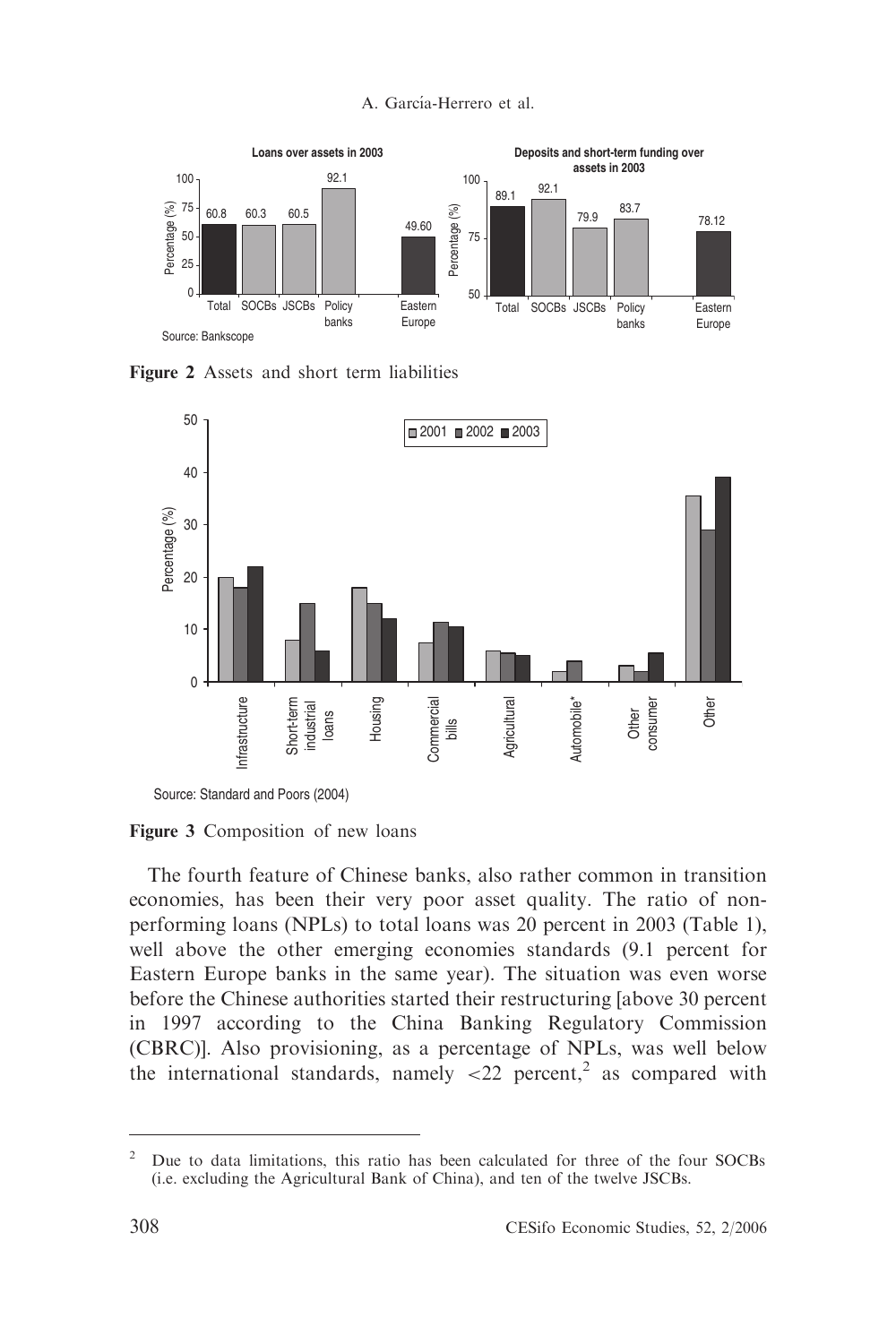|                              | as of    | <b>USD</b><br>billion | NPL ratio<br>$\frac{6}{6}$ of total<br>loans) | $%$ of<br>GDP <sup>a</sup> |
|------------------------------|----------|-----------------------|-----------------------------------------------|----------------------------|
| State-owned commercial banks | $Dec-03$ | 232                   | 20                                            | 17                         |
| Joint-Stock Commercial Banks | $Mar-04$ | 23                    | 7                                             | $\overline{2}$             |
| Policy Banks                 | $Jun-03$ | 19                    | 18                                            |                            |
| Credit cooperatives          | $Mar-04$ | 60                    | 30                                            | 4                          |
| Banking system total         | $Dec-03$ | 373                   | 19                                            | 28                         |
| Asset management companies   | $Dec-03$ | 107                   |                                               | 8                          |
| Financial system total       | $Mar-04$ | 480                   |                                               | 36                         |

Table 1 Reported NPLs in Chinese financial system

Source: Authors' own estimations based on official figures reported by Bofit (2004), Ernst and Young (2004), Ping (2003) and Pei and Shirai (2004).

a June 2003 annual GDP.

46.4 percent in Eastern Europe in 2003. The underlying reasons for such poor asset quality are not only the soft-budget constraints for lending to SOEs but also a weak credit culture. The former is a well-known problem of transition countries, all the more so, the longer does the transition lasts towards a market economy.<sup>3</sup> The latter explains why NPLs from SMEs and household lending are also high for international standards. Finally, capitalization is low. The solvency ratio, calculated according to Basel I, was only 6.73 percent<sup>4</sup> in 2003 (as shown in Figure 4) and the ratio of equity to assets was 4.3 percent, virtually the same as before the reform started, and very low compared with Eastern Europe in 2003 (10.3 percent). Table A5 in Appendix 1 shows the evolution of basic indicators of bank performance for each bank group.

The fifth feature is a very poor profitability. In 2003, the return on equity (ROE) of the banking system was 3.05 percent (Figure 5), and the return on average assets (ROA) was 0.14 percent, well below the international standards. As an example, Eastern Europe banks had 13.57 percent ROE and 1.43 percent ROA in the same year.

There are several reasons for the low profitability, but the main one seems to be asset quality. Operating income, as a percentage of

<sup>&</sup>lt;sup>3</sup> A wealth of literature exists on the relation between political interference and the performance of the banking system. For example, see Brandt and Li (2003), Chang (2003), Cull and Xu (2000), Moreno (2002), Park and Sehrt (2001), Wei and Wang (1997) and Zhou (2004).

<sup>&</sup>lt;sup>4</sup> The solvency ratio has also been calculated for three of the four SOCBs and ten of the twelve JSCBs.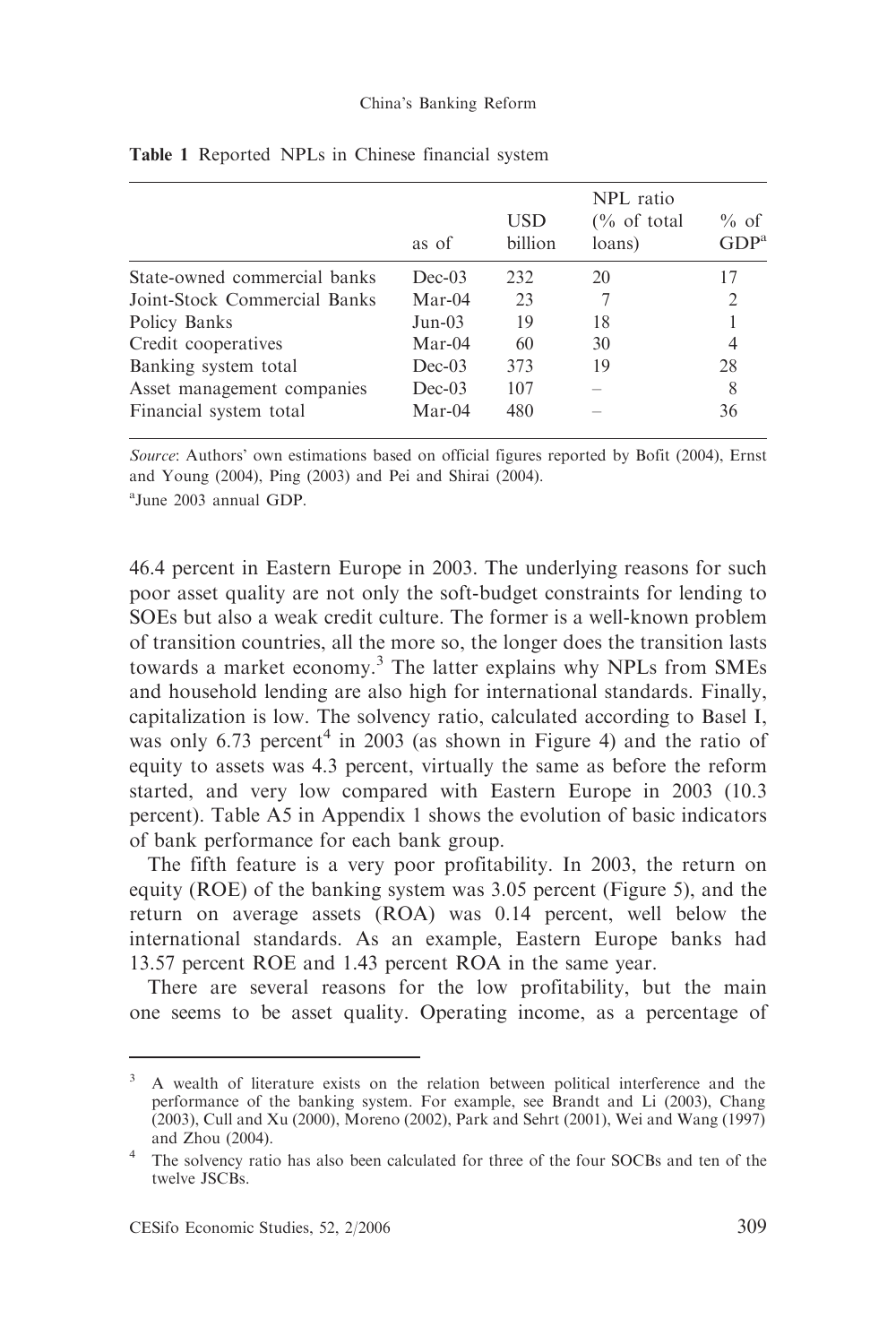#### A. García-Herrero et al.



a<br>According to Basel I. Total and SOCBs figures are assesed excluding ABC due to data limitations. Figures from Eastern Europe from ECB (2004). Source: Bankscope





Figure 5 Profitability indicators

total assets, is lower for Chinese banks than for Eastern European ones (2.22 percent compared with 5.93 percent in 2003, as shown in Figure 6), but much more so for non-interest income (Figure 7). The efficiency of Chinese banks, measured by the cost to income, is actually better, (51.68 percent compared with 62.27 percent in the same year), although it is basically explained by lower wages. In fact, other measures of efficiency, such as pre-provision profit over employees generally ranks EU banks better than Chinese. Besides the lower operating income, the difference in profitability is mainly explained by the much larger amounts of provisions and write-offs, stemming from the very low asset quality. In fact, provisions and write-offs, apart from taxes, reduce Chinese banks' net income to only 11.7 percent of the pre-provision profits in 2003, compared with 56.6 percent for Eastern European banks. Tables A2, A3 and A6 in Appendix 1 depict the evolution of assets, liabilities and income and expenditure for different types of Chinese banks.

The Sixth feature is that the state-ownership is pervasive and corporate governance is very weak. The root of this problem is government intervention, which inhibits banks allocating their assets according to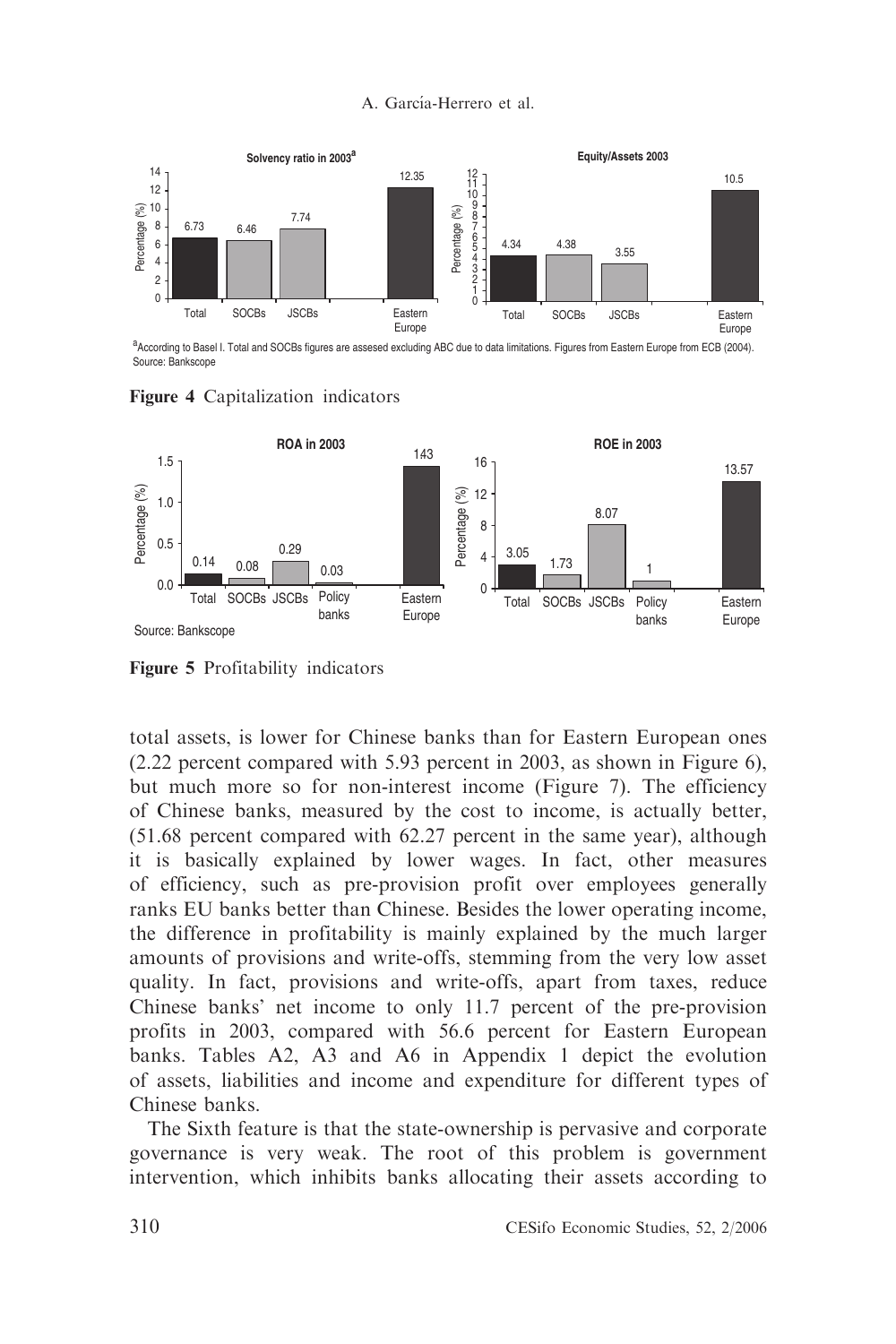#### China's Banking Reform



Figure 6 Efficiency indicators



Figure 7 Source of income

market criteria.<sup>5</sup> This is particularly true for the SOCBs. The SOCBs lack the basic attributes of a profit-making bank. In fact, they do not have clearly identifiable owners, or, until very recently, the board of directors or specialized organs for monitoring management. They only have an external board of supervisors—as all Chinese companies—which monitors conformity with banking law and regulations, but has no role in the governance or oversight of bank management. Banks are accountable only to the government (usually the Ministry of Finance) and disclosure requirements are minimal. Finally, the management has traditionally been selected from the ministerial system and has remained subject to the close control of the party. The JSCBs do not have the same legacy as SOCBs so that their management has a higher commitment to shareholder value although they are still very much influenced by local governments and government-controlled enterprises given their large participation in the capital of most of these institutions. The JSCBs have also introduced

 $5$  The problem of government intervention has been well-documented in La Porta, López-De-Silanes and Shleifer (2002) and Sapienza (2004).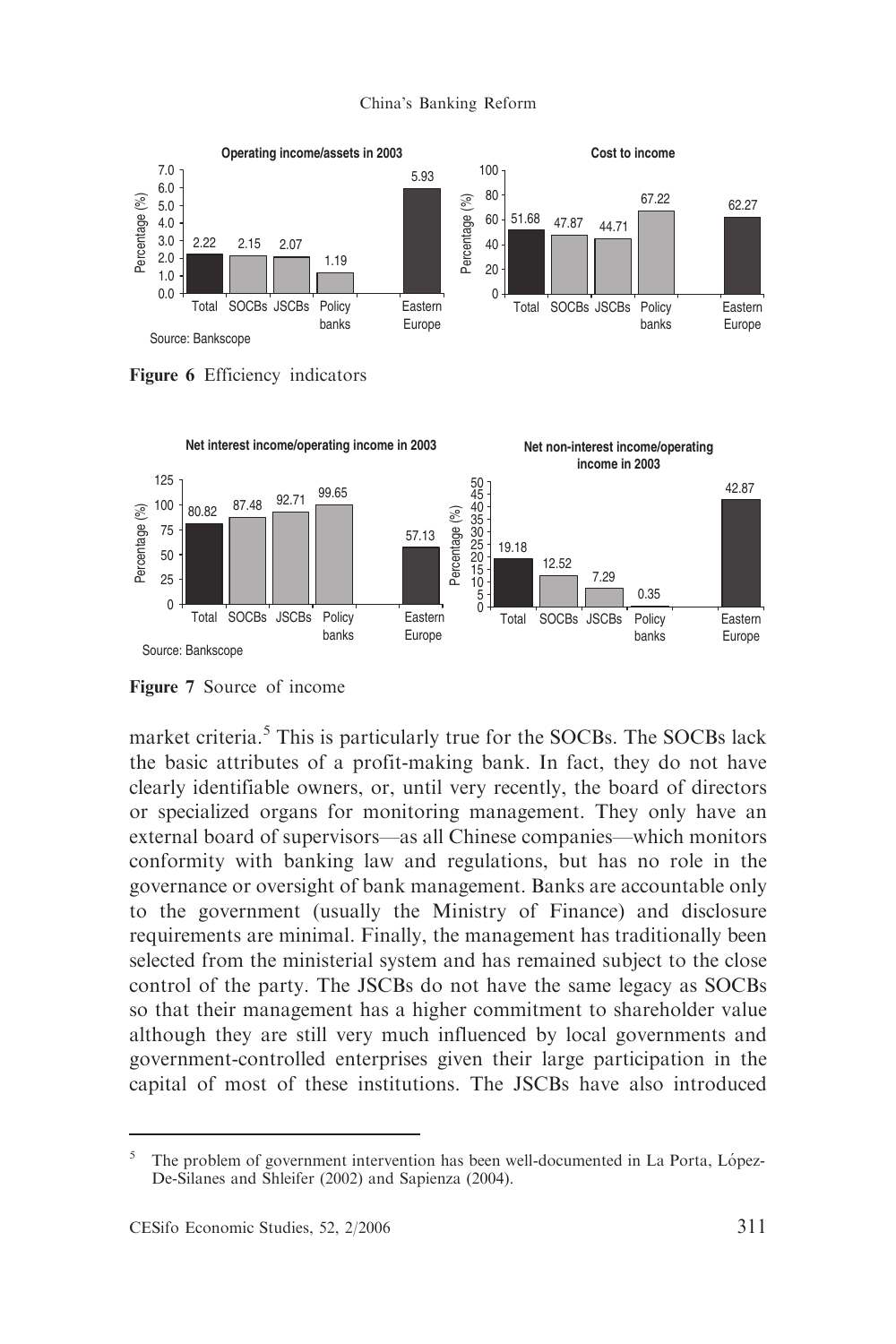improvements in the procedures for granting credit and risk management. Some of the largest CCBs are in a similar position to JSCBs, but not the small ones which still resemble the UCCs. Credit cooperatives are characterized by an even weaker governance than SOCBs, since they are subject to direct control from local governments.

The last feature is the poor institutional framework of the banking system. This is featured by a rather loose regulation and supervision, particularly as regards enforcement. Furthermore, the regulatory bodies, as well as the central bank, are dependent on the party's decisions. The lack of enforcement power from the supervisory part helps explain the very limited improvement in corporate governance. Additional weaknesses are the lack of a bankruptcy law, a national credit bureau and a smooth functioning of the payment systems.

# 3 Steps taken in banking reform

The reform of the Chinese banking system started with an institutional shake-up, as was generally the case in transition economies. The first and the foremost important step was the substitution in 1984, of a monobank system with a multi-tiered one, in which central banking functions were separated from the rest. The second step was the separation of commercial banking activities from those specially geared towards economic development. To this end, policy lending banks were established in 1994 in order to take over from SOCBs projects for development purposes and a new Commercial Banking Law was approved in 1995 to regulate commercial banks. Third, the institutional design of the People's Bank of China (PBC) was strengthened through a new charter in 1995, where its three main responsibilities were: monetary stability, banking supervision and oversight of the payments system. The new charter, however, did not grant the PBC independence from the State Council. Finally, responsibilities for monetary policy and banking supervision were separated with the creation of the CBRC in 2003.

In addition to the institutional shake-up, China's bank reform has been based upon three main pillars: (i) bank restructuring, through the cleaning up of NPLs and recapitalization; (ii) the reduction of government interference in the system, through quantity and price liberalization as well as opening up to the foreign competition and (iii) improved regulation and supervision.

## 3.1 Restructuring

Bank restructuring has probably been the most important pillar of bank reform since poor asset quality, coupled with very low capitalization,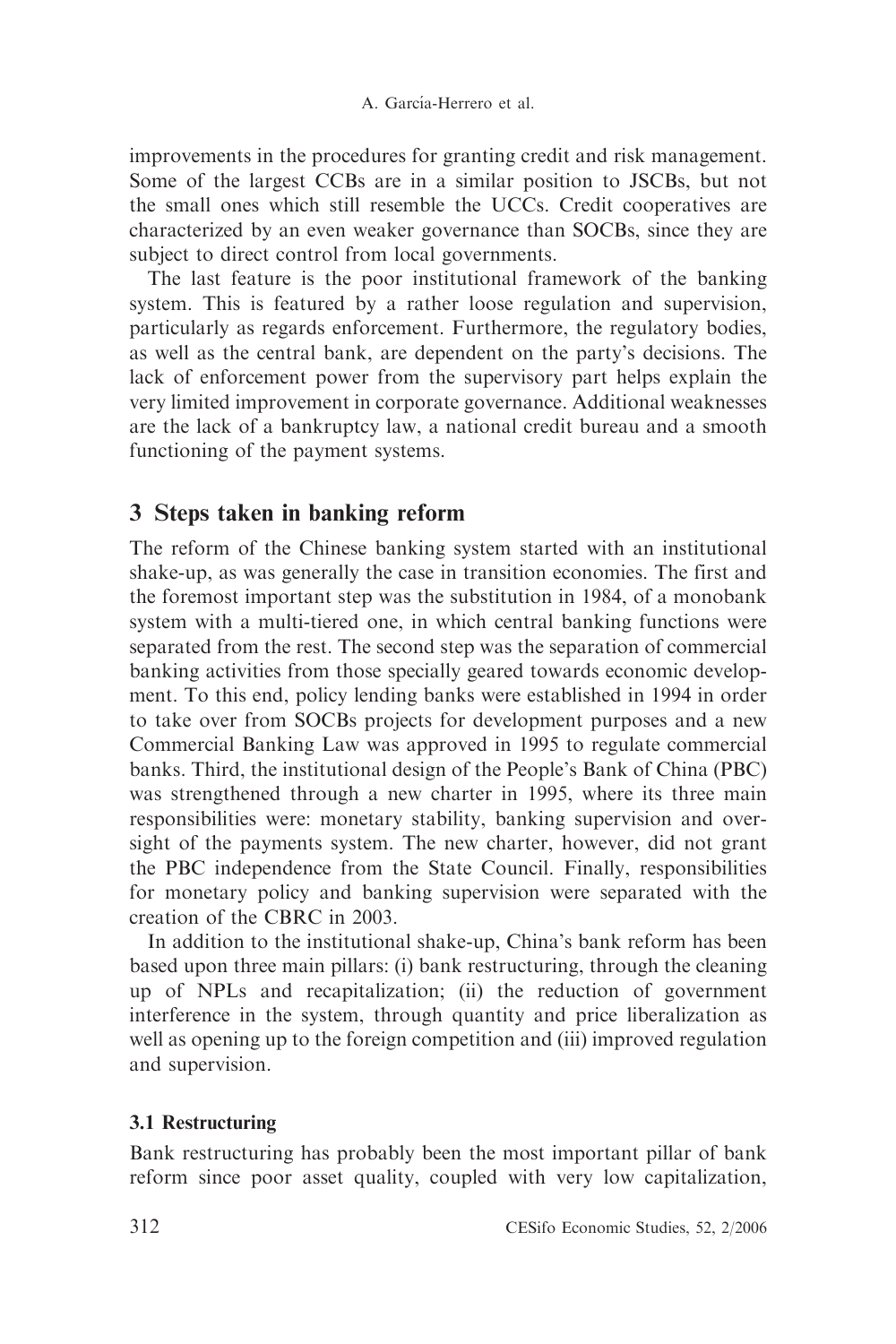was a very pressing problem. Bank restructuring has, until now, mainly focused on SOCBs but there have also been some measures for credit cooperatives. This section concentrates on SOCBs, given their systemic natures. The SOCBs' restructuring process has not been linear but in waves. Three can be clearly identified, each of which with two clearly differentiated steps: first a capital injection and, second, the clean-up of NPLs.

#### The three restructuring waves for SOCBs

The first wave started in 1998, with an injection of the equivalent of USD 33 billion in Renminbi (RMB) into the four SOCBs. The operation started with a reduction in the reserve requirement which freed liquidity for the banks to acquire government paper. The government transferred again the receipts of this purchase to these banks in the form of fresh capital. This operation was followed, in 1999–2000, by the transfer—at book value—of NPLs from the four  $SOCBs^6$  to the four newly created Asset Management Companies (AMCs) for the equivalent of USD 170 billion (more details on the functioning of these AMCs are given in the next section).

The second wave started in December 2003 with USD 22.5 billion capital injections in the two best-performing SOCBs, namely the China Construction Bank (CCB) and the Bank of China  $(BoC)<sup>7</sup>$  These injections came directly from the country's official international reserves, through the transfer of rights of ownership of US government bonds. These have not been converted into RMB yet because of imposed restrictions. Since each bank's existing capital was mainly used to provision or write-off, the equivalent of USD 23.4 billion in NPLs, this operation led to a very marginal increase in capitalization while asset quality did improve substantially. In June 2004, the equivalent of USD 15.6 billion and 18.1 billion in NPLs was auctioned from CCB and BoC, respectively, to AMCs at 50 percent of the face value. The provisions accumulated with the capital injections were used to write-off the other 50 percent of the value. Cinda, the most active AMC won the auction by promising a 30 percent recovery rate. In addition, CCB and BoC increased their Tier II capital by issuing subordinated debt for the equivalent of USD 4.8 billion and 7.3 billion, respectively. Finally, CCB listed part of its shares in Hong Kong in October 2005 and the listing of the BoC has been

<sup>6</sup> NPLs were also transferred from one policy bank (China Development Bank).

<sup>7</sup> Table A7 in Appendix 1 gives details of NPLs at each SOCB.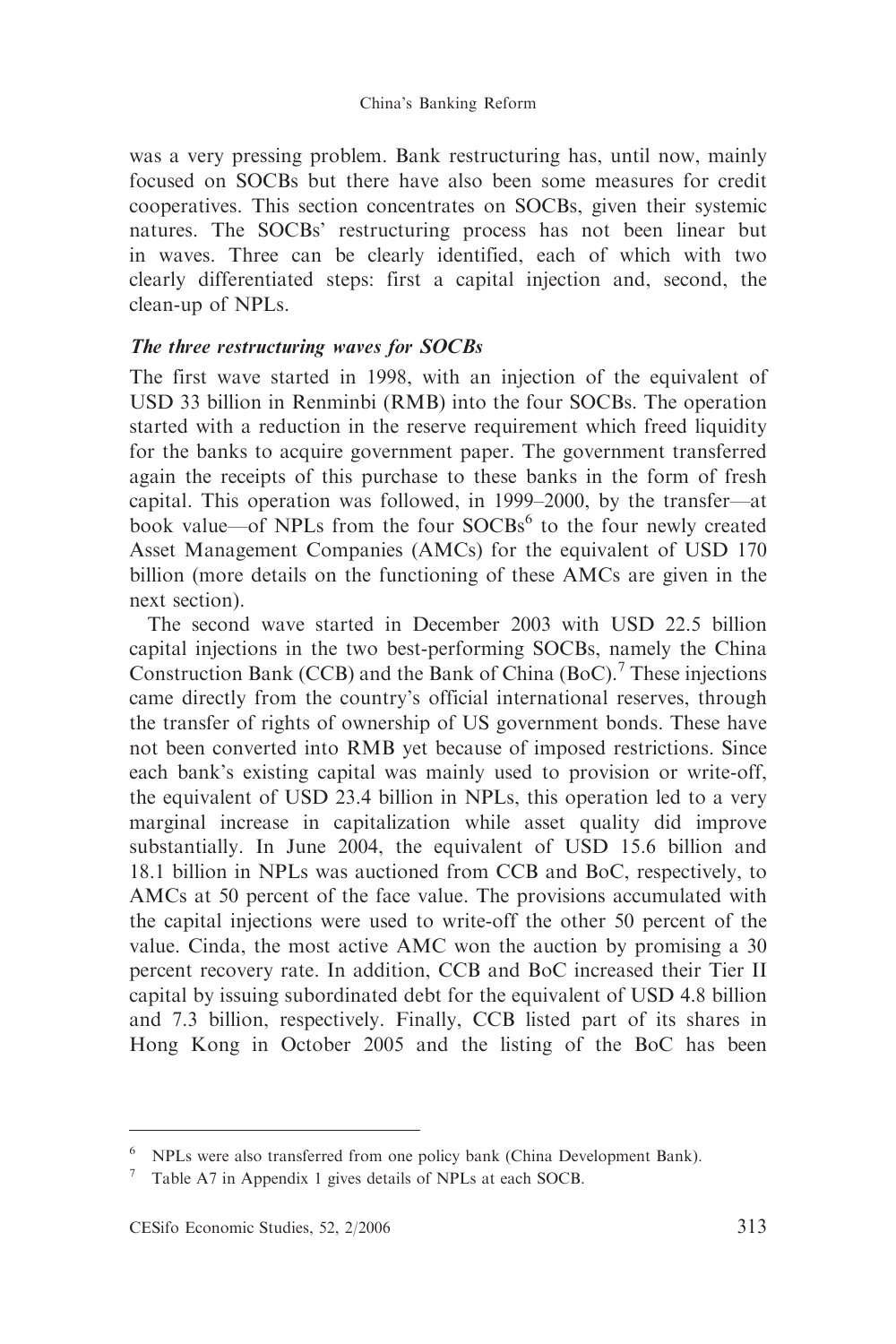announced for 2006 and a state-owned investment company has been created to organize the listing. Chinese authorities have expressed interest in strategic investors entering these banks' capital in order to diversify ownership and improve management quality. This has been shown by the Bank of America's recent acquisition of a 9 percent stake of CCB (amounting to USD 2.5 billion), before the actual listing. This has been followed by an additional USD 1 billion stake in CCB by Singapore's state-owned financial holding, Temasek.

The third restructuring wave started in April 2005 with the injection of USD 15 billion into the Industrial Commercial Bank (ICB). As for the second wave, these funds came from the official international reserves and have not been converted into RMB. Although the share of NPLs in this bank is much larger than in the previously restructured ones, only USD 9 billion of the previous capital was used to provision NPLs while the remaining USD 15 billion was retained in equity (i.e. total equity is now USD 30 billion). The restructuring continued in June 2005 with the approval of an NPL disposal of USD 85.5 billion to AMCs and the issuance of USD 12.1 billion in subordinated debt. In the same way as CCB and BoC did, ICB plans to be listed in 2006 or 2007.<sup>8</sup>

In these three waves, an estimated 20–24 percent of the 2004 GDP has been injected in the banking system, $9$  either as capital or as a substitute of NPLs. This amounts to over 110 percent of the SOCBs' capital in injections.

## The NPLs' disposal

As previously mentioned, the Chinese authorities established a number of AMCs where NPLs from SOCBs have been transferred and their staff seconded. AMCs are legally independent agencies with a very broad mandate, namely collecting NPLs, restructuring them or converting them into equity. They are also responsible for issuing bonds and borrowing from financial institutions to pay for the NPLs they receive. Finally, they are also in charge of restructuring SOEs and recommending companies for listing (Pei and Shirai 2004).

The original idea was to assign one AMC for each SOCB. The separation of NPL recoveries depending on the bank of origin was

<sup>&</sup>lt;sup>8</sup> The transfer of NPLs to an AMC and the issuance of subordinated debt are still pending.

If we assume that the purchase of NPLs in the third wave (i.e. from ICB) is carried out at face value as in the first restructuring wave, the estimated cost is 23.5 percent of 2004 GDP. If it is done at 50 percent value as in the second wave, the cost goes down to 20.7 percent of GDP.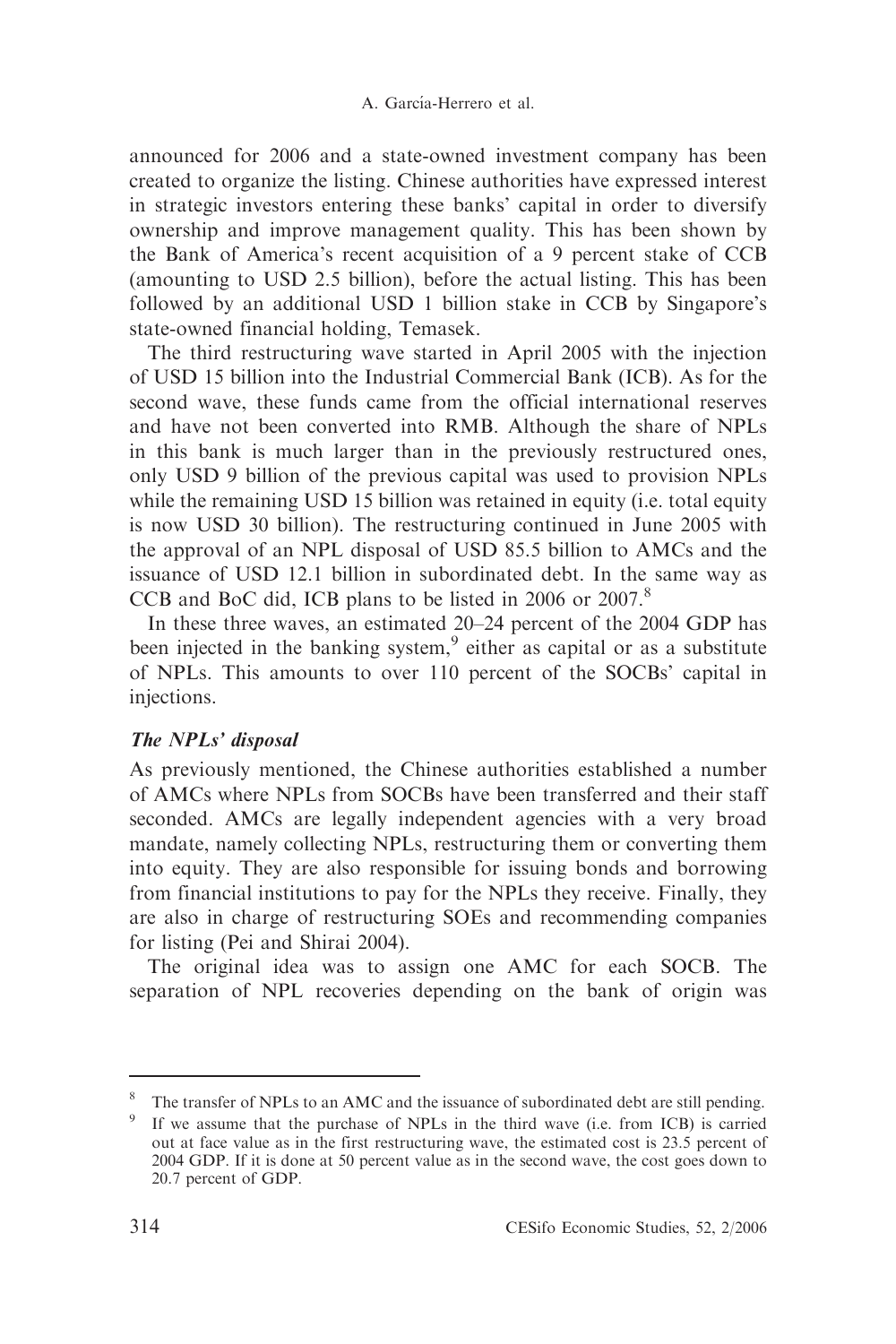preferred by the Chinese authorities for several reasons. First, the average size of loans seemed to be small and the clients widely dispersed, making the recovery of NPLs more cumbersome. Second, the specialization of SOCBs, at least in their origin, meant that economies of scale could be rather limited.<sup>10</sup> In reality, banks are no longer as specialized as they used to be and loans are sometimes very large, which might explain why this separate model has evolved into an auction, where AMCs bid to receive additional NPLs.

In the first restructuring wave, each AMC received NPLs from its respective SOCB at face value for a total amount equivalent to 8 percent of GDP (Table 2) and issued a 10 year bond with an annual 2.25 percent coupon for 83 percent of that amount and paid the remaining 17 percent in cash. In the second restructuring wave, auctions had been used to transfer NPLs. The action implied that the highest bidding AMCs, in terms of recovery value, namely Cinda, received the NPLs. In the third wave, a part of the NPLs were transferred to the Ministry of Finance,  $11$ (USD 30 billion) and another was bought by the PBC at face value (USD 55 billion). The PBC, then, auctioned them at 26 percent of that value to the AMCs.

Excluding the third wave, which is still ongoing, the amount of NPLs which has been restructured or disposed of hovers around 50 percent of the total loans transferred. From the restructured (resolved) loans, only 20 percent of their nominal value has been cashed, which implies that only 10 percent of the nominal value of the NPLs transferred has been recovered. Only a marginal part of these NPLs has been securitized or purchased by foreign investors. Finally, the government has set the end of 2006 as deadline for the AMCs to work out all NPLs.

#### Other restructuring efforts

The other restructuring steps taken by the Chinese authorities concern the small financial institutions. Credit cooperatives, as well as Trust and Investment Corporations (TICs), underwent a consolidation from 2000 to 2002 through closures and mergers at the provincial level. In August 2003, given the undercapitalization of rural cooperatives and their incapability to rejuvenate the rural economy, additional measures were introduced with pilot projects and extended nationwide in June 2004.

<sup>&</sup>lt;sup>10</sup> For this reason, the main staff members of each AMC are generally seconded from the relevant SOCB.

<sup>&</sup>lt;sup>11</sup> The Ministry of Finance seems to have taken the responsibility of covering the possible shortfall of revenues by the AMCs with the income taxes and dividends of ICB.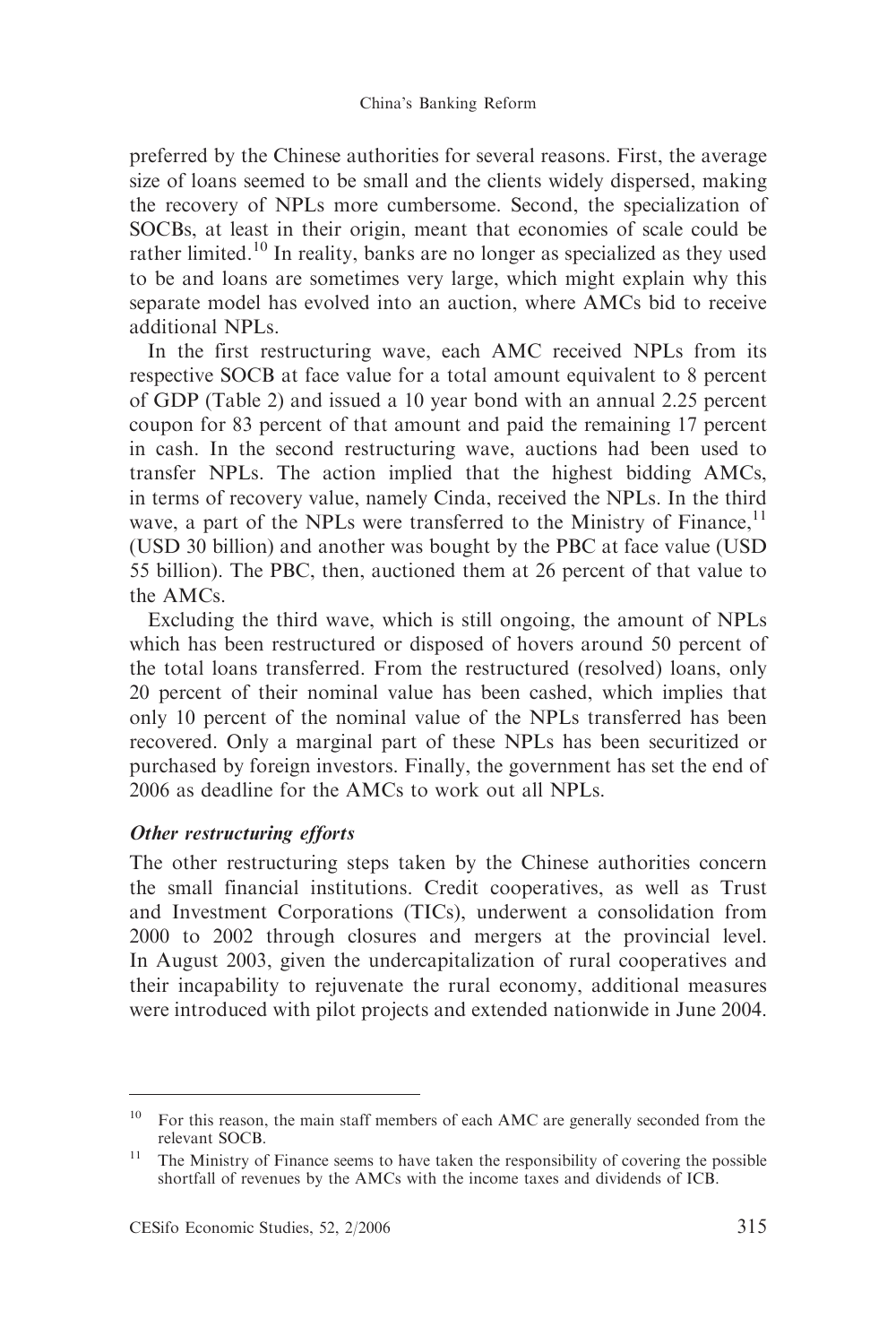| AMC                         | <b>SOCB</b> | Assets transferred<br>(USD billions) | Share of banks<br>loans outstanding<br>$(\%$ at end-1998) | <b>NPL</b><br>resolved | <b>NPL</b><br>resolved<br>$\binom{0}{0}$ | Cash<br>recovery | Cash<br>recovery<br>$(\%)$ |
|-----------------------------|-------------|--------------------------------------|-----------------------------------------------------------|------------------------|------------------------------------------|------------------|----------------------------|
| Orient asset management     | BoC         | 32.3                                 | 20.4                                                      | 12.9                   | 39.9                                     | 2.9              | 22.8                       |
| Great Wall asset management | ABC         | 41.8                                 | 24.6                                                      | 25.8                   | 61.8                                     | 2.7              | 10.4                       |
| Cinda asset management      | CCB         | 45.0                                 | 21.7                                                      | 18.56                  | 41.2                                     | 6.2              | 33.6                       |
| Huarong asset management    | <b>ICBC</b> | 49.2                                 | 17.9                                                      | 25.9                   | 52.6                                     | 5.1              | 19.9                       |
| Total                       |             | 168.3                                | 20.7                                                      | 83.2                   | 49.4                                     | 16.9             | 20.5                       |

Table 2 AMCs disposal of NPLs at March 2005

Note: in USD billions at March 2005.

Source: PBC, CRBC, annual reports, BIS working paper No. 115.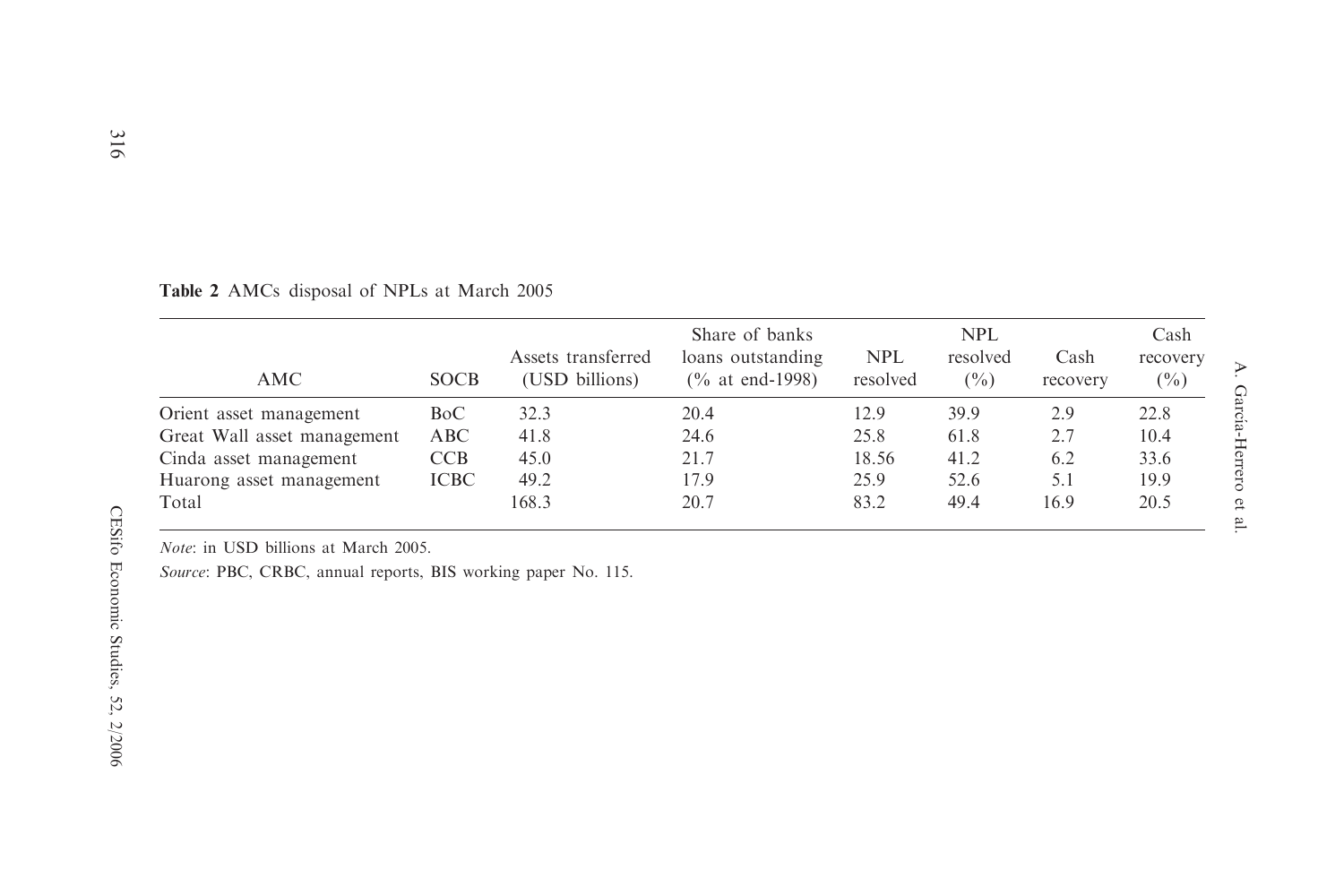In particular, credit cooperatives were given specific milestone objectives which, if complied with, would allow them to receive new capital injections, as well as tax-breaks and subsidies, from the PBC or the local government. Otherwise loss-making institutions will need to be closed. The total number of rural credit cooperatives (RCCs) is targeted to be reduced from 30 000 in 2004 to around 10 000 by the end of 2007. Until now, the amount of government funds injected into credit cooperatives hovers around USD 40 billion.

Notwithstanding the restructuring, the government control on the credit allowances to farmers remains tight, given the importance attached to raising rural income. The second programmed step in the restructuring of credit cooperatives is clarifying their ownership structure and improving their management capacity. The longer-term objective is the consolidation of credit cooperatives to no more than 2000 (from over 32000 at the end of 2004) reaching the necessary capitalization level and providing enough credit to the rural sector.

In parallel to the credit cooperatives, the CBRC announced it would move ahead with the reforms of other types of financial institutions, including policy banks and AMCs. As for AMCs, foreign firms will be allowed to compete with, and ultimately buy stakes in China's AMCs.

## 3.2 Financial liberalization

Financial liberalization is another important pillar of bank reform in China. Having been a planned economy for so long, government intervention in the Chinese banking system was massive and still is, in certain aspects. Liberalization efforts have gone in several directions: first, introducing market practices in the functioning of the banking system; second, freeing interest rates; third, opening up to foreign competition and, finally, liberalizing exchange rate controls, which affect banks' transactions with the rest of the world.

## Introducing market practices

Reducing the government intervention in the banking system started in the 1990s with a number of different actions. An important one was the reduction of reserve requirements from 20 to 8 percent in 1998 and again to 6 percent in  $1999$ .<sup>12</sup> In addition, the remuneration of excess reserves was lowered to discourage banks from hoarding liquid assets and encourage them to manage their assets. The last reduction took place in March 2005 (from 1.62 to 0.99 percent). This has implied a steady

<sup>&</sup>lt;sup>12</sup> More recently, there was an increase to 7 percent in September 2003 and to 7.5 percent in April 2004.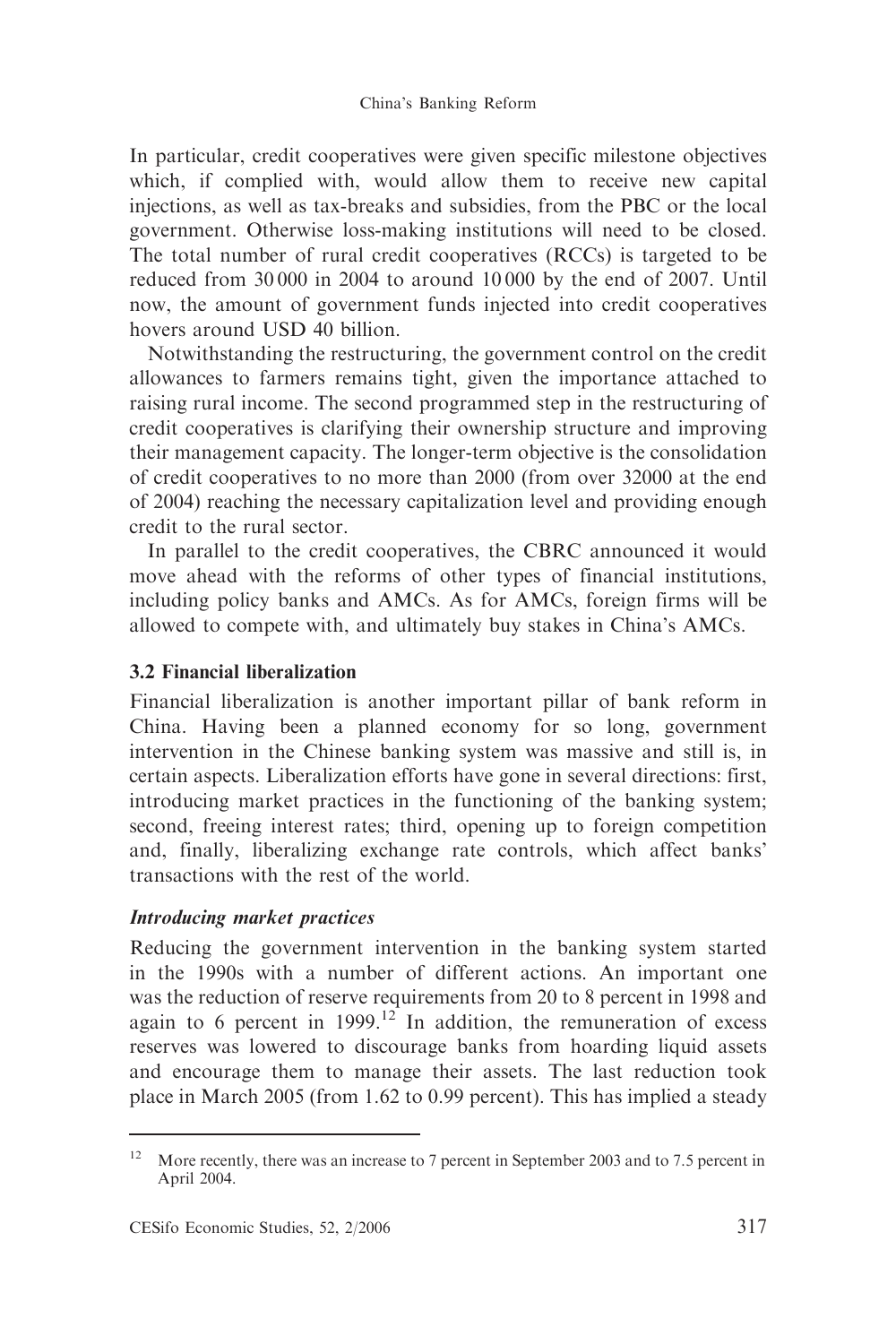reduction in liquid assets although they still remain at relatively high levels (Table A2 in Appendix 1).

In parallel, SOCBs were given more responsibility for their lending decisions and some of their credit quotas were removed. Another important step was taken in 1999, when government interference in commercial lending was forbidden, at least in formal terms, and private capital was allowed to enter JSCBs and CCBs.

## Interest rate liberalization

Interest rate liberalization is an important element of China's efforts to enhance the role of market forces in resource allocation. It is also a prerequisite for increasing the competitiveness of financial institutions, introducing market-based monetary instruments and improving the monetary transmission mechanism.

The approach towards interest rate liberalization has been gradual and is not yet completed. As for the sequencing, interest rates in money markets and bond markets were liberalized first, followed by the gradual liberalization of the interest rates of loans and, only later, deposits. The very first measure was taken in 1996, when the interest rates in the interbank market were liberalized. In 1997, the interest rate in the bond repo market was also freed from controls and the issuing rate of government bonds started to be determined by market forces in 1998. Controls on foreign currency lending rates and large-value foreign currency deposit rates started to be removed in 2000. As for domestic currency transactions, a corridor was established in 1996 for RMB loans, which was gradually widened until the upper limit was lifted in October 2004, except for credit cooperatives. In 1999, interest rates on long-term large-value RMB deposits started to be liberalized on a gradual basis. In October 2004, the lower limit on the interest rate of all RMB deposits was lifted but not the upper limit (Table A8 in Appendix 1 offers additional details on interest rate liberalization). The PBC has announced additional measures, such as eliminating the upper limit on RMB loans for credit cooperatives and abolishing the existing lower limit on lending rates for all institutions; it also intends to eliminate the upper limit for all RMB deposits and liberalize interest rates on remaining foreign currency deposits (smallvalue with maturity less than 1 year) at some point in time. In this context, the PBC has also announced the introduction of market-based monetary policy instruments.

In the current setting, the liberalization of the ceiling on the lending rate and of the floor on the deposit rate implies no limit as to how large the spread between the lending and deposit rate, but a clear one on how small it can be, i.e. the difference between the reference lending and deposit rates. This difference hovered at 330 basis points (Figure 8) until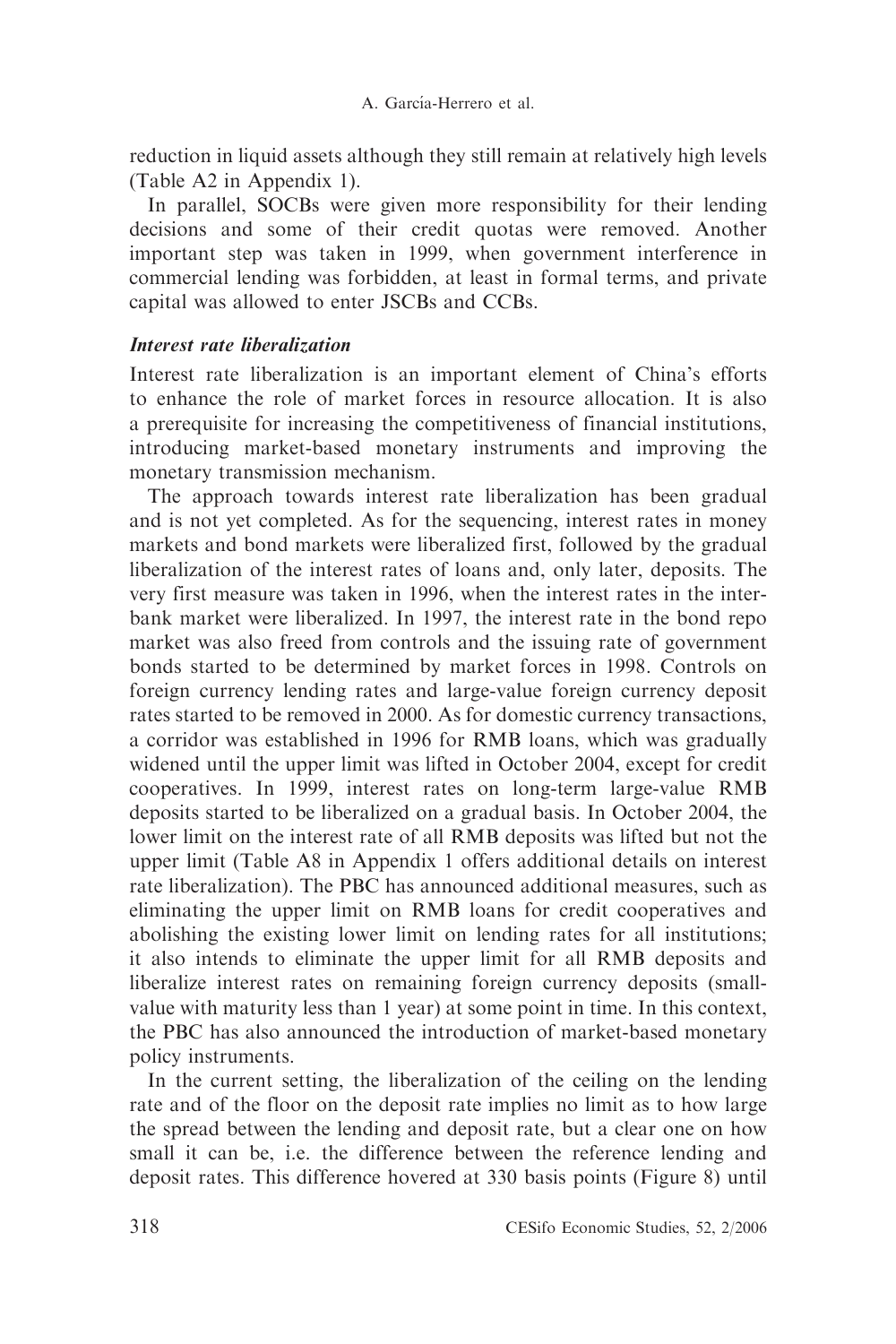

Figure 8 Lending and deposit rates

April 2006, when was widened in 27 basic points, and offers a safe margin for banks to maintain a relatively high net interest margin.

At the same time, nominal lending and deposit rates have fallen substantially in the last few years together with real lending rates, which had reached relatively high levels in the first compasses of the reform, as double-digit inflation was being controlled. In late 2004, real lending rates have started to increase again, as a consequence of a more restrictive monetary policy stance, but still remain relatively low, well below 4 percent (Figure 9).

#### Opening up to foreign competition

A crucial milestone in the financial liberalization process was the conclusion of the negotiations for China's accession to the World Trade Organization (WTO) in late 2001. The commitments agreed under WTO imply the full opening up of the Chinese banking system to foreign affiliates by the end of 2006, but the approach followed has been very gradual and cautious. At the beginning, foreign banks were only allowed to carry out foreign-currency transactions. As a second step, foreign banks were authorized to offer local currency services to foreign enterprises and individuals, albeit with geographical restrictions (starting with the richest regions<sup>13</sup>), high minimum capital requirements and tight

<sup>&</sup>lt;sup>13</sup> In Shanghai and Shenzhen, as special economic areas, interest rates were liberalized for foreign companies and individuals even before becoming a WTO member, in 1996.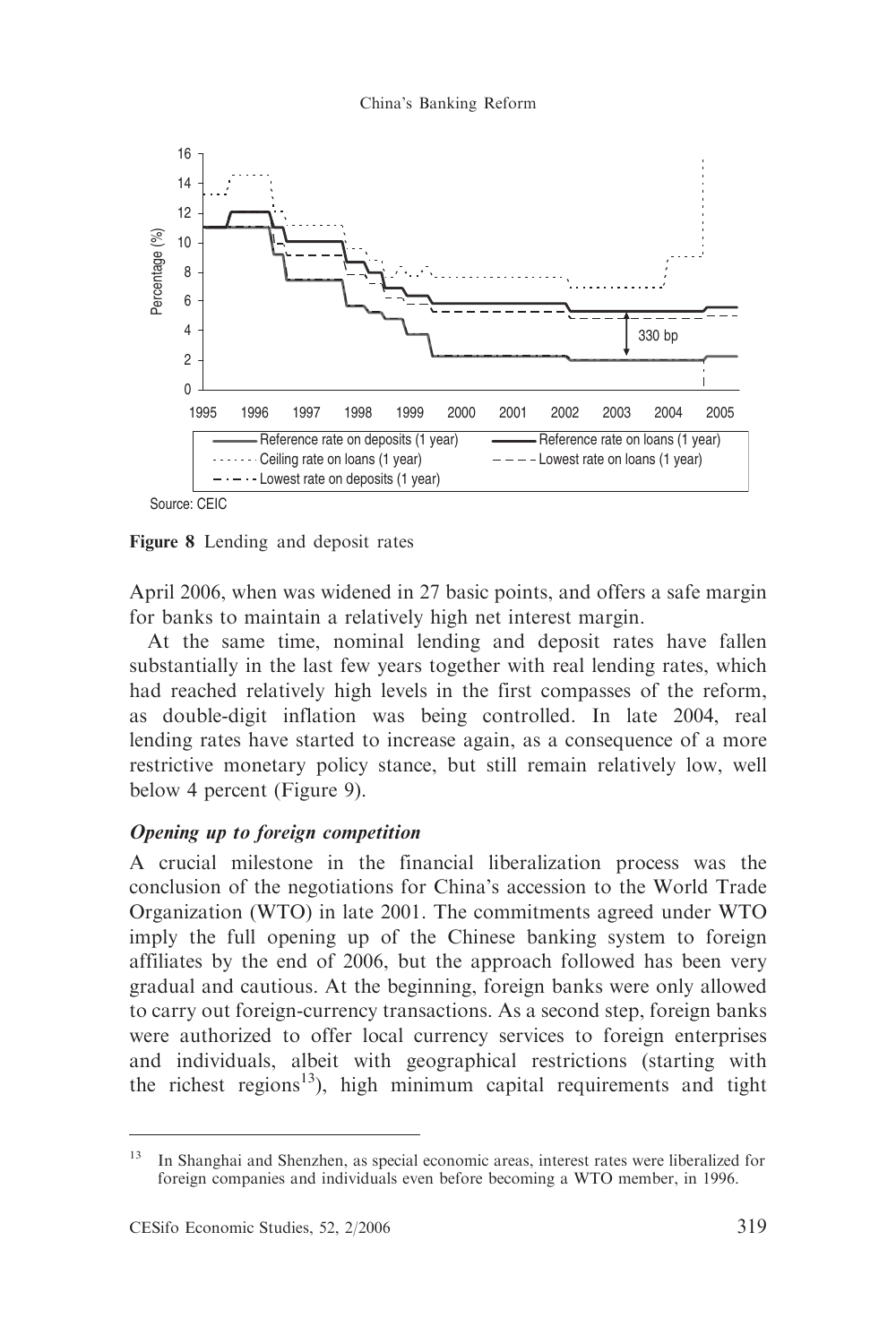A. García-Herrero et al.



Source: CEIC

Figure 9 Real interest rates on loans (reference)

prudential norms, compared with international standards (Table 3). Third, in 2003, the wholesale market in domestic currency (i.e. to Chinese enterprises) was opened to foreign competition for a relatively large number of provinces. Finally, from the end of 2006 onwards, foreign banks will be able to offer all banking services in local currency in all provinces and even to Chinese households. In addition, the Chinese authorities have recently announced measures to facilitate the entry of foreign affiliates, such as lifting the ban to open more than one branch per year and reducing minimum set-up capital requirements for the establishment of new branch. Since the signing of WTO in 2001, foreign bank branches have increased from 157 to 192 in 2004, most of which from the Asian origin (mostly Taiwan, South Korea and Hong Kong). The number of representative offices also rose from 184 in 2001 to 223 in 2004.

Although WTO commitments do not deal directly with a foreign acquisition of a stake from a Chinese bank, Chinese authorities have increased the limit on the bank's foreign ownership from 15 to 20 percent of the total capital for one single investor, and to 25 percent for the joint participation of all foreign investors, although this latter ceiling does not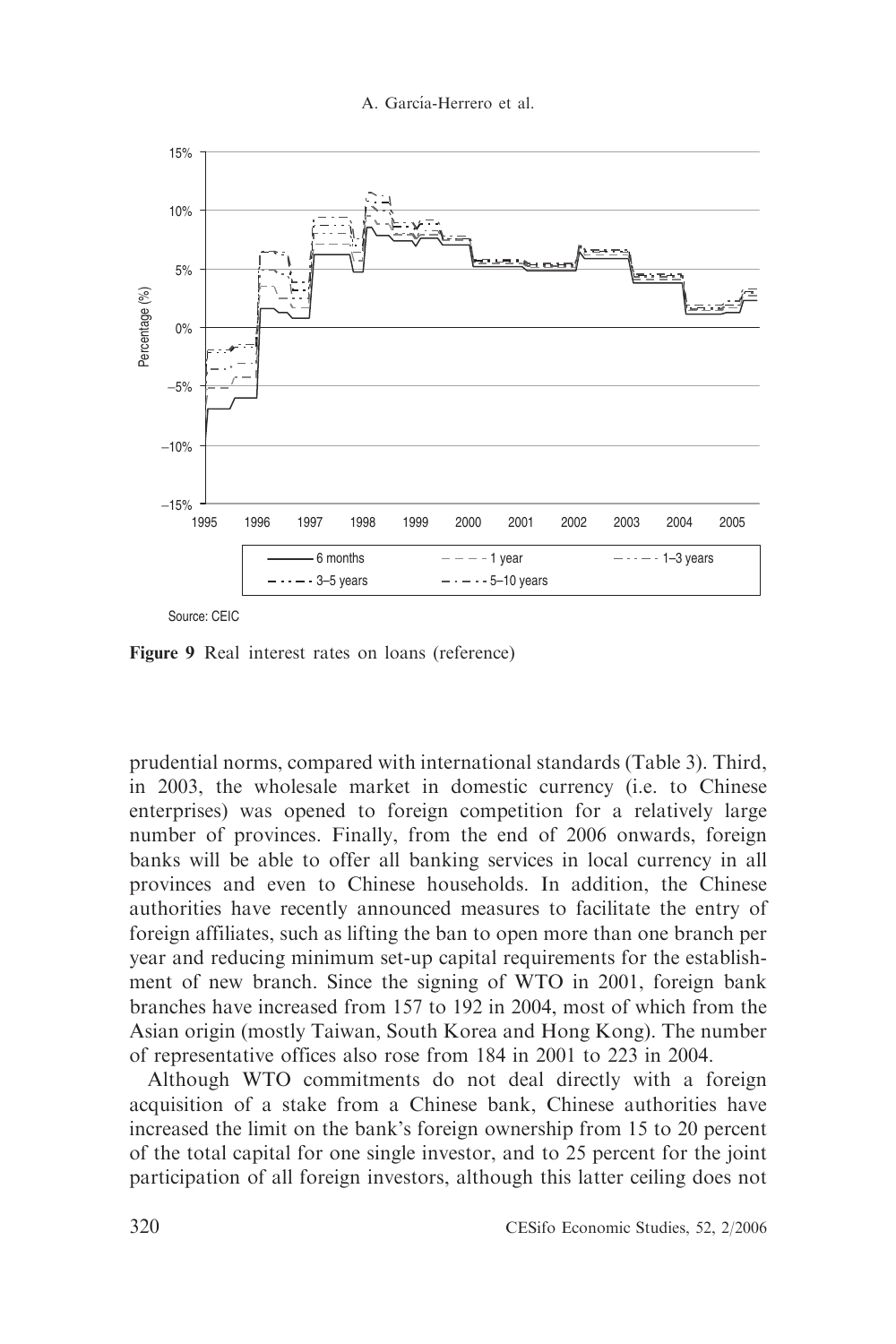| <b>Table 3</b> Timetable for opening the financial sector under WTO commitments |                                                                   |                            |      |  |  |  |  |  |  |
|---------------------------------------------------------------------------------|-------------------------------------------------------------------|----------------------------|------|--|--|--|--|--|--|
|                                                                                 | Foreign banks can begin to offer services in domestic currency to |                            |      |  |  |  |  |  |  |
| By geography                                                                    | Foreign companies and<br>foreign individuals                      | Chinese domestic companies | Chir |  |  |  |  |  |  |
| Open Shanghai, Shenzen                                                          | 1996                                                              | 2003                       | 2006 |  |  |  |  |  |  |
| Open Tianjing, Dalian                                                           | 2001                                                              | 2003                       | 2006 |  |  |  |  |  |  |
| Open Guangzho, Qingdao, Nanjing, Wuhan                                          | 2002                                                              | 2003                       | 2006 |  |  |  |  |  |  |
| Open Jinan, Fuzhou, Chengdu, Chongqing                                          | 2003                                                              | 2003                       | 2006 |  |  |  |  |  |  |
| Open Kunming, Zhuhai, Beijing, Amoy                                             | 2004                                                              | 2004                       | 2006 |  |  |  |  |  |  |

Source: WTO and Deutsche Bank Reasearch (2004).

Banking services in foreign currency were liberalized in all regions immediately after WTO accession.

Open Swatow, Ningbo, Shenyang, Xian 2005 2005 2006 Lift all geographical restrictions 2006 2006 2006 2006 2006

Chinese domestic companies Chinese individuals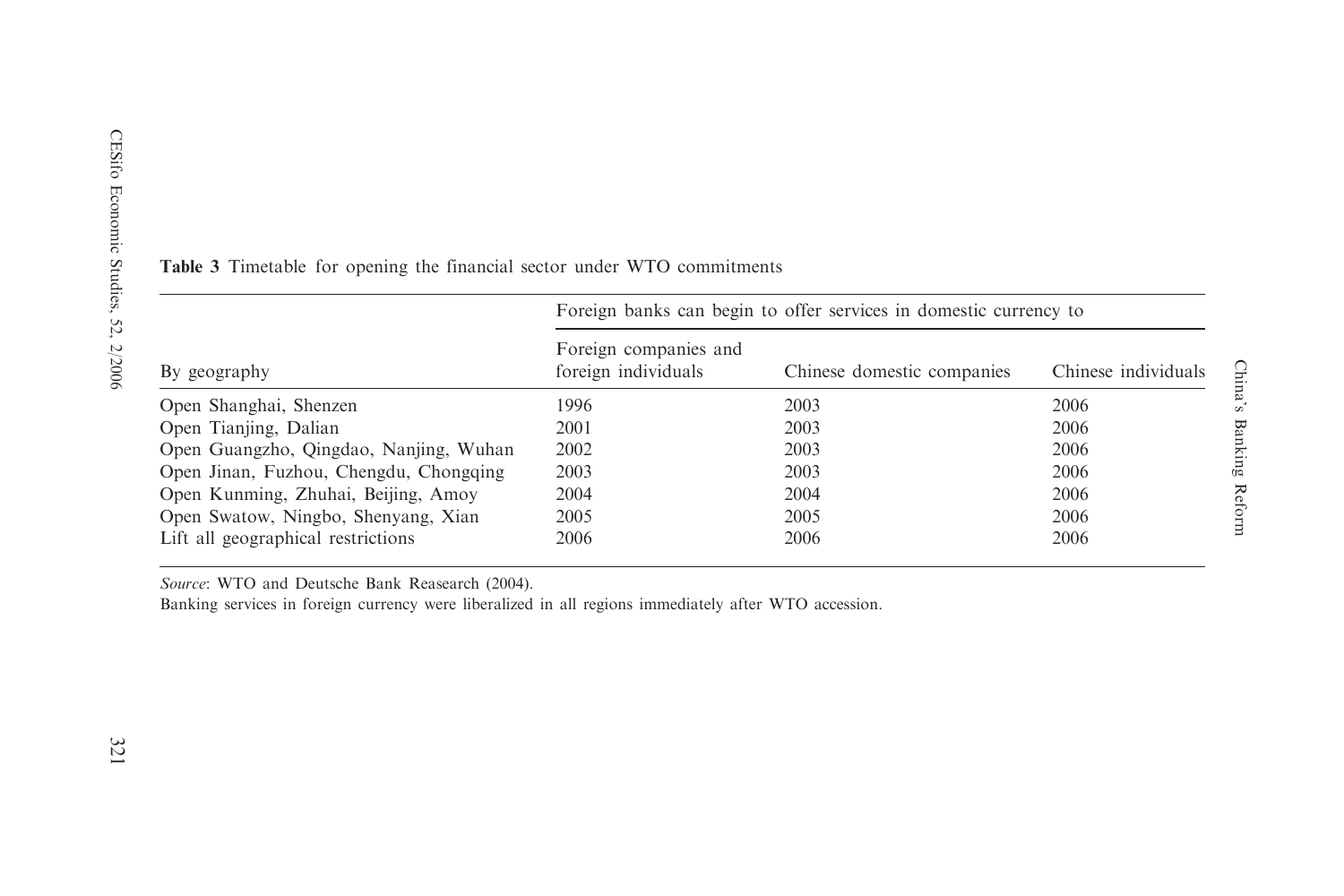#### A. García-Herrero et al.

seem to be applied in listed banks. This reflects the general perception that the system needs fresh capital and highly qualified bank management. As of October 2005, seventeen foreign banks have already entered the capital of Chinese banks and their share in the banks' capital—albeit low—is increasing (CBRC, 2005). Finally, in October 2005, one of the four SOCBs, the CCB made an initial public offering for USD 9.2 billion. According to Ma (2006), by late 2005 the total declared foreign direct investment (FDI) in Chinese banks reached USD 16.5 billion, representing some 15 percent of the banking sector's core capital. Table A9 in Appendix 1 offers a list of the purchases by foreigners and their capital share.

## Capital account liberalization

Capital account liberalization has been even more gradual and remains more incomplete than the rest of the liberalization process. Although more details are offered in Tables A10 and A11 in Appendix 1, the situation, in a nutshell, is that capital inflows are much more liberalized than outflows. FDI abroad, portfolio outflows and even the repayment of credit operations need to be authorized by the State Administration of Foreign Exchange (SAFE). This, together with the fact that resident transactions in foreign currency are strongly regulated, explains why Chinese institutions, including banks, have limited foreign exchange positions although they appear to have increased very fast in the last few years, above 50 percent on average (Table 4). Nonetheless, in May 2006, Chinese residents have been allowed to invest in foreign financial markets through Chinese banks. Banks are long in foreign currency, with net foreign assets equivalent to 6.1 percent of GDP in 2003, while corporates are short, with net foreign liabilities equivalent to 10.8 percent in 2003.<sup>14</sup>

## 3.3 Regulation and supervision

The liberalization and restructuring measures have been accompanied by improvements in regulation. In 1995, together with the assignment to the PBC of its main objectives, capital adequacy requirements were introduced in all commercial banks, as well as prudential ratios, namely loan to deposit ones and assets to liquid liabilities. These prudential ratios, however, were a formality. In 2002, the PBC, still the Chinese regulator until 2003, established the international five-tier loan classification although it was not made fully compulsory. The reasons for this weak

<sup>&</sup>lt;sup>14</sup> Households can only be long since they can deposit money in foreign currency but not borrow. There is a global limit for the households' deposits in foreign currency, namely 5 percent of the total deposits.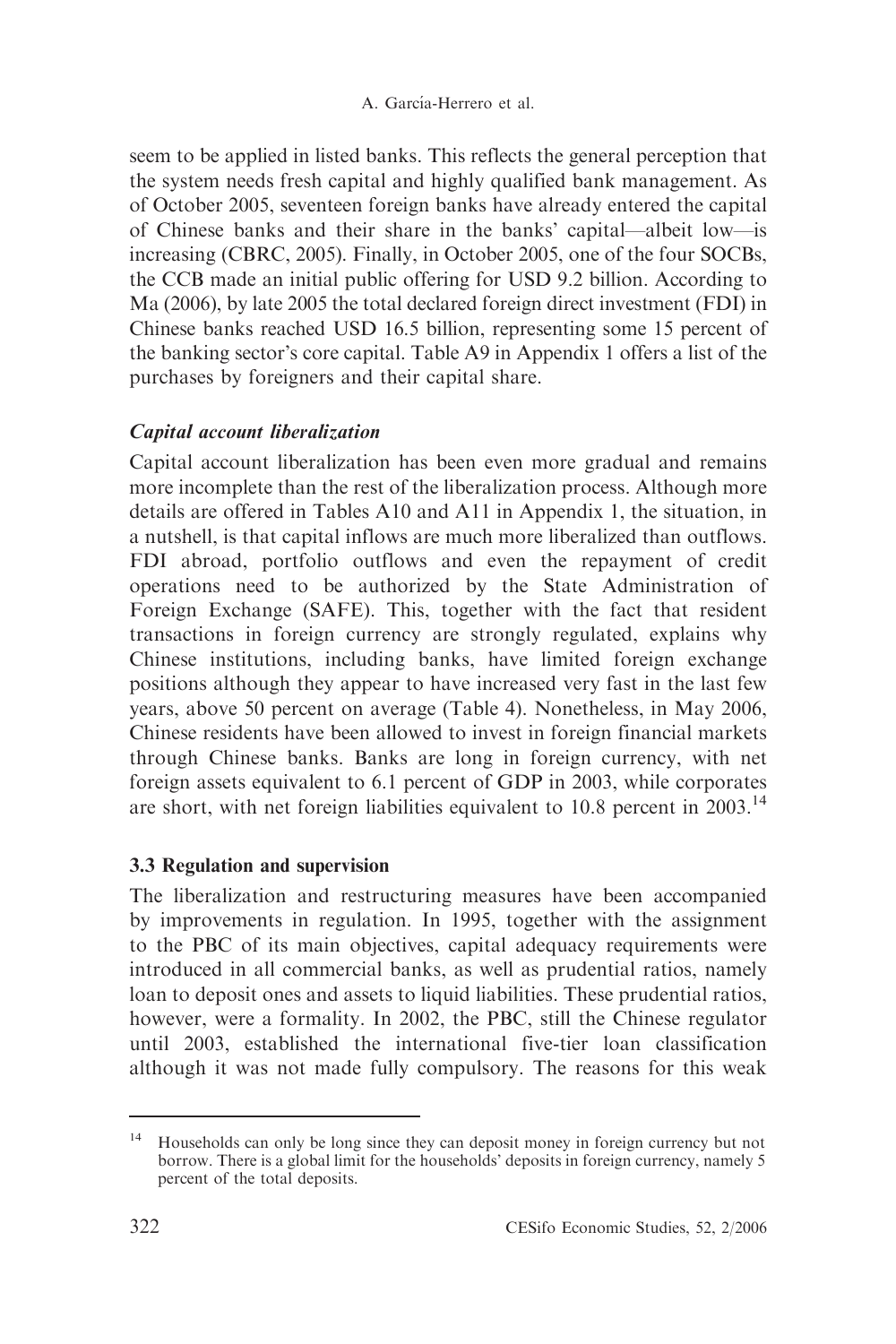#### China's Banking Reform

|                                                                               |        | (USD billions) |        |  |  |
|-------------------------------------------------------------------------------|--------|----------------|--------|--|--|
|                                                                               | 2001   | 2002           | 2003   |  |  |
| Net foreign exchange-denominated assets<br>of the banking system <sup>a</sup> | 31     | 60             | 57     |  |  |
| Of which, net foreign assets                                                  | 85     | 108            | 85     |  |  |
| (in percent of GDP)                                                           | 7.3    | 8.5            | 6.1    |  |  |
| Net domestic foreign currency assets                                          | $-54$  | $-48$          | $-19$  |  |  |
| Banks' foreign currency loans to domestic residents                           | 81     | 103            | 130    |  |  |
| (in percent of GDP)                                                           | 6.9    | 8.1            | 9.2    |  |  |
| Net foreign currency exposure of corporate sector                             | $-103$ | $-121$         | $-150$ |  |  |
| Corporates' foreign currency assets <sup>b</sup>                              | 45     | 52.            | 52.    |  |  |
| Corporates' foreign currency liabilities <sup>c</sup>                         | 149    | 172            | 202    |  |  |
| Total external debt                                                           | 170    | 171            | 194    |  |  |
| Of which: short-term                                                          | 44     | 48             | 73     |  |  |
| Of which: Corporate                                                           | 68     | 70             | 82     |  |  |

Table 4 China: Foreign currency exposures of financial and corporate sectors

<sup>a</sup>Sum of net foreign assets (net claims against foreign residents) and net foreign currencydenominated assets against domestic residents.

<sup>b</sup>The estimates are based on corporate foreign currency deposits in domestic banks.

c Sum of corporate external debt and domestic foreign currency loans.

Source: Prasad et al. (2005).

situation were the PBC's lack of sanctioning power and the decentralized nature of its regulatory and supervisory functions. In fact, the bulk of the work was conducted by the local offices, which themselves had to report to the local government.

With the establishment of the CBRC in 2003, there were several improvements. These can be divided into asset quality, capital adequacy and general supervisory matters.

On asset quality, the five-tier loan classification system was enhanced and made fully compulsory for all the banks by the end of 2005. In the same vein, full provisioning of the NPLs will need to be introduced by the end of 2008. In 2005, the CBRC adopted three new tools to strengthen the monitoring of the banks' NPLs, namely making peer group comparison, assessing the deviation of the accuracy of loan classifications and tracking the migration of loans of different categories. Finally, since the early 2006, related party lending has been limited, which is quite important given the concentration of lending in the corporate sector and, in many cases, large SOEs.

On capital adequacy, after an evaluation of the compliance with the Basel Core Principles for Effective Banking Supervision, the 8 percent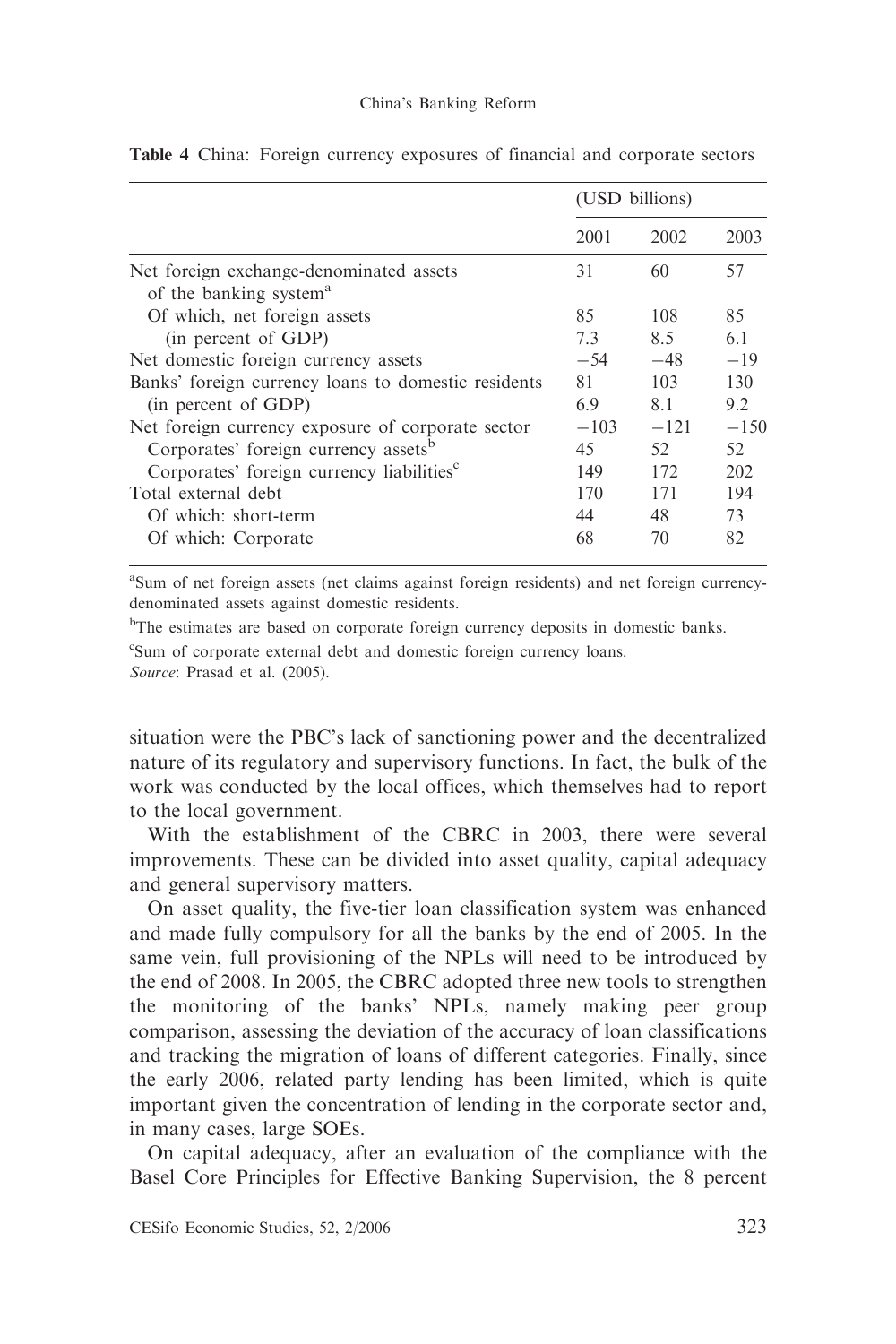minimum capital adequacy ratio, defined in Basel I terms, was introduced and a 4 percent minimum total capital. These ratios will need to be fully complied with by 2007. Moreover, bank regulation has adopted a risk-based framework, with guidelines for credit risk, market risk and operational risk. In addition, a CAMEL<sup>15</sup>-type risk assessment system has been introduced with quantitative and qualitative criteria for capital, asset quality, management competence, liquidity and profitability. For the time being, however, this system is being applied only to JSCBs.

Finally, enforcement has begun to be taken into consideration since some sanctions have been imposed. The latter has been facilitated by the introduction of legal protection for supervisors, which they previously lacked. In addition, the CBRC has embarked on a large-scope programme of capacity building, necessary to conduct on-site and off-site inspections.

Efforts have also been made to improve bank corporate governance, through the creation of shareholder boards with outside directors but this is only a very small step, as shall be explained later. Finally, there is now some disclosure of information, particularly for listed banks, which must go through an auditing process as well as the publication of more comprehensive balance sheets and income statements. The CBRC, itself, is enhancing its transparency through the publication of individual bank data, including NPLs.

# 4 An assessment of the banking reform so far and potential impact

From the aforementioned information, there is no doubt about the commitment of the Chinese authorities to bank reform and the measures taken seem to go in the right direction. However, these measures do not seem to be comprehensive enough and several important ones are missing, particularly as regards the incentive structure. The results in terms of bank performance are relatively good in some aspects, such as asset quality for the restructured SOCBs, but not in others, as we shall explain.

## 4.1 Bank restructuring

So far, the restructuring process has managed to improve asset quality but the results seem to be weaker in terms of capitalization. The solvency ratio, calculated according to Basel I, was only 6.73 percent<sup>16</sup> in 2003 and the ratio of equity to assets remained at similar levels than before the

<sup>&</sup>lt;sup>15</sup> CAMEl is the acronym Capital adequacy, Asset quality, Mangement, Earnings, Liquidity and Sensitivity to market risks.

<sup>&</sup>lt;sup>16</sup> Due to data limitations, this ratio has been calculated for the four SOCBs, except for the ABC, and ten of the twelve JSCBs.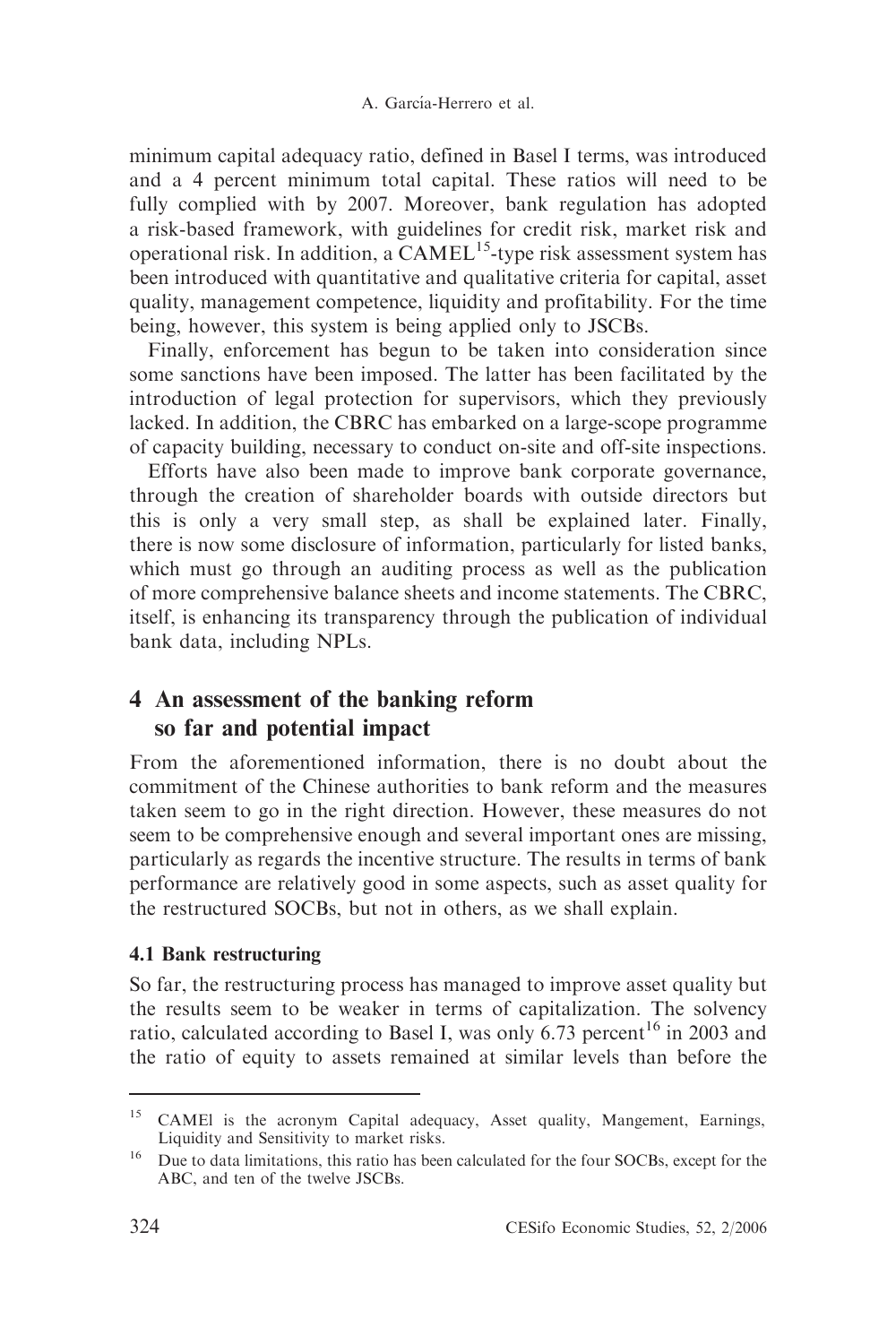reform started (namely 4.3 percent in 2003). The capital injections carried out by the government in 1998 (USD 33 million) had an immediate positive impact on the ratio equity to assets of the banking system (from 4.54 percent in 1997 to 6.03 percent in 1998), but this ratio fell again even below the 1997 levels. This is because, in the second restructuring wave, most of the capital injection was directed to improving asset quality and the third wave has involved relatively few funds. In addition, there has been very little private or public capital raised otherwise. In 2004, however, the situation has improved for the restructured SOCBs (data not available yet for the whole banking system).

The CCB and the BoC have received enough public funds to maintain adequate solvency levels; measured in Basel I terms (Figure 10). Instead, the ICB and, much more so, The Agricultural Bank of China (ABC) still suffer from much poorer solvency, higher NPLs and very low provisioning ratios, both in ratios and levels. We have estimated the capitalization needs of these two SOCBs, so as to reach the solvency and asset quality targeted by the Chinese authorities for 2005. These amount to USD 150 billion (or the equivalent of 9.7 percent of 2004 GDP), if we assume the same recovery rate for the NPLs as that obtained by AMCs for the other two restructured SOCBs (Tables A12 and A13 in Appendix 1).<sup>17</sup> Another point to take into account is that the capital injected into SOCBs in the second and third wave is in USD, which implies an exchange rate risk, particularly considering the larger probability of an RMB appreciation. In fact, the recent 2.1 percent revaluation led to a loss of RMB 9.8 billion.

As for the asset quality, the three waves of restructuring have reduced NPLs in three of the four SOCBs (Table 1 and A7 in Appendix 1). This welcome development, though, needs to be seen in the context of a very rapid loan growth. In fact, apart from the government injections, the improvement in asset quality is mainly explained by the increase in the denominator (bank loans), as shown in Figure 11.

The problem is that there are reasons to think that these new loans may end up into NPLs. First, the criteria for granting loans have not changed substantially, as banks' ownership structure is virtually the same and the reform of SOEs still has a long way to go. Second, the reported NPL ratio for loans extended after 2000 is only 2.5 percent, dramatically lower than the NPL ratio for older loans. Third, the slow-down of the economy particularly if abrupt—would convert many loans in bad ones. Fourth, the total amount of NPLs in the financial system (i.e. counting what

<sup>&</sup>lt;sup>17</sup> This is within the estimates provided by Standard and Poors (2004) of USD 110–190 billion.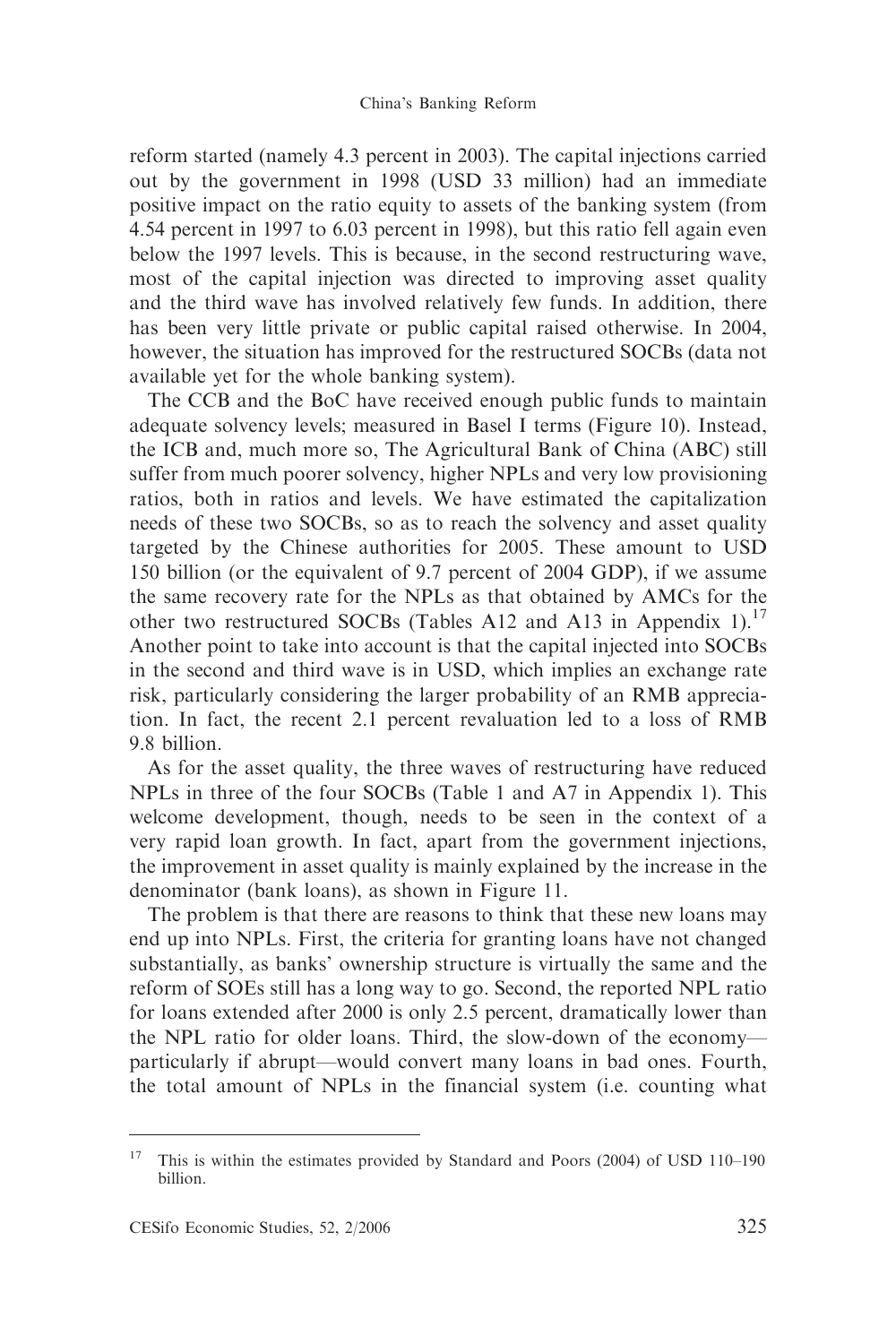

Source: Bankscope, CBRC and Fitch.

Figure 10 Assets quality, provisions and solvency on SOCBs

has been transferred to the AMCs and not yet recovered) has not fallen much since AMCs have disposed of only half of the NPLs transferred. The latter is due to several factors: first, the incentive structure of AMCs, which are evaluated in terms of the recovery value and not so much the speed at which assets are disposed of or recovered; second, the poor legal framework under which they operate; third, the lack of market instruments to dispose of NPLs. An additional concern is that only the best assets have been sold, which raises doubts about the recovery capacity of AMCs in the medium term and the costs for the Chinese authorities. Finally, the way in which the asset disposal has been designed raises concerns for SOCBs profitability and, eventually, even solvency. This is because AMCs—which are formally independent institutions—have purchased NPLs either at face value or at a 50 percent while they are obtaining a much lower recovery rate. If government support to AMCs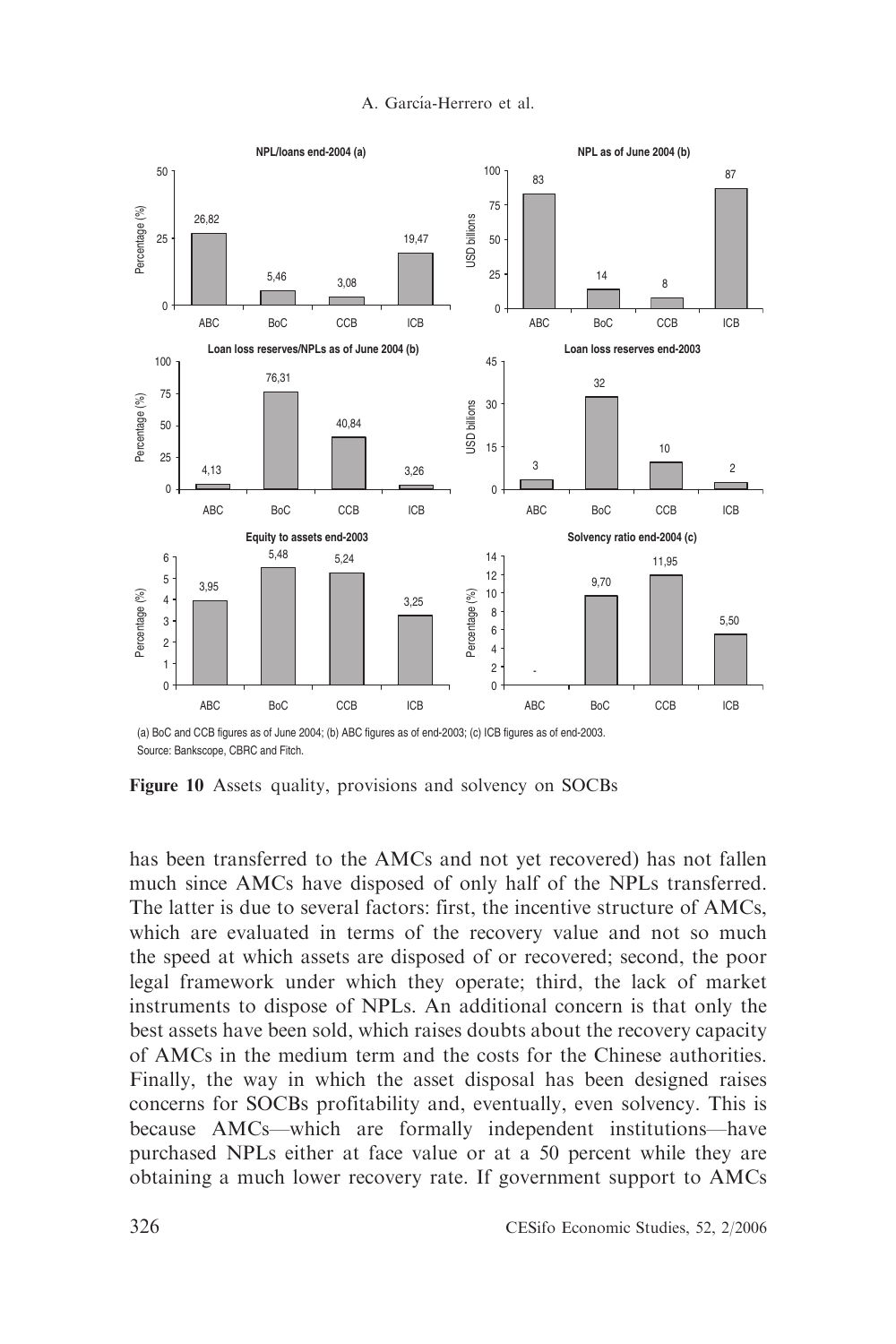



Figure 11 Non-performing loans on SOCBs

were not to materialize, these agencies will find it virtually impossible to pay for the principal of the bonds now at SOCBs' balance sheets. Even the payments of the interest coupon—which are anyhow low—are doubtful.<sup>18</sup> This support, however, should eventually exist, since the whole reform process would be derailed otherwise.

#### 4.2 Liberalization process

Although government interference has been reduced with the liberalization process, it is still very large compared with the international standards. The share of SOCBs has fallen and that of JSCBs has risen, but even the latter are only partially privatized.<sup>19</sup> Furthermore, foreign participation is still very limited in most JSCBs.

Competition is still weak, particularly among the largest banks. This is due to several factors. First the price and quantity controls have not been fully lifted and the opening up to foreign competition has proceeded very cautiously. Foreign competition is limited to the wholesale business and in few areas. The full opening up, following WTO commitments, at the end of 2006 will change the picture only slightly; the country's huge size will make it difficult for banks to compete through Greenfield

<sup>&</sup>lt;sup>18</sup> Reportedly, not all interests on these AMC bonds have been paid to SOCBs.

<sup>&</sup>lt;sup>19</sup> According to the CBRC, the largest private share is 80 per cent for the case of China Minsheng.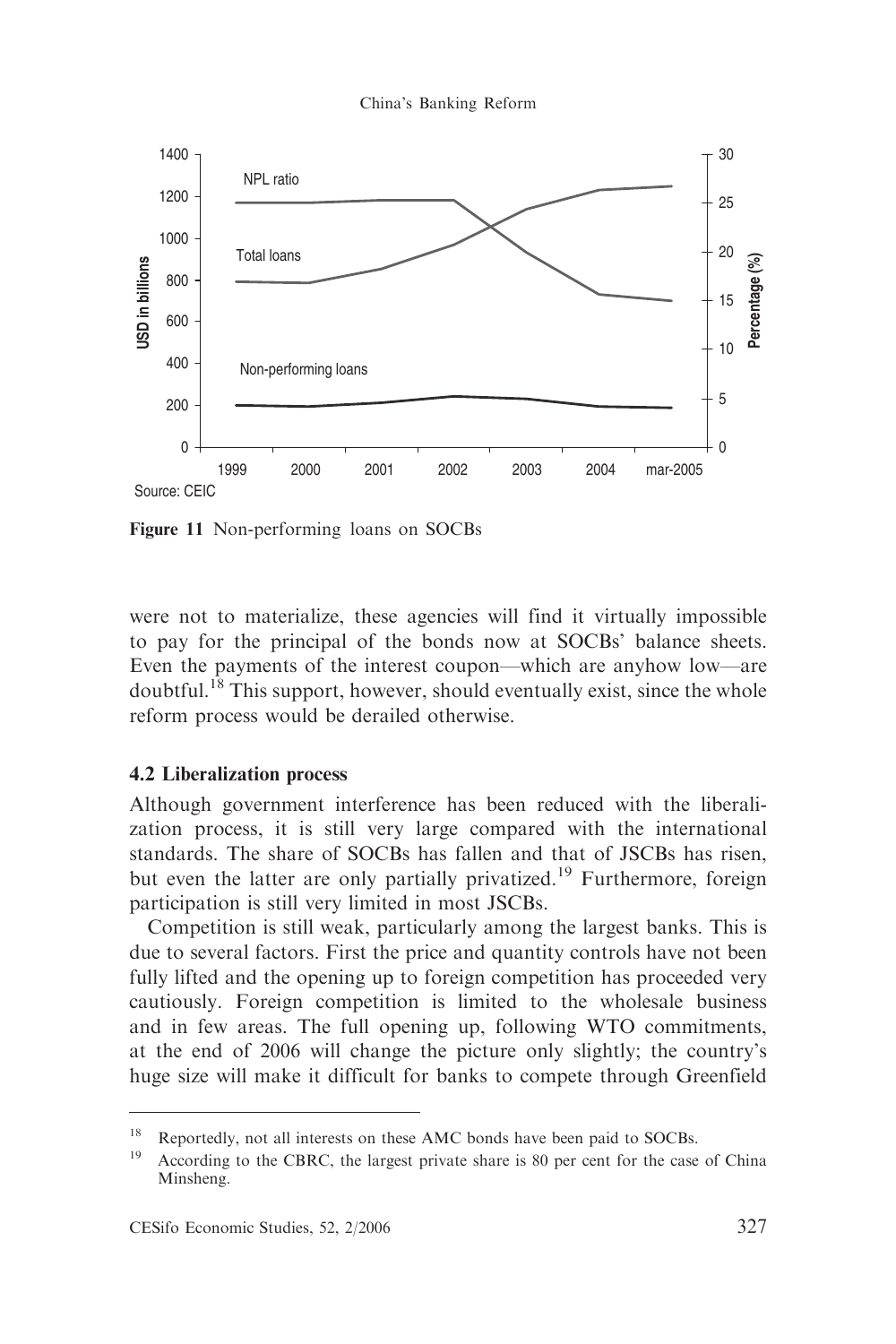investment and direct participation in Chinese banks, although it has been fostered, remains limited. In fact, the announcement that SOCBs will be listed does not mean that foreign investors will be offered control. Second, the fast economic growth and, in particular the high investment rate, implies that there is an enormous amount of projects which need to be financed. Thus, there is room for all the banks to make business. Third, the current upper limit on the deposit rate limits competition for deposits, particularly those highly sensitive to the return obtained. Finally, the excessive liquidity of the banking system inhibits competition, so even the programmed full liberalization of the deposit rate might not increase competition in this setting.

Regarding capital account liberalization, the relatively small percentage of the banks' foreign exchange transaction limits, for the time being, the risks related to sharp exchange rate swings. However, the fast increase in exposure in the last few years clearly hints at growing risks as economic openness and capital account liberalization proceed. This is even more the case if we consider that hedging instruments are limited; Chinese banks are not used to managing foreign exchange risk; and the regulator has still not developed strict prudential tools for foreign exchange risk. Furthermore, the fixed exchange regime may be understood as an implicit guarantee, inducing moral hazard and thus, a further build-up of risks, as has happened in other countries.

#### 4.3 Regulation and supervision

Efforts have been huge given the starting conditions of Chinese regulatory authorities. However, it is not completely clear how China is going to ensure a level playing field to all the banks. For example, there are questions as to how the regulation imposing a minimum capital adequacy ratio of 8 percent for all commercial banks will be enforced by the end of 2007, as programmed. We cannot expect ABC, credit cooperatives and even some JSCBs to comply with it by that date unless they receive very large capital injections. As previously mentioned, for the remaining two SOCBs, our estimate is USD 150 billion and that of credit cooperatives and CCBs could hover around USD 12 billion (around 9 billion for the former and 3 billion for the latter). As for JSCBs, we estimate at least USD 19 billion to reach a capital to assets ratio similar to that of the BoC and the CCB, namely 6 percent (details on this estimate can be found in Table A12 in Appendix 1).

One of the main objectives of strengthening regulation and supervision was the introduction of a more cautious approach towards risk. Although it is difficult to draw conclusions from the available evidence, there are two facts which can hardly be reconciled with an improvement in risk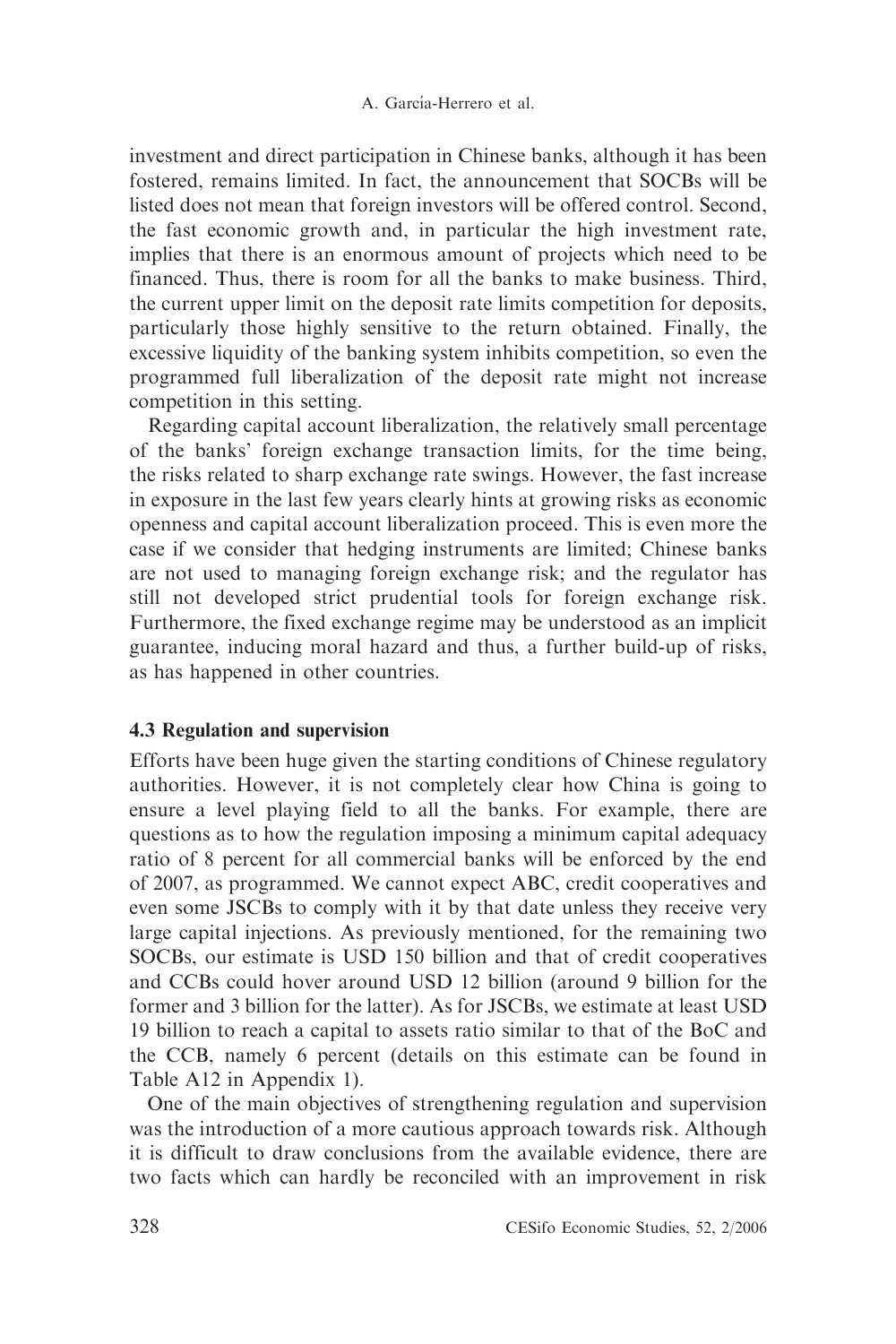management. First, loan pricing by SOCBs does not seem to have changed (Podpiera 2006), despite the additional space provided by the liberalization of interest rates. Most loans are still contracted at, or even below, the PBC's benchmark rate. Second, bank lending has continued to grow rapidly (even if it has decelerated somewhat) and there has not been a substantial change in the sector composition: as previously shown in Figure 3, lending for infrastructure projects has continued to grow at much faster rates than consumer lending or mortgages. Moreover, the attempts to improve corporate governance have not shown clear results yet. The recently created shareholder boards are still a formality and the practically full state-ownership biases the decisions taken by bank managers. Finally, Chinese banks are ill-equipped to adopt Basel II—even the second and third pillar as announced by the Chinese authorities—as they are still struggling to adopt Basel I. The large share of low-rated corporate bonds in their balance sheets will increase their need for additional capital under Basel II. In addition, operational risk will probably be large because of poor internal controls.

#### 4.4 General assessment of bank performance

In the years in which the reform has been ongoing, overall bank performance has not clearly improved. This is also the case of JSCBs, considered some kind of laboratory of the reform because of their partial private ownership and market orientation, relative to SOCBs.

As already mentioned, the most promising developments come from asset quality but credit growth explains a good part of it.<sup>20</sup> Another good signal is growing provisioning, although a large part comes from the government recapitalization programmes and is still insufficient to cover NPLs (Figure 12). Developments in solvency have been less encouraging: the capital to asset ratio for the banking system as a whole has remained practically unchanged since the beginning of the reform (Figure 13). The JSCBs have reduced their capital to asset ratios, which is even more worrisome if we consider that they have relatively little Tier II capital.<sup>21</sup> The reason behind this worrisome trend is the fast asset growth (nearly three times faster than the average) without recourse to additional capital.

Finally, from the already low levels, profitability, measured in terms of ROE, has generally declined. This is also the case for JSCBs (Figure 14).

 $20$  In an empirical exercise with bank panel data, García-Herrero, Gavilá and Santabárbara (2006) find that bank size, measured in terms of assets, tends to increase the NPL ratio.

<sup>&</sup>lt;sup>21</sup> The issuance of subordinated debt has been stepped up in 2004–2005.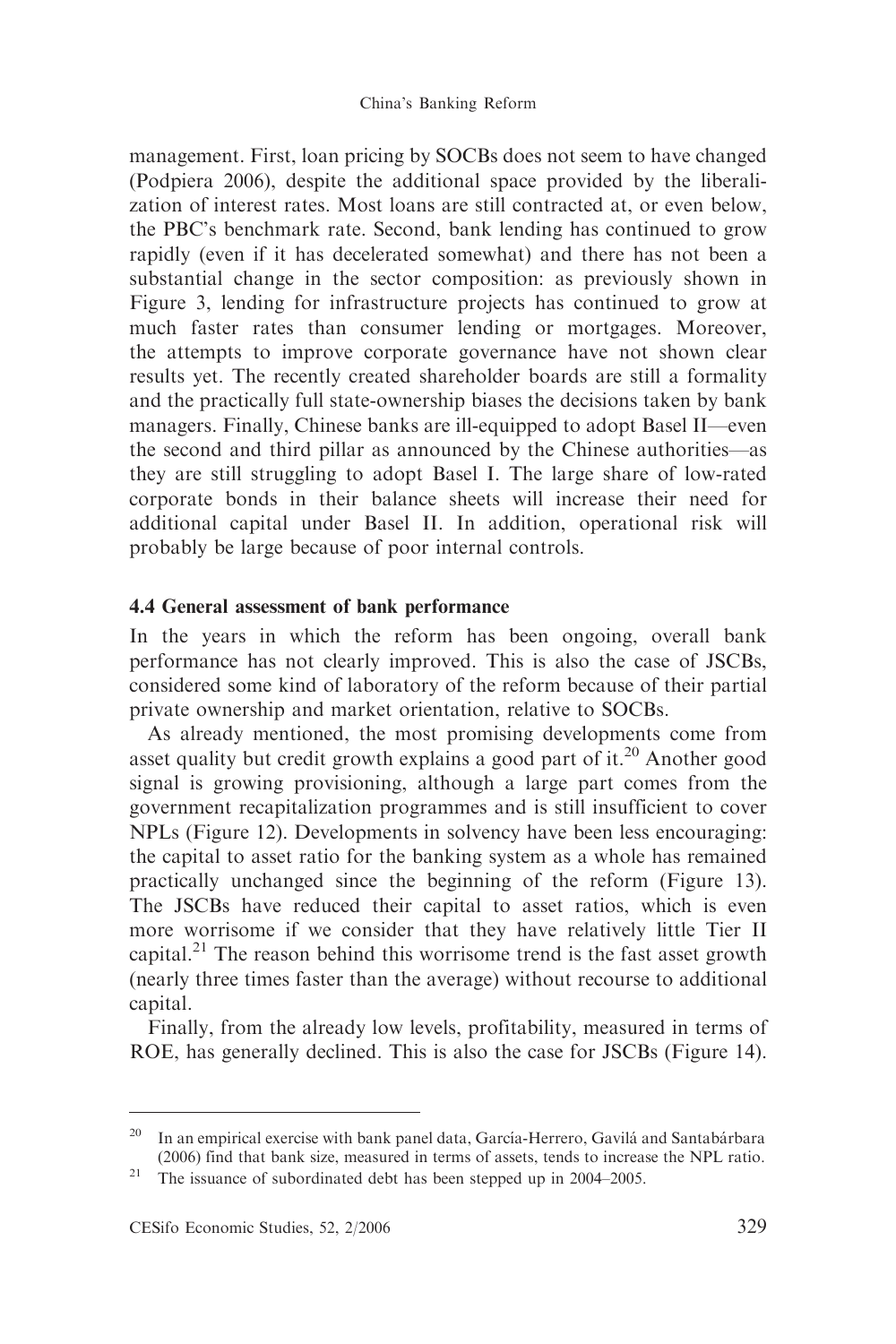A. García-Herrero et al.



Figure 12 Percent change in loan loss reserve to gross loans by type of institution



Figure 13 Equity to assets

There are some welcome reasons to explain the fall in profitability, namely declining inflation and real interest rates as well as provisioning, which have been found important determinants of profitability in an empirical analysis for Chinese banks (García-Herrero, Gavilá and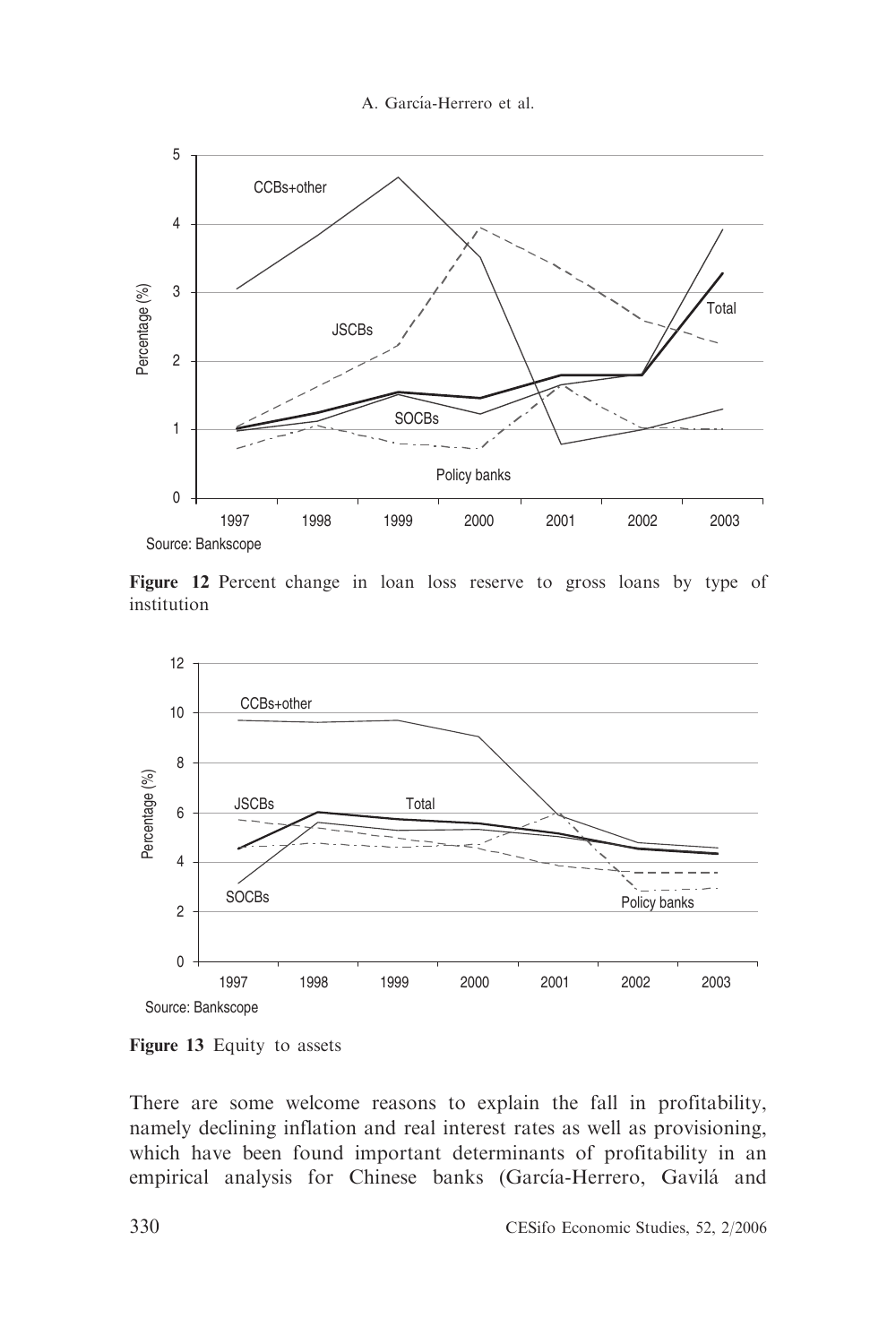

Figure 14 Return on equity (ROE)

Santabárbara 2006). In the case of JSCBs, ROE has fallen, notwithstanding their low capital to asset ratio and their relatively low cost to income ratio, $^{22}$  because they have experienced a reduction in interest income to achieve a higher market share. Figure A3 in Appendix 1 show which are the main factors behind the declining trend of ROA.

In sum, the reform on the Chinese banking system has not brought sizeable benefits so far except for asset quality, and doubts remain about a possible build-up of new NPLs given the fast credit growth. This poor assessment is valid not only for SOCBs, but also for JSCBs, and for the banking system as a whole. In the case of JSCBs, the poor performance might be due to the very limited private control of these banks or, on a more optimistic tone, because it is too early to feel the benefits. However, it could also be the case that the steps taken have not been bold enough and more aggressive measures are needed to change the course of events.

 $22$  García-Herrero, Gavilá and Santabárbara (2006) also find that capitalization and efficiency are significant determinants of the ROA.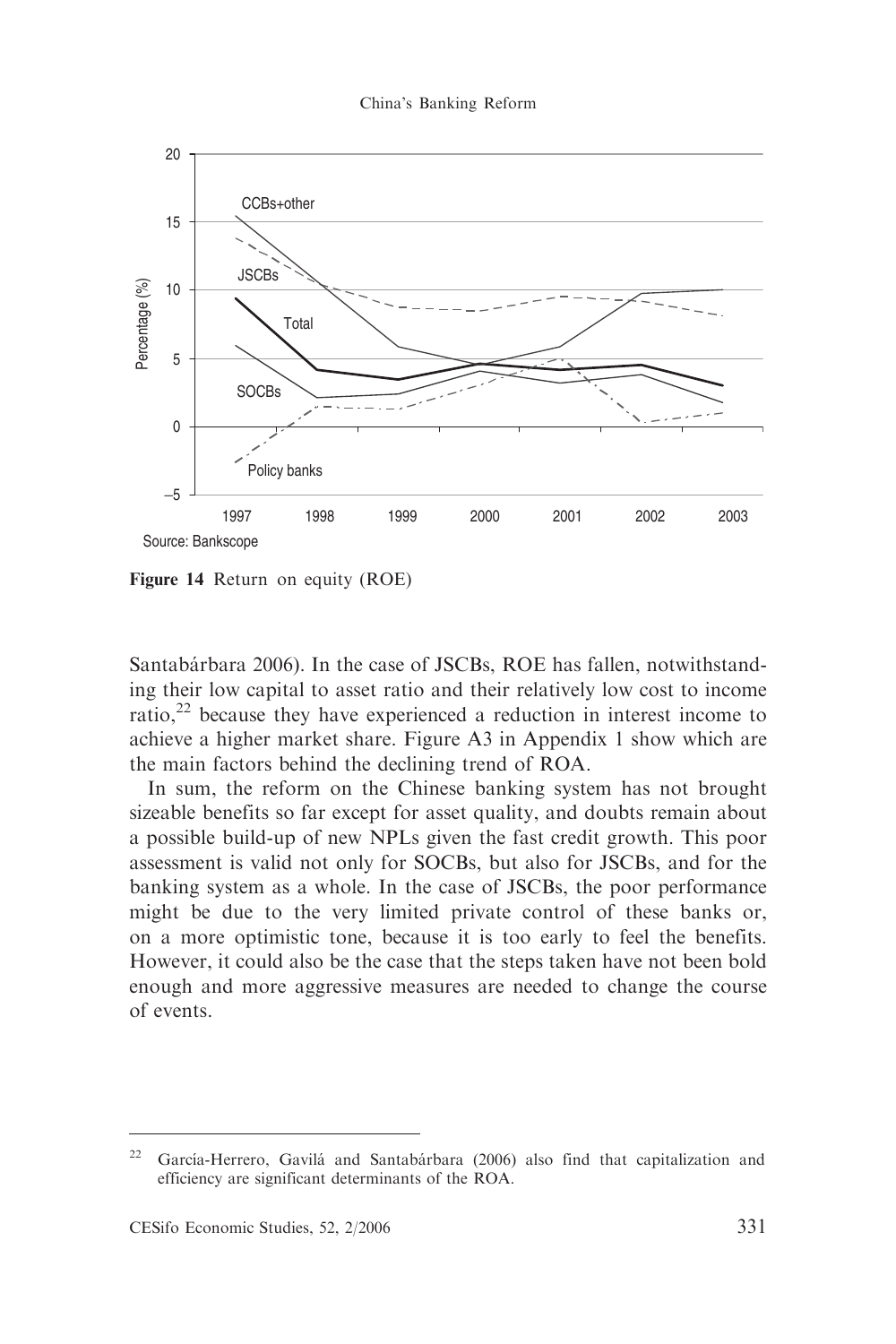## 5 Suggestions for future steps

#### 5.1 An accelerated and more comprehensive reform strategy

Although the Chinese reform is going in the right direction, we argue that it should be accelerated and made more comprehensive. We offer three main reasons for this. First, the challenges that the Chinese economy faces are pressing, in terms of huge financing needs for such a dynamic economy and the commitment to open up to foreign competition by the end of 2006. Second, opportunities are also large, since China is considered to have a very attractive economy and foreign investors' interest is enormous. Third, the costs of restructuring are bound to increase as time goes by. This is because SOEs—which are at the core of the NPL problem—will generally continue to accumulate losses unless restructured or closed and therefore the flow of NPLs will continue. Finally, the reform, so far, has not managed to improve banks' performance to an extent that we can be sure that the process will not be derailed. The main risk in this regard is the huge pile-up of new loans, some of which could become nonperforming in the future, particularly if the economy decelerates.

The main objectives of this comprehensive reform should be: (i) raising asset quality and solvency to international levels, as soon as possible, and maintaining them, notwithstanding the very fast growth of credit; (ii) transforming existing banks into viable, financially sound and independent commercial institutions. The former requires a complete restructuring, coupled with improved corporate culture, risk management, supervision and, possibly a change in the ownership structure. For the latter, apart from better corporate governance, complete financial liberalization is needed so that banks learn to take decisions on their own and to manage risk. Finally, this second objective should also imply choosing a model for the Chinese banking system, in terms of institutional functioning, size, structure and ownership.

## 5.2 On bank restructuring

The authorities seem to have embarked in the restructuring process without a clear diagnosis of the underlying causes of the problem. Or, if such diagnosis exists, it has not been considered with the highest priority. It seems undeniable that government interference is behind the huge accumulation of NPLs. To solve the problem, two things seem crucial: first the completion of the restructuring of SOEs is needed at the fastest speed possible; second, bold decisions are needed to improve corporate governance and to reduce government control in the banking system. Good corporate governance requires strong in-house capability to price and monitor credit risk, which is a challenge given the scarcity of human capital in Chinese banks and finally, assessing interest and exchange risk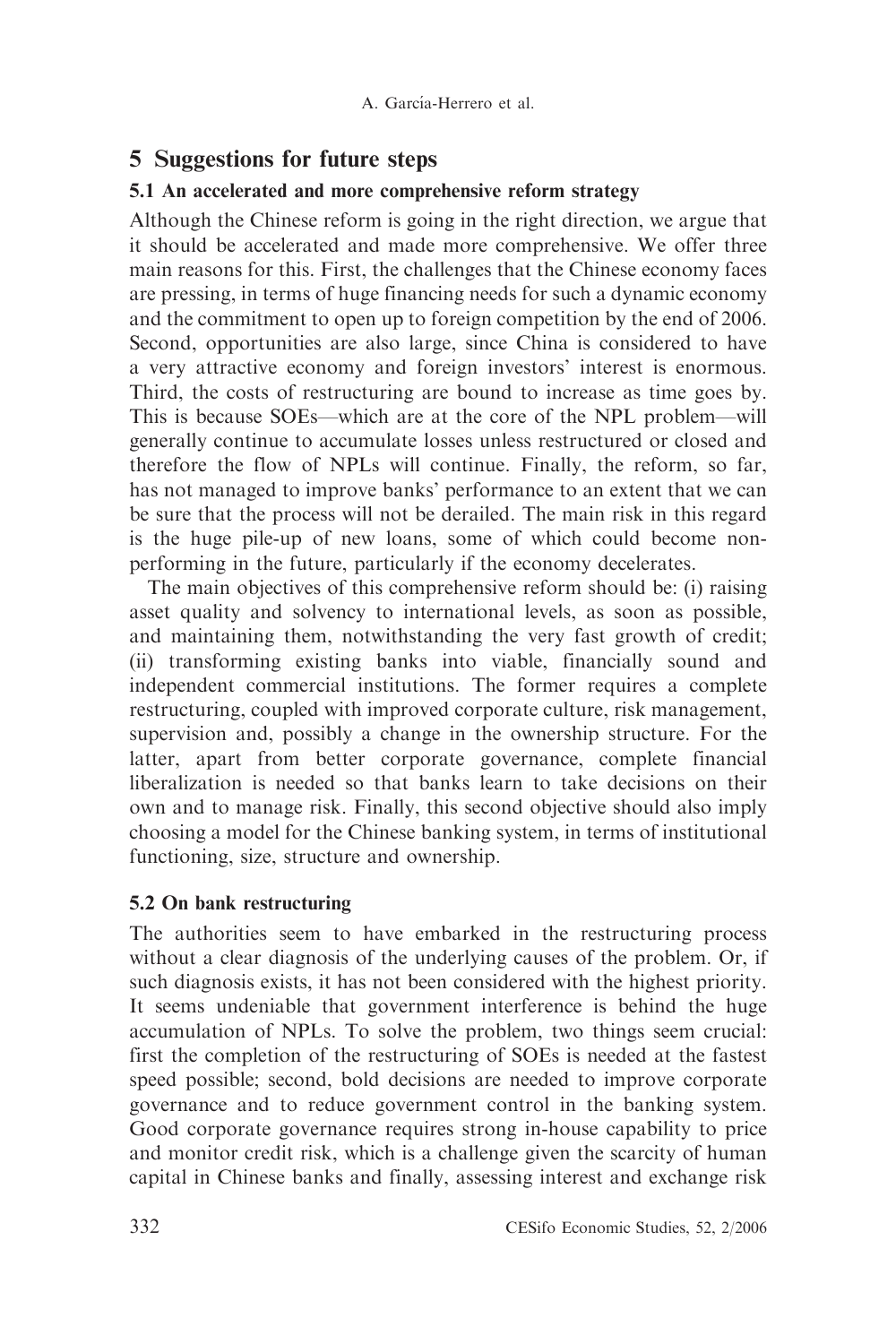will become more relevant as financial liberalization moves on. In this regard, the introduction of internal audit and external audit needs to be accelerated and strengthened.

As for the cleaning up of NPLs and the recapitalization of the banking system, the current strategy is too piecemeal and is not time-bound. Chinese authorities should announce a precise timetable with specific deadlines for NPL disposal and recapitalization up to Basel I solvency levels for those banks deemed viable. The sooner the financial system is freed from NPLs, the easier it will be to introduce good corporate governance and risk management. The two, however, should go hand in hand, to avoid using the newly injected capital to grant loans under the same criteria as before. In this regard, the currently very high interest of foreign investors in China should be profited from, since a larger share of foreign competition in the Chinese banking system would be of great benefit to change the incentive structure. The example of Central and Eastern Europe is interesting in this regard since foreign banks were a key restructuring instrument.

Independently, from a change in the ownership structure, the Chinese authorities should take action to solve both the stock and the flow problem. Removing inherited NPLs is important, but even more so freeing banks from inherited bad clients; by nature, banking is a relational business and bad relations are hard to break. A key measure to tackle the flow problem is accelerating SOEs' restructuring. Otherwise, the tight links between SOCBs and SOEs are bound to bring new NPLs. In this regard, the government announcement that SOEs will not be bailed out from 2008 onwards is welcome. Besides, financial liberalization will oblige the banks to evaluate risk and price it properly, instead of taking the official lending rate as given. In this regard, risk management procedures, still at their infancy in China, need to be improved as fast as possible. This obviously requires capacity building at banks, which can be speeded up through the participation of foreign investors in banks' ownership. A new bankruptcy law—whose approval has been delayed in several instances—is also needed, to help restore debt-payment capacity among viable firms and recover NPLs from banks and AMCs.

As for the stock problem, the Chinese model, based on one AMC per SOCB, is probably delaying the resolution of the NPL problem. In fact, in the absence of a monopolistic position, AMCs are obliged to compete offering high recovery values. The fact that their position with large borrowers is not strong probably delays recovery too. Another problem is that the governmental nature of AMCs is not explicit so that they should, at least formally, care for profitability, probably delaying disposal. For the latter, an explicit government guarantee to AMCs would be highly welcome. Finally, fiscal cost considerations should not delay the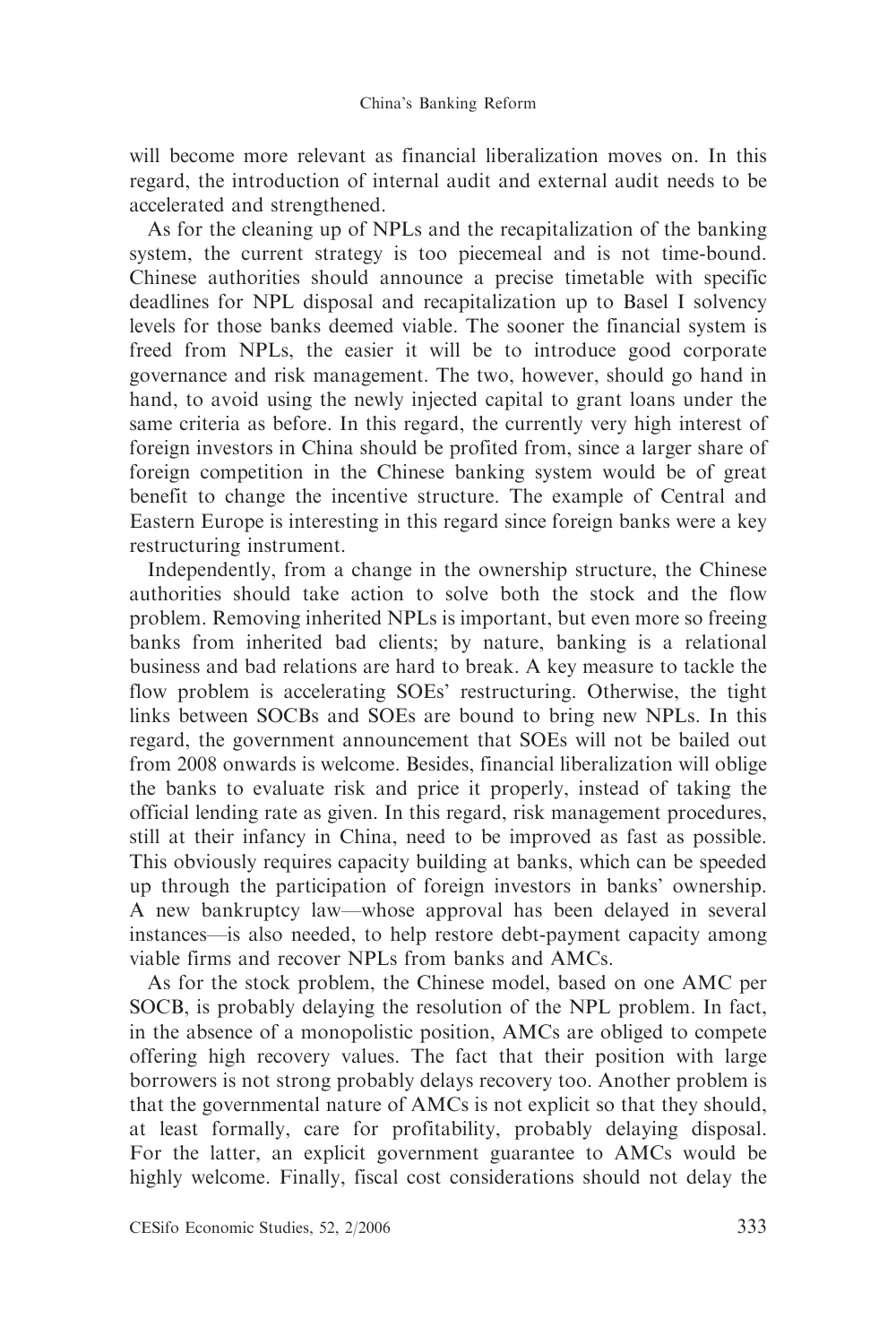process: the longer it takes to solve the problem, the higher the cost will be. Finally, the transfer of NPLs to solve the stock problem, should be accompanied by enough capital injections to comply with the capital adequacy ratio. This is not only necessary for the soundness of Chinese banks but also probably to improve its profitability (as García-Herrero, Gavilá and Santabárbara 2006 show in an empirical study on the determinants of ROA for Chinese banks). The current approach based on different restructuring waves, and starting with capital injections, does not induce bank managers to strengthen the assessment of risks when granting credit. The easiest way to improve this situation is to link recapitalization to a change in ownership (i.e. privatization). Another, more difficult, possibility is to set stringent rules for provisioning and improving asset quality while forcing a change in corporate governance. Finally, the substitution of NPLs with bonds issued by AMC appears as a good restructuring technique as long as AMCs are solvent or have a clear government guarantee. Otherwise, banks may be facing new problems when these bonds are due, or even before, if AMCs cannot recover enough assets to pay for the annual interests of these bonds.

Regarding privatization, only solvent and viable institutions should be privatized. Otherwise, there is a risk that these banks can never be profitable and that shareholder problems are bounced back to the public sector. Not all privatization methods are equally effective in improving corporate governance. While initial public offerings (IPOs) may be politically attractive, widely held ownership is unlikely to produce the desired improvements in operations, management and controls that a strategic investment by a strong financial institution would deliver. Options to ensure participation by a desirable strategic investor include a sale by tender or an IPO, where a significant percentage is reserved for a pre-qualified investor. The Chinese authorities seem to have followed this path with the CCB, which is welcome but more might be needed in the most difficult cases. This would imply the transfer of the control from the State to the acquirer.

In the Chinese case, it is important to note that controlling interest does not necessarily imply majority ownership. The voting rights on the investors' shares vs. those retained by the government, can be structured in such a way as to convey controlling influence to a minority stakeholder, or explicit agreements can be made as part of the contract that the investor will make appointments to key management and board positions. Finally, even if the State retains control of banks, the same level-playing field needs to be ensured between private (also foreign) and public banks. This will be tackled later in the suggestions for improved regulation and supervision.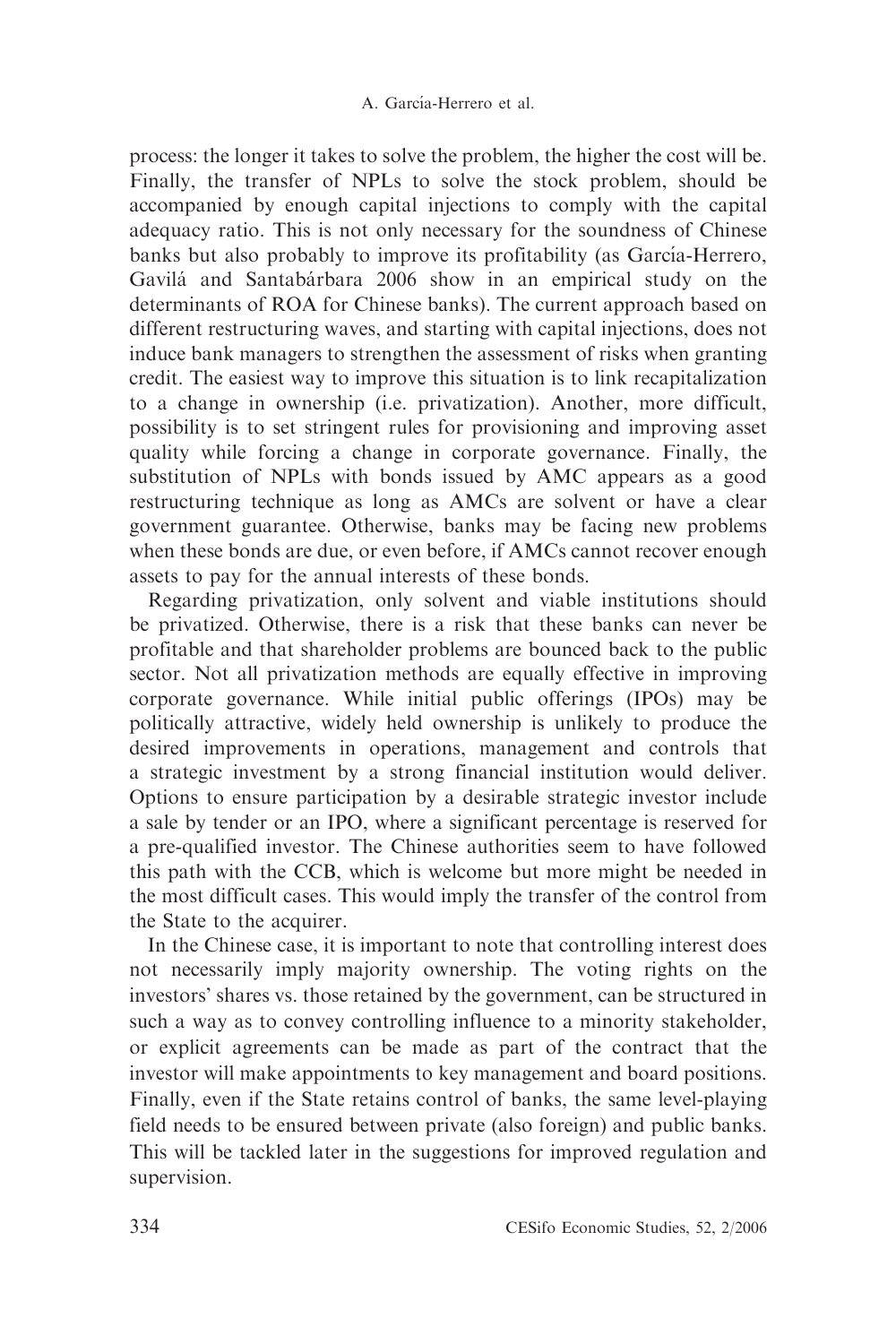## 5.3 On financial liberalization

China has taken a very cautious approach to liberalization but it faces pressures to accelerate it from several fronts. First, the international community is calling for exchange rate flexibility, which eventually needs to be accompanied by deeper capital account liberalization.<sup>23</sup> This might bring new opportunities, but also new risks, for the financial system. The major risk that the Chinese authorities perceive is of capital flight, which would imply a sharp drop in the deposits held at Chinese commercial banks. Second, China has committed under the WTO to finalize the opening up of the banking system to foreign competition by 2006. Although this basically refers to greenfield investment (which may take long to acquire a large dimension in China's huge market), it is still an important challenge for China's relatively inefficient banks.

As for the sequencing of liberalization, China has basically gone by the handbook, starting with macroeconomic stabilization, followed by domestic financial liberalization and leaving capital account liberalization as the last step (McKinnon 1982). However, in China's case, the completion of bank restructuring is needed to profit fully from financial liberalization. We see two reasons for this. First, the banks will probably not use correctly the room offered by financial liberalization unless banks' incentive structure changes. In fact, the banks are not using the space they now have to increase the lending rate. In addition, the currently ''guaranteed'' minimum interest rate spread—because of the floor on the lending rate and the ceiling on the deposit rate—contributes to a rather large interest rate margin which could be reduced with full interest rate liberalization, particularly if competition increases. The potential additional fall in profitability would call for an increase in the currently very low capitalization of the Chinese banking system so as to counteract this trend.<sup>24</sup>

As for the opening up, there is no doubt that foreign capital can help modernize the Chinese banking system, through better corporate governance and risk management, in addition to fresh capital. To achieve this goal, however, its presence cannot be limited to representative offices or branches focused on niche businesses. They should become a real competitive force in the intermediation of domestic savings.

<sup>&</sup>lt;sup>23</sup> Prasad, Rumbaugh and Wang (2005) argue that exchange rate flexibilization may come first, but they acknowledge that it needs to be followed up by capital account liberalization.

 $24$  García-Herrero, Gavilá and Santabárbara (2006) find the equity to asset ratio to be a key determinant of profitability.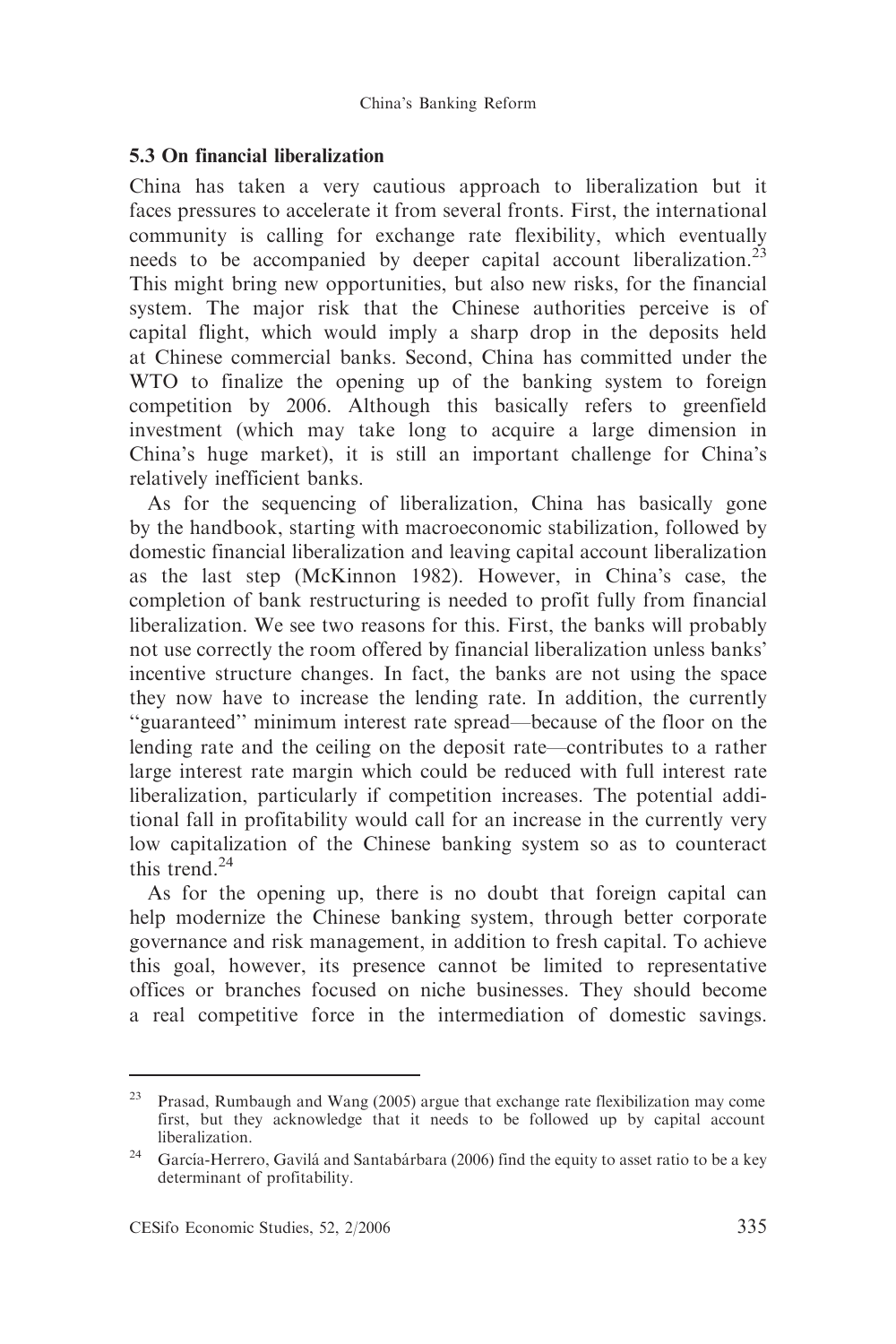Given the country's huge size, this can only be achieved, in a reasonably short time, by allowing foreign banks to obtain the control of some Chinese financial institutions, as previously proposed.

Finally, a successful opening of the capital account requires a change in the way monetary and exchange rate policies are conducted. Monetary instruments that impose a high cost or administrative constraint on the banks—as is the case with credit or interest rate ceilings or high nonremunerated reserve requirements—need to be substituted by market instruments.

## 5.4 On regulation and supervision

Although the authorities have moved forward on this front, bolder steps are needed. The main objectives should be: (i) to improve—or at least maintain—asset quality but also solvency and (ii) to ensure a level playing field across different institutions.

For the former, the current regulation on asset quality and solvency should be enforced to all commercial banks and sanctions applied when necessary. The recent major scandals in some SOCBs are a sign of the need for coercion and sanctioning power, so that the experience will not be repeated. In addition, the regulator should encourage a radical change in the banks' incentive structure, through better corporate governance and reducing government intervention. This is clearly the key since, in the current setting, regulators and owners are generally the same. Apart from a change in the ownership structure, the regulator has a role to play by requesting to strengthen the functions of the board of independent directors so that they are clearly charged with fiduciary responsibility for the public funds invested in the bank. Finally, better bank management techniques need to be encouraged as well as a tighter grip on risk management. This should include exchange rate risk, given the country's move towards more exchange rate flexibility and the gradual lifting of foreign exchange controls.

To ensure a level-playing field, banks should have a clear mandate as to what their duties are when operating on a commercial basis. This should include full insulation from political influence and be subject to the same regulatory and supervisory regime. Such a mandate should not only include SOCBs but also possibly, credit cooperatives. Policy banks, as development banks, should also have clear rules that they should abide by. In addition, accounting rules in line with international standards are crucial to ensure a level playing field as well as external and internal auditing. Finally, more disclosure, starting with the regular publication of banks' balance sheets and income statements.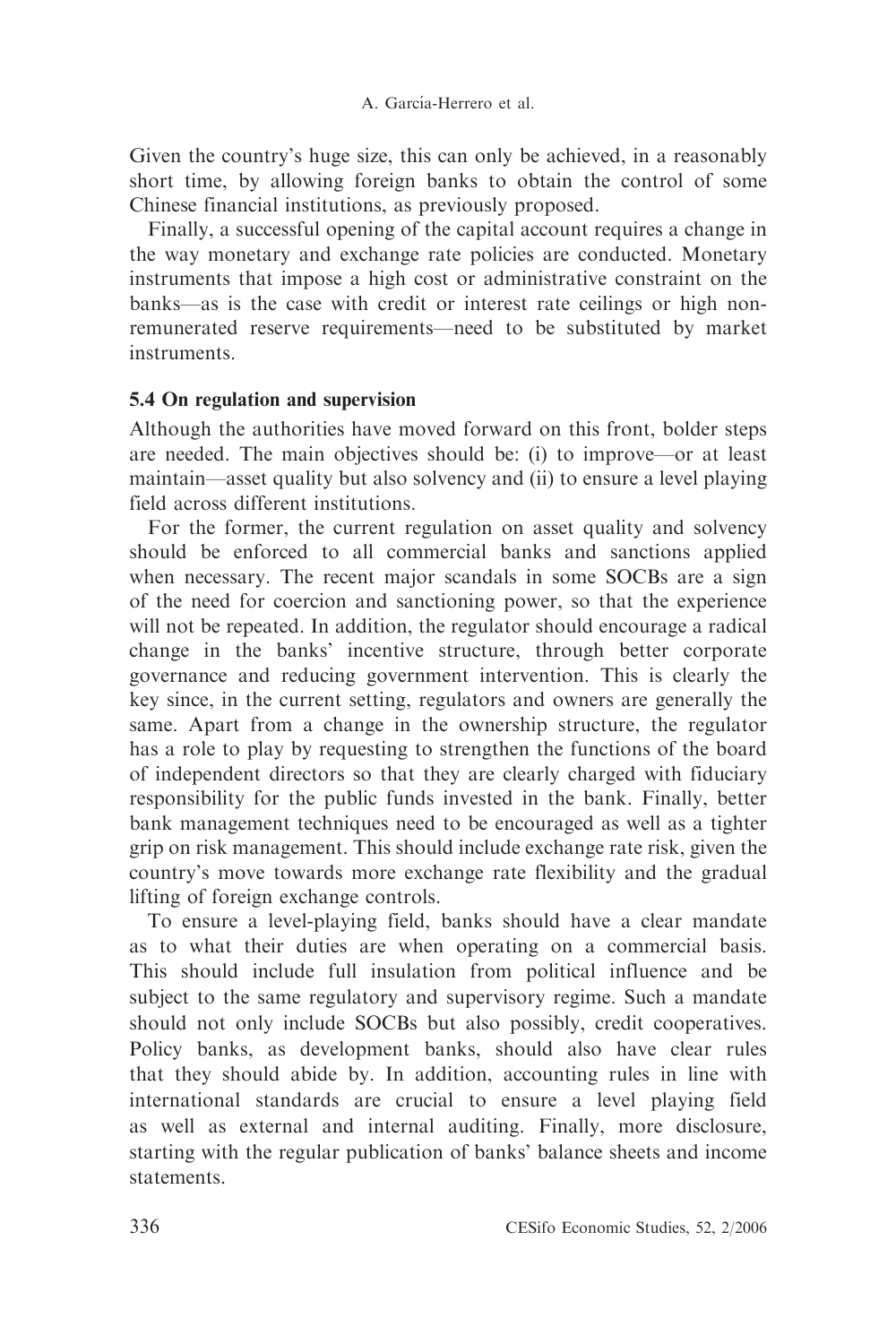Other steps towards improving the institutional setting of the banking system need to be taken swiftly, such as a better functioning of the payment system, the creation of a credit register and a limited and explicit deposit insurance system. The recent announcement of a government compensation for individual deposits is welcome, but it could be defined better. Finally, a bankruptcy law, which also deals with financial institutions, needs to be established as soon as possible.

All in all, it seems clear that the announcement of a comprehensive, fast and time-bound reform strategy is urgently needed, where the authorities should clarify their long-term view of the Chinese financial sector and the steps they will take to achieve it, with precise deadlines. For the reform to be comprehensive, a clear definition of responsibilities for each Chinese agency involved would be highly welcome, as well as the nomination of a single coordinator. As for the speed, the current reform process seems too slow for the immediate challenges that China faces, so that it risks being derailed. The strategy should not be that of ''growing out of the problem'', as could be interpreted from the rapid growth in bank lending. Finally, foreign players should be offered an important role in the process since government intervention is at the origin of the problem and there are not enough private investors in the country having banking experience.

## References

- Brandt, L. and H. Li (2003), "Bank discrimination in transition economies: ideology, information, or incentives?'', Journal of Comparative Economics 31, 387–413.
- Bofit (2004), BOFIT Weekly, January–July, Bank of Finland. (2004). China Review, Vols 1 and 2, May, Bank of Finland.
- CBRC (2005), ''Latest Developments in China's Banking Reform, Opening-up and Supervision'', December.
- Chang, C. (2003), ''Progress and peril in China's modern economy'', Federal Reserve Bank Of Minneapolis, The Region 17, 26–30.
- Cull, R and L.C. Xu (2000), ''Bureaucrats, state banks, and the efficiency of credit allocation: the experience of Chinese state-owned enterprises'', Journal of Comparative Economics 28, 1–31.
- Demirgürc-Kunt, A. and E. Detragiache (1998), "Financial liberalization and financial fragility'', IMF Working Papers 98/83, International Monetary Fund.
- Deutsche Bank Research (2004), China's Financial Sector: Institutional Framework and Main Challenges, January.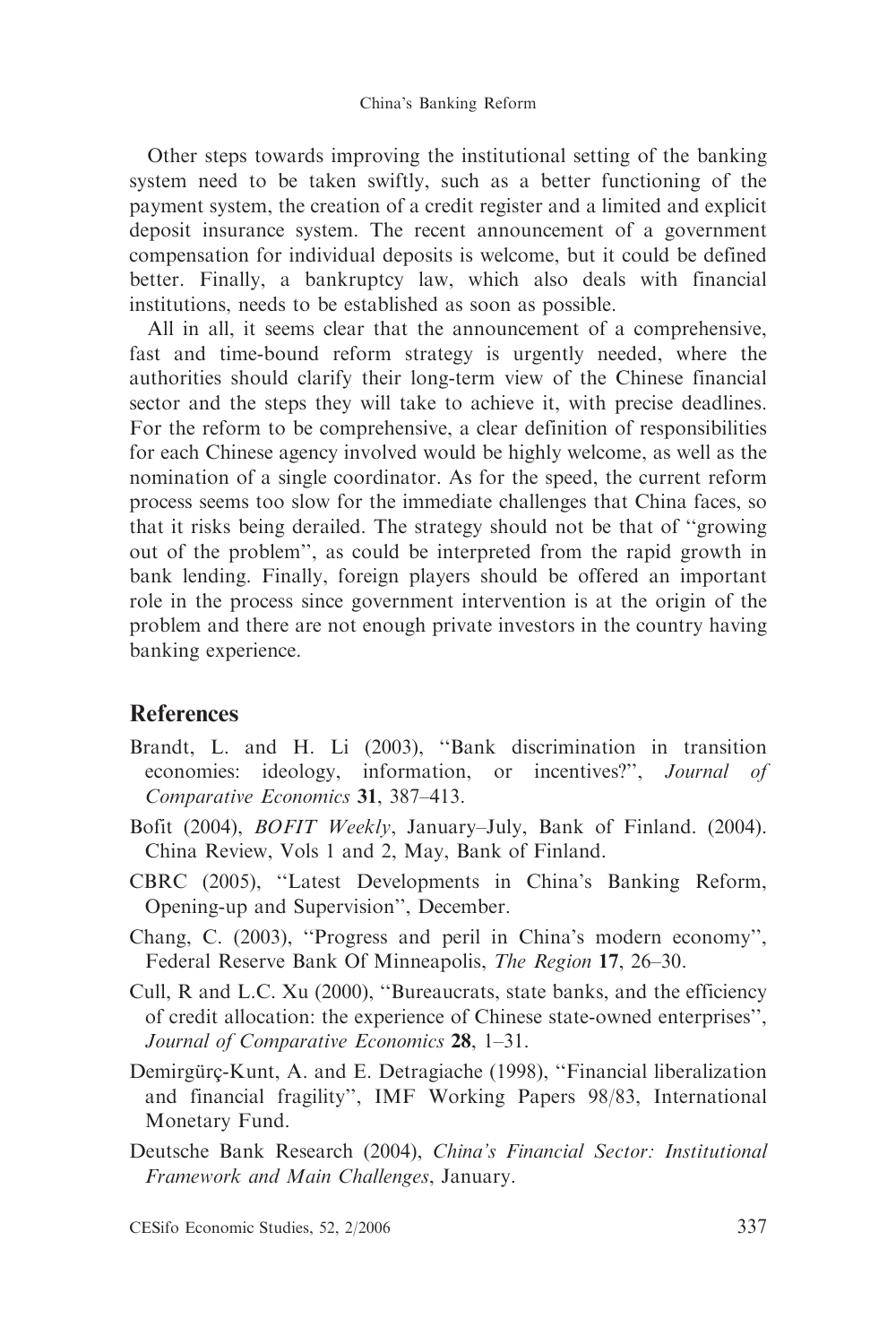A. García-Herrero et al.

- ECB (2004), ''EU Banking Sector Stability''.
- Ernst and Young (2004), ''Global NPL Report 2004''.
- Fitch's Bankscope International Bank Database.
- García-Herrero A., and D. Santabarbara (2004), Where is the Chinese Banking System Going with the Ongoing Reform, Documento Ocasional No. 0406, Banco de España.
- García-Herero, A., S. Gavilá and D. Santabárbara (2006), What explains the low profitability of Chinese banks? Mimeo.
- He, L. and F. Xiaohang (2004), ''Foreign banks in post-WTO China: an intermediate assessment'', China & World Economy 12, 3–16.
- Karacadag, C. (2003), China: Financial System Soundness and Reform, chapter of the book, China, Competing in the global economy, Washington: IMF.
- La Porta, R., F. López-De-Silanes and A. Shleifer (2002), "Government Ownership of Banks'', Journal of Finance 57, 265–301.
- Ma, G. (2006), Who pays China's bank restructuring bill?, CEPII Working Paper No. 2006–04. February 2006.
- Ma, G. and B.S.C. Fung (2002), China's asset management corporations, BIS Working Papers No.115, August.
- McKinnon, R. (1982), ''The order of economic liberalization: lessons from Chile and Argentina'', Carnegie-Rochester Conference Series on Public Policy 17, 159–186.
- Moreno, R. (2002), Reforming China's Banking System, FRBSF Economic Letter No. 2002–17, May 31.
- OECD (2002). ''China in the world economy. The domestic policy challenges.'' OECD, Paris.
- Park, A. and K. Sehrt (2001), "Tests of financial intermediation and banking reform in China'', Journal of Comparative Economics 29, 608–644.
- Pei, G., and S. Shirai (2004), The Main Problems of China's Financial Industry and Asset Management Companies, February.
- People's Bank of China (2005), China Monetary Report.
- Ping, L. (2003), Challenges for China's banking sector and policy responses, Speech in New Delhi, November.
- Podpiera, R. (2006), Progress in China's banking sector reform: has bank bevaviour changed ?, IMF Working Paper No. 06/71.
- Prasad, E., T. Rumbaugh and Q. Wang (2005), Putting the Cart Before the Horse? Capital Account Liberalization and Exchange Rate Flexibility in China, IMF Policy Discussion Paper.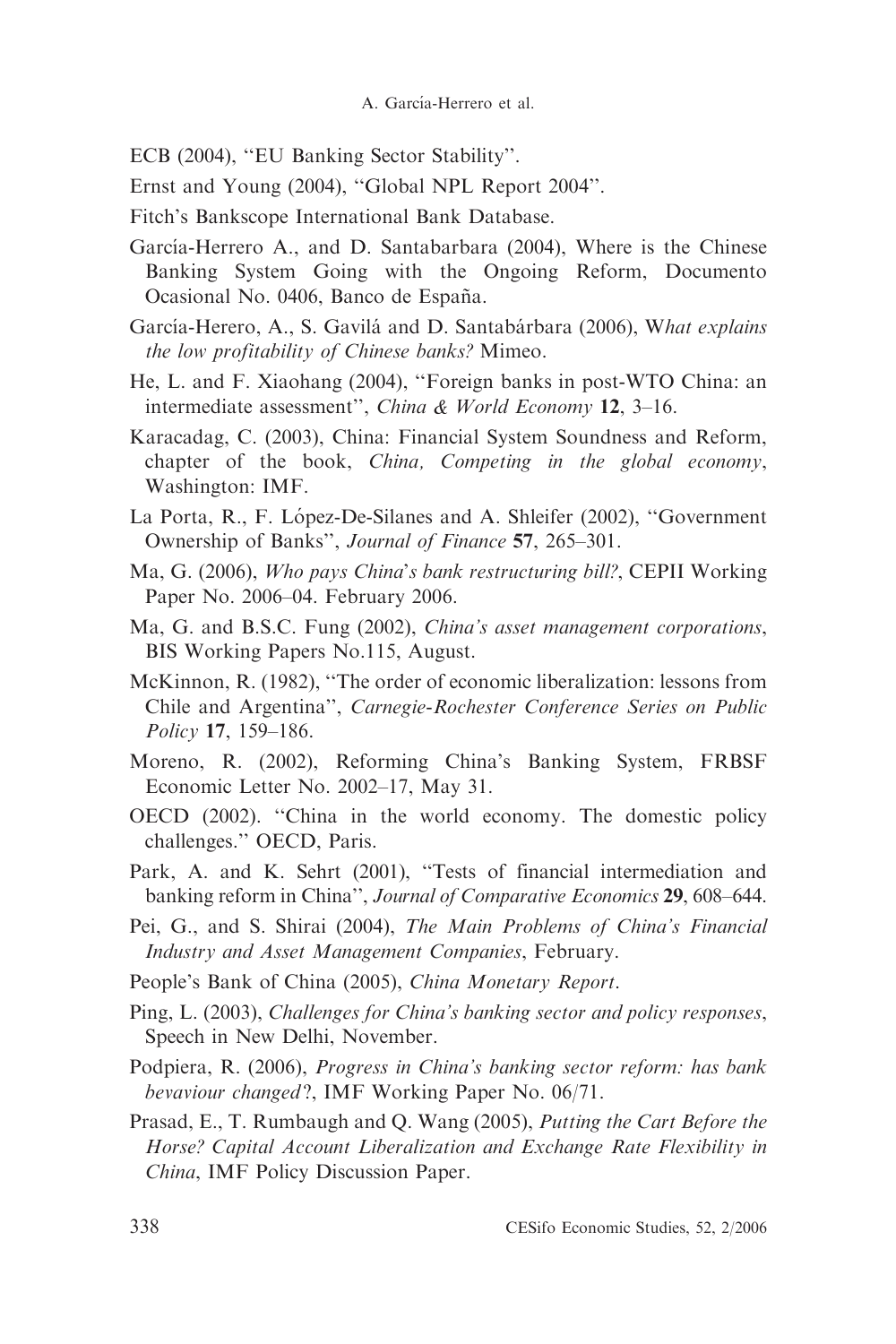Roubini N. and B. Setser (2005), ''China Trip Report'', April.

- Sapienza, P. (2004), ''The effects of government ownership on bank lending'', Journal of Financial Economics 72.
- Standard & Poor's (2004), ''China's Banks Face Potential Stress in Loan Books''.
- Wei, S.J. and T. Wang (1997), ''The Siamese twins: do state-owned banks favor state-owned enterprises in China?'', China Economic Review 8, 19–29.
- Wilson, D. and R. Purushothaman (2003), Dreaming with the BRICS, Goldman Sachs, p. 2.
- Zhou, X. (2004), Some issues concerning the reform of the state-owned commercial banks, Speech by the Governor of the People's Bank of China, at the IIF Spring Membership Conference, Shanghai, 16 April.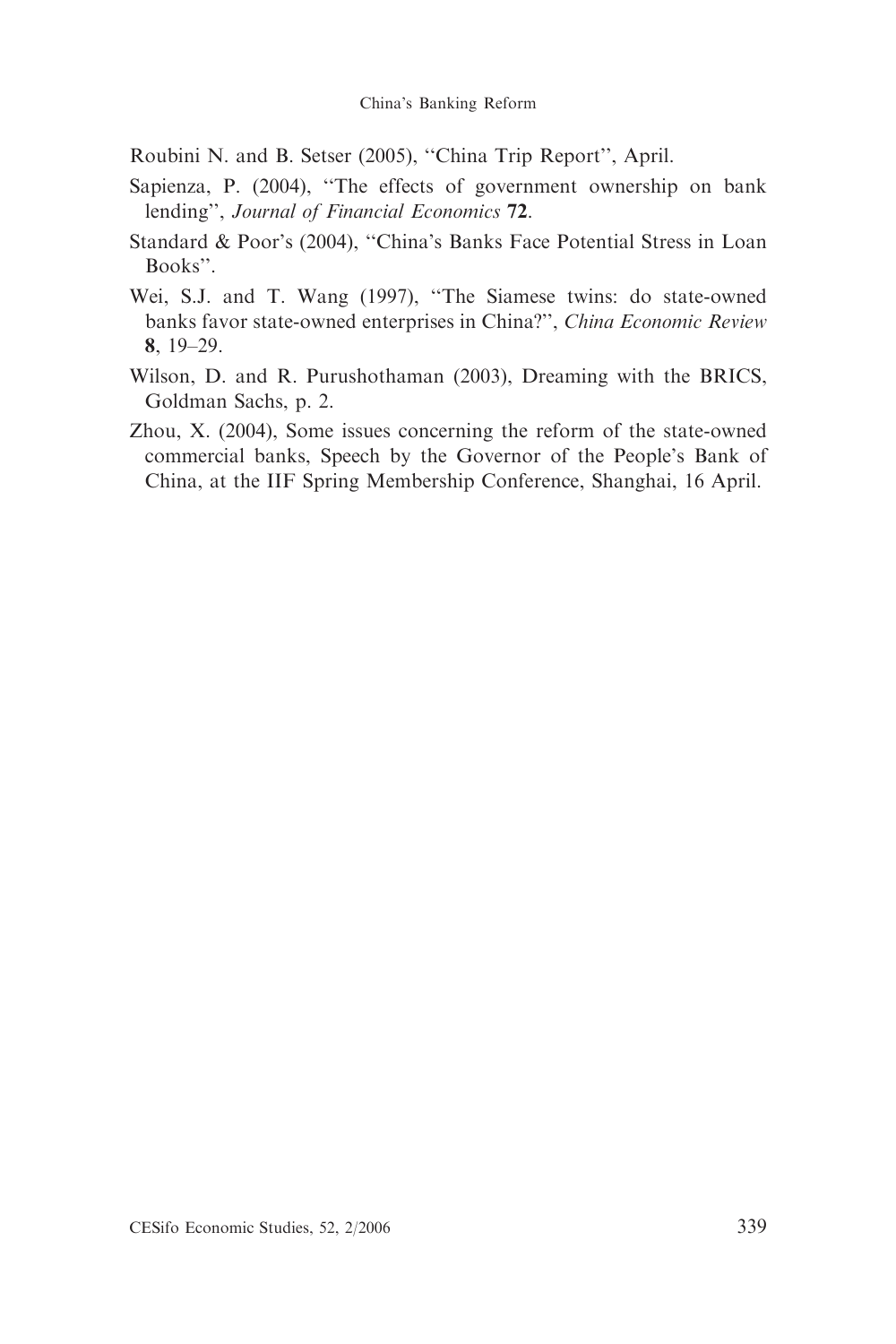

# Appendix 1: Figures and Tables

Figure A1 International comparison of bank credit to the private sector, as a percentage of GDP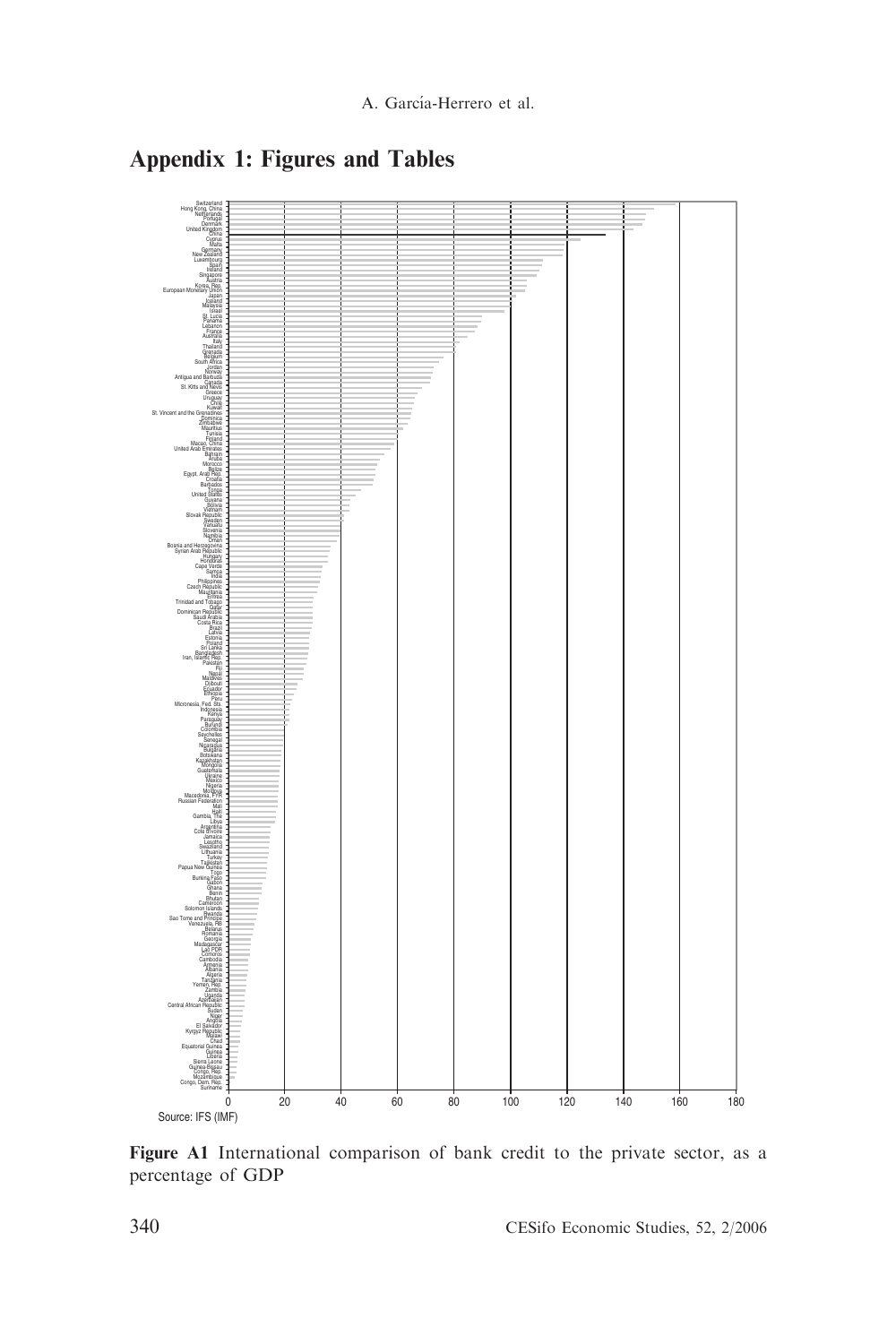#### China's Banking Reform



Figure A2 International comparison of bank credit to the private sector, in USD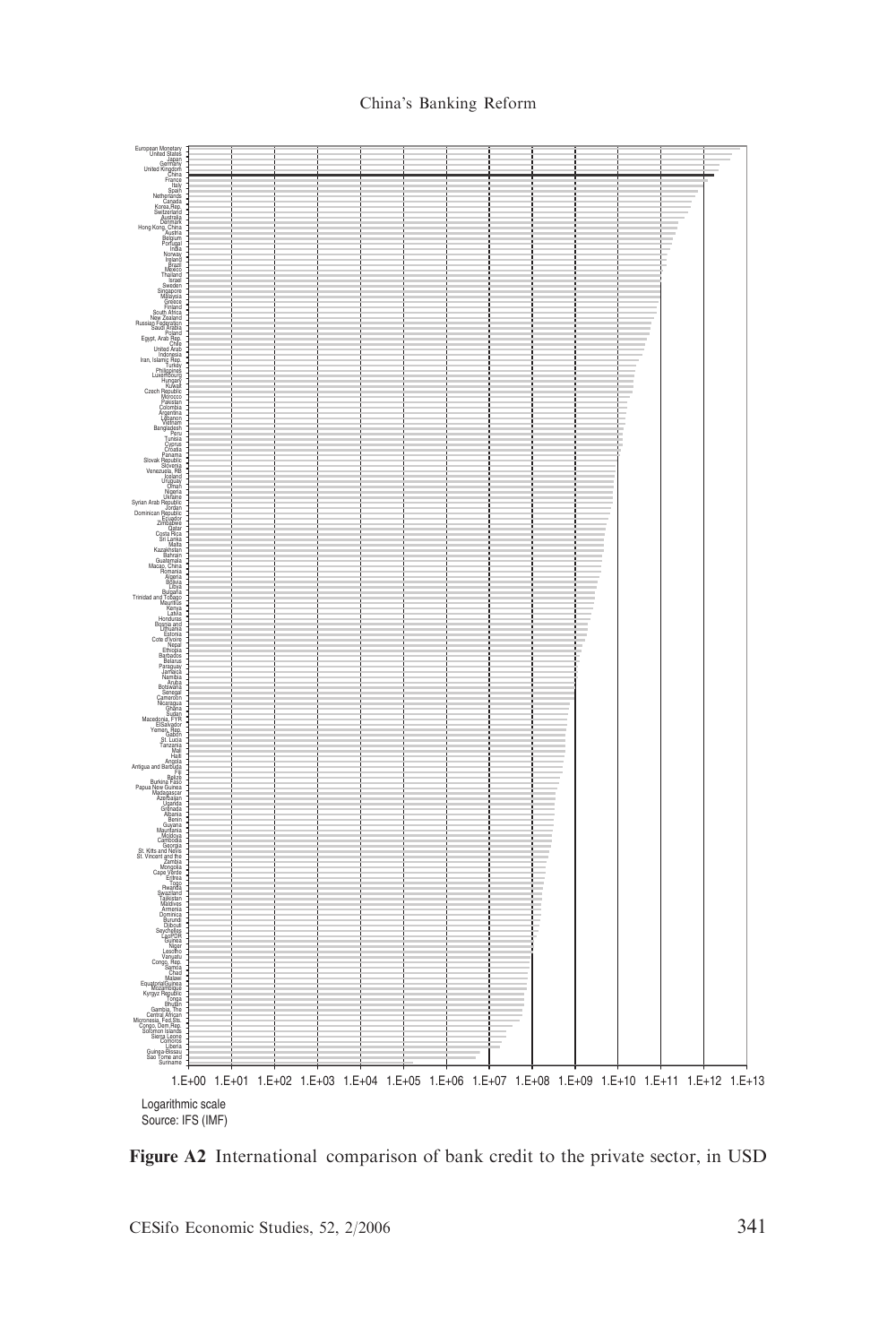|      | SOCBs JSCBs |      | Credit<br>cooperatives CCBs |     | Foreign<br>funded<br>banks | Policy | Other<br>banks institutions | Total<br>assets<br>(USD)<br>billion) |
|------|-------------|------|-----------------------------|-----|----------------------------|--------|-----------------------------|--------------------------------------|
| 1993 | 73.9        | 4.4  | 11.4                        | 0.0 | 0.0                        | 9.9    | 0.4                         | 695                                  |
| 1994 | 72.1        | 5.4  | 12.9                        | 0.0 | 0.0                        | 9.2    | 0.5                         | 596                                  |
| 1995 | 69.7        | 6.6  | 14.3                        | 0.0 | 0.0                        | 8.8    | 0.7                         | 770                                  |
| 1996 | 65.3        | 7.3  | 14.1                        | 0.0 | 0.0                        | 12.4   | 0.9                         | 944                                  |
| 1997 | 65.8        | 7.1  | 14.2                        | 0.0 | 0.0                        | 12.0   | 0.9                         | 1154                                 |
| 1998 | 65.1        | 7.5  | 13.5                        | 0.0 | 0.0                        | 13.0   | 1.0                         | 1333                                 |
| 1999 | 64.9        | 8.1  | 13.3                        | 0.0 | 0.0                        | 12.8   | 1.0                         | 1489                                 |
| 2000 | 63.9        | 9.6  | 13.1                        | 0.0 | 0.0                        | 12.3   | 1.0                         | 1680                                 |
| 2001 | 60.5        | 11.3 | 14.1                        | 0.0 | 0.0                        | 12.8   | 1.3                         | 1797                                 |
| 2002 | 57.9        | 12.8 | 9.9                         | 4.9 | 1.2                        | 11.4   | 1.7                         | 2598                                 |
| 2003 | 56.1        | 14.0 | 10.1                        | 5.3 | 1.2.                       | 11.5   | 1.8                         | 3070                                 |
| 2004 | -54.6       | 15.0 | 10.4                        | 5.4 | 1.6                        | 11.4   | 1.5                         | 3619                                 |

Table A1 Share on assets by type of institution

Source: CEIC.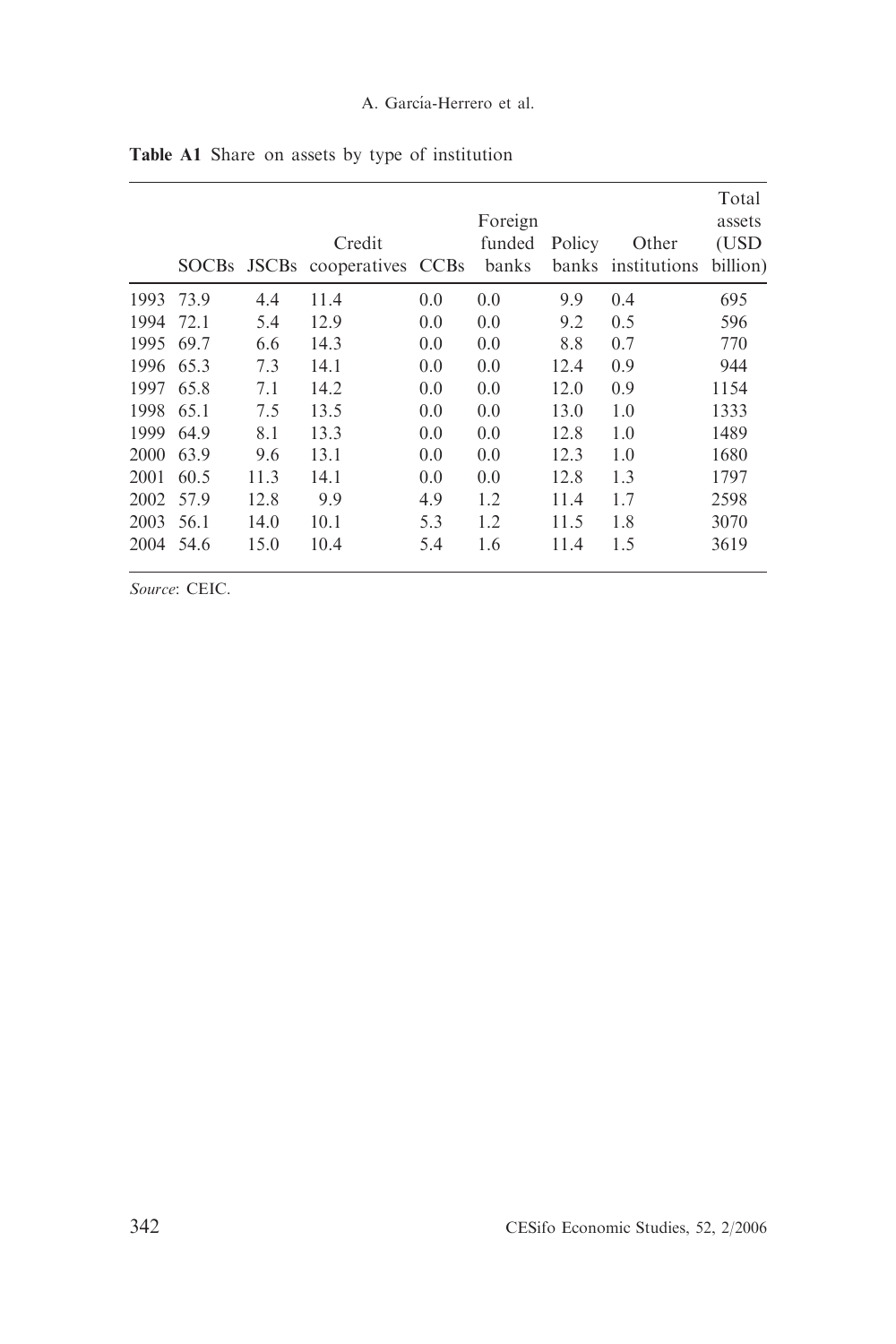|                                 | (As a percentage of total assets) |      |      |      |      |      |      |
|---------------------------------|-----------------------------------|------|------|------|------|------|------|
|                                 | 1997                              | 1998 | 1999 | 2000 | 2001 | 2002 | 2003 |
| Loans                           | 62.7                              | 62.3 | 59.9 | 57.6 | 57.3 | 58.8 | 60.8 |
| State-owned commercial banks    | 60.7                              | 61.1 | 57.6 | 55.9 | 56.8 | 57.9 | 60.3 |
| Other commercial banks          | 48.8                              | 48.2 | 47.0 | 47.6 | 53.0 | 55.0 | 58.5 |
| Joint-stock commercial banks    | 48.4                              | 50.5 | 49.9 | 50.3 | 53.7 | 57.0 | 60.5 |
| Other                           | 49.5                              | 44.6 | 41.5 | 42.0 | 49.5 | 47.5 | 50.5 |
| Policy banks                    | 93.2                              | 89.7 | 92.2 | 89.2 | 81.7 | 93.5 | 92.1 |
| $EU-15$                         | 49.2                              | 49.4 | 48.3 | 47.9 | 47.0 | 46.7 | 45.2 |
| Other risky assets <sup>a</sup> | 11.1                              | 14.7 | 18.1 | 22.1 | 24.6 | 24.7 | 23.7 |
| State-owned commercial banks    | 11.4                              | 15.2 | 20.3 | 24.3 | 25.2 | 25.9 | 24.9 |
| Other commercial banks          | 12.9                              | 16.3 | 17.7 | 19.6 | 23.8 | 25.0 | 22.8 |
| Joint-stock commercial banks    | 15.9                              | 19.2 | 19.1 | 20.9 | 21.9 | 22.1 | 20.6 |
| Other                           | 8.0                               | 11.7 | 15.0 | 17.0 | 32.7 | 36.5 | 31.6 |
| Policy banks                    | 3.0                               | 6.8  | 4.9  | 8.5  | 16.6 | 1.7  | 1.3  |
| $EU-15$                         | 17.5                              | 18.3 | 21.2 | 22.4 | 23.4 | 24.1 | 24.8 |
| Liquid assets                   | 24.2                              | 21.1 | 20.0 | 18.3 | 16.0 | 14.6 | 13.7 |
| State-owned commercial banks    | 25.7                              | 21.6 | 19.9 | 17.7 | 15.9 | 14.2 | 13.1 |
| Other commercial banks          | 37.1                              | 34.3 | 33.8 | 31.3 | 21.6 | 18.5 | 17.4 |
| Joint-stock commercial banks    | 34.4                              | 29.0 | 29.3 | 27.3 | 22.8 | 19.6 | 17.6 |
| Other                           | 41.6                              | 42.7 | 42.4 | 39.9 | 15.9 | 14.5 | 16.5 |
| Policy banks                    | 3.6                               | 3.2  | 2.6  | 1.8  | 1.5  | 3.8  | 5.4  |
| $EU-15$                         | 32.1                              | 31.1 | 29.4 | 28.7 | 28.6 | 28.2 | 29.0 |
| Fixed assets                    | 1.9                               | 1.8  | 2.0  | 2.0  | 2.0  | 1.9  | 1.7  |
| State-owned commercial banks    | 2.2                               | 2.0  | 2.1  | 2.1  | 2.1  | 2.0  | 1.7  |
| Other commercial banks          | 1.1                               | 1.2  | 1.5  | 1.4  | 1.6  | 1.4  | 1.3  |
| Joint-stock commercial banks    | 1.2                               | 1.3  | 1.7  | 1.6  | 1.5  | 1.4  | 1.3  |
| Other                           | 1.0                               | 1.0  | 1.1  | 1.2  | 1.9  | 1.4  | 1.4  |
| Policy banks                    | 0.2                               | 0.3  | 0.3  | 0.5  | 0.3  | 1.0  | 1.2  |
| $EU-15$                         | 1.2                               | 1.2  | 1.1  | 1.1  | 1.0  | 1.0  | 0.9  |

Table A2 Asset structure of the banking sector

Source: Bankscope.

<sup>a</sup>It includes AMC bonds.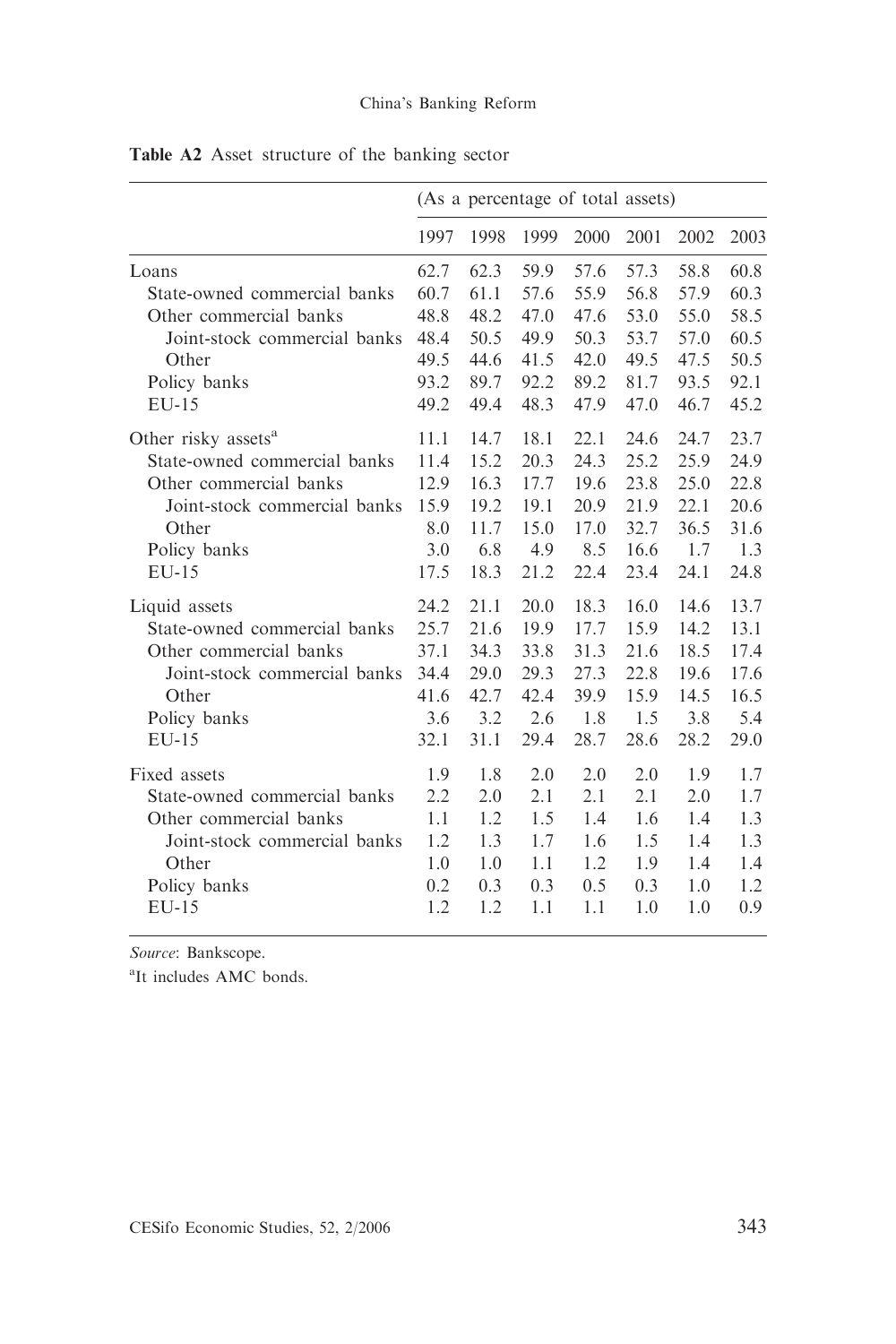|                                  | (As a percentage of total assets) |      |      |      |      |      |      |
|----------------------------------|-----------------------------------|------|------|------|------|------|------|
|                                  | 1997                              | 1998 | 1999 | 2000 | 2001 | 2002 | 2003 |
| Deposits $\&$ short-term funding | 83.6                              | 82.3 | 81.0 | 83.7 | 83.8 | 89.0 | 89.1 |
| State-owned commercial banks     | 89.1                              | 88.8 | 89.4 | 90.3 | 90.9 | 91.8 | 92.1 |
| Other commercial banks           | 85.6                              | 86.3 | 78.0 | 79.2 | 80.9 | 81.8 | 81.7 |
| Joint-stock commercial Banks     | 84.6                              | 86.1 | 73.7 | 75.6 | 79.0 | 79.7 | 79.9 |
| Other                            | 87.4                              | 86.6 | 86.0 | 86.8 | 89.7 | 89.9 | 88.7 |
| Policy banks                     | 64.8                              | 50.4 | 47.9 | 45.3 | 5.1  | 82.6 | 83.7 |
| $EU-15$                          | 73.0                              | 73.0 | 70.9 | 69.3 | 69.2 | 69.5 | 68.2 |
| Other funding                    | 5.7                               | 6.3  | 6.9  | 5.3  | 5.7  | 1.1  | 1.1  |
| State-owned commercial banks     | 1.2                               | 0.8  | 0.7  | 0.6  | 0.6  | 0.4  | 0.4  |
| Other commercial banks           | 1.0                               | 0.3  | 0.7  | 0.5  | 0.7  | 0.4  | 0.6  |
| Joint-stock commercial banks     | 1.6                               | 0.5  | 1.1  | 0.6  | 0.6  | 0.3  | 0.5  |
| Other                            | 0.1                               | 0.0  | 0.1  | 0.2  | 1.0  | 0.9  | 1.2  |
| Policy banks                     | 27.2                              | 38.3 | 43.1 | 46.7 | 84.8 | 11.7 | 12.2 |
| $EU-15$                          | 13.1                              | 12.3 | 13.0 | 13.2 | 13.4 | 12.2 | 13.0 |
| Other (Non-interest bearing)     | 6.1                               | 5.4  | 6.4  | 5.4  | 5.4  | 5.4  | 5.5  |
| State-owned commercial banks     | 6.5                               | 4.8  | 4.6  | 3.8  | 3.5  | 3.2  | 3.1  |
| Other commercial banks           | 6.1                               | 6.4  | 14.7 | 14.3 | 14.2 | 14.0 | 13.9 |
| Joint-stock commercial banks     | 8.1                               | 8.1  | 20.2 | 19.2 | 16.5 | 16.4 | 16.1 |
| Other                            | 2.9                               | 3.7  | 4.2  | 3.9  | 3.5  | 4.5  | 5.5  |
| Policy banks                     | 3.4                               | 6.6  | 4.4  | 3.2  | 4.1  | 2.9  | 1.1  |
| $EU-15$                          | 9.4                               | 10.0 | 10.4 | 11.4 | 11.4 | 12.1 | 12.6 |
| Equity                           | 4.5                               | 6.0  | 5.7  | 5.6  | 5.2  | 4.5  | 4.3  |
| State-owned commercial banks     | 3.2                               | 5.6  | 5.3  | 5.3  | 5.0  | 4.6  | 4.4  |
| Other commercial banks           | 7.2                               | 7.0  | 6.6  | 6.0  | 4.2  | 3.8  | 3.8  |
| Joint-stock commercial banks     | 5.7                               | 5.4  | 4.9  | 4.5  | 3.9  | 3.6  | 3.5  |
| Other                            | 9.7                               | 9.6  | 9.7  | 9.1  | 5.9  | 4.8  | 4.6  |
| Policy Banks                     | 4.6                               | 4.7  | 4.6  | 4.7  | 6.0  | 2.8  | 3.0  |
| $EU-15$                          | 4.2                               | 4.4  | 4.4  | 4.6  | 4.5  | 4.6  | 4.5  |

Table A3 Liability structure of the banking sector

Source: Bankscope.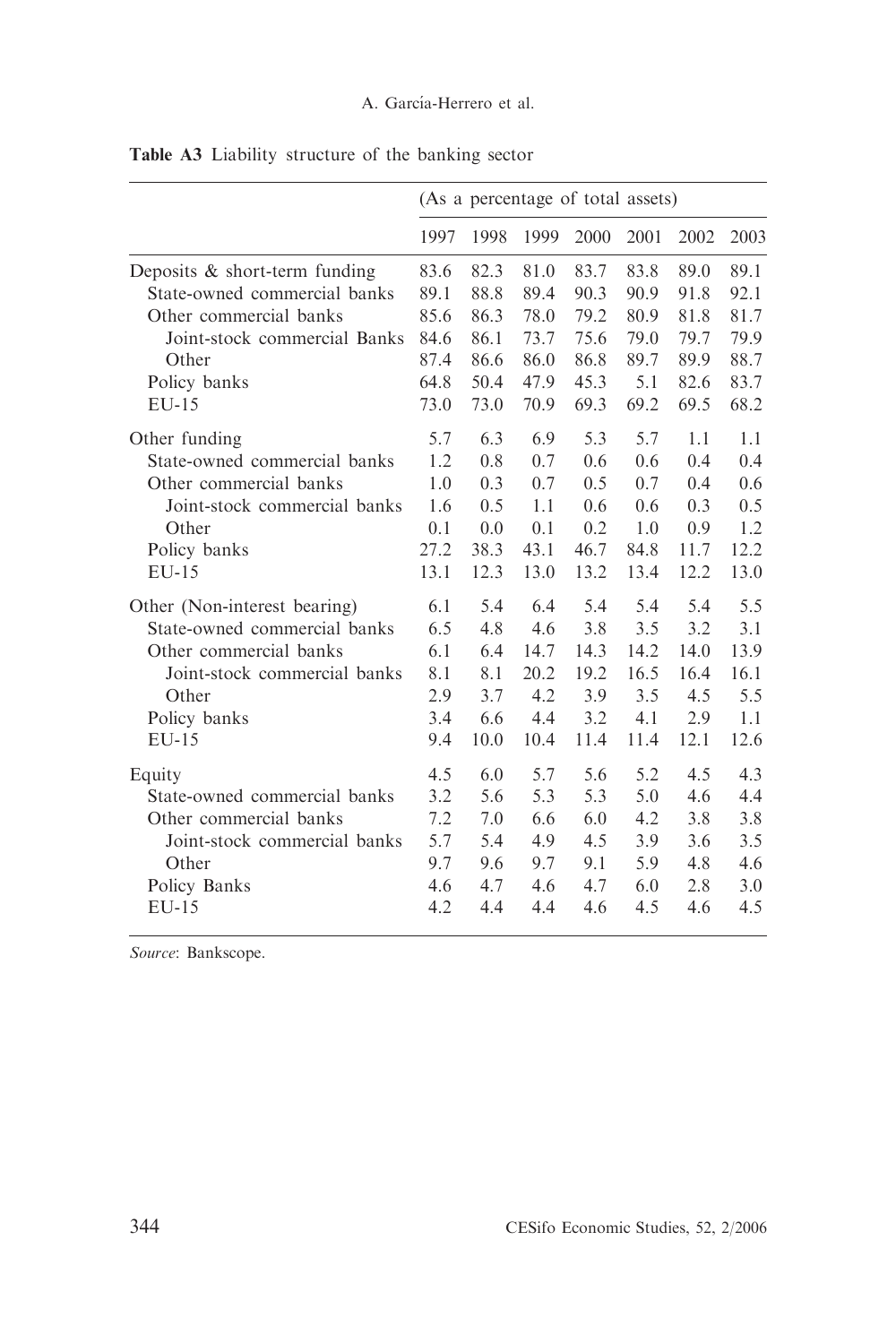| Deposits<br>(USD billion)<br>518<br>466<br>649<br>823<br>990 | Source of deposits (percentage) |            |                    |              |                               |                |                |               |
|--------------------------------------------------------------|---------------------------------|------------|--------------------|--------------|-------------------------------|----------------|----------------|---------------|
|                                                              |                                 | Enterprise | Fiscal<br>deposits | Govt. agency | Household<br>savings deposits | Rural deposits | Trust deposits | Other         |
| 1993                                                         |                                 | 29         |                    |              | 51                            |                |                | $\mathcal{D}$ |
| 1994                                                         |                                 | 33         |                    |              | 53                            |                |                |               |
| 1995                                                         |                                 | 32         |                    |              | 55                            |                |                |               |
| 1996                                                         |                                 | 33         |                    |              | 56                            |                |                |               |
| 1997                                                         |                                 | 35         |                    |              | 56                            |                |                |               |
| 1998                                                         | 1156                            | 34         |                    |              | 56                            |                |                |               |
| 1999                                                         | 1314                            | 34         |                    |              | 55                            |                |                |               |
| 2000                                                         | 1495                            | 36         |                    |              | 52                            |                |                |               |
| 2001                                                         | 1735                            | 36         |                    |              | 51                            |                |                |               |
| 2002                                                         | 2063                            | 35         |                    |              | 51                            |                |                |               |
| 2003                                                         | 2511                            | 35         |                    |              | 50                            |                |                |               |
| 2004                                                         | 2905                            | 35         | 3                  |              | 50                            |                |                |               |

Table A4 Sources and uses of bank financing

(Continued.)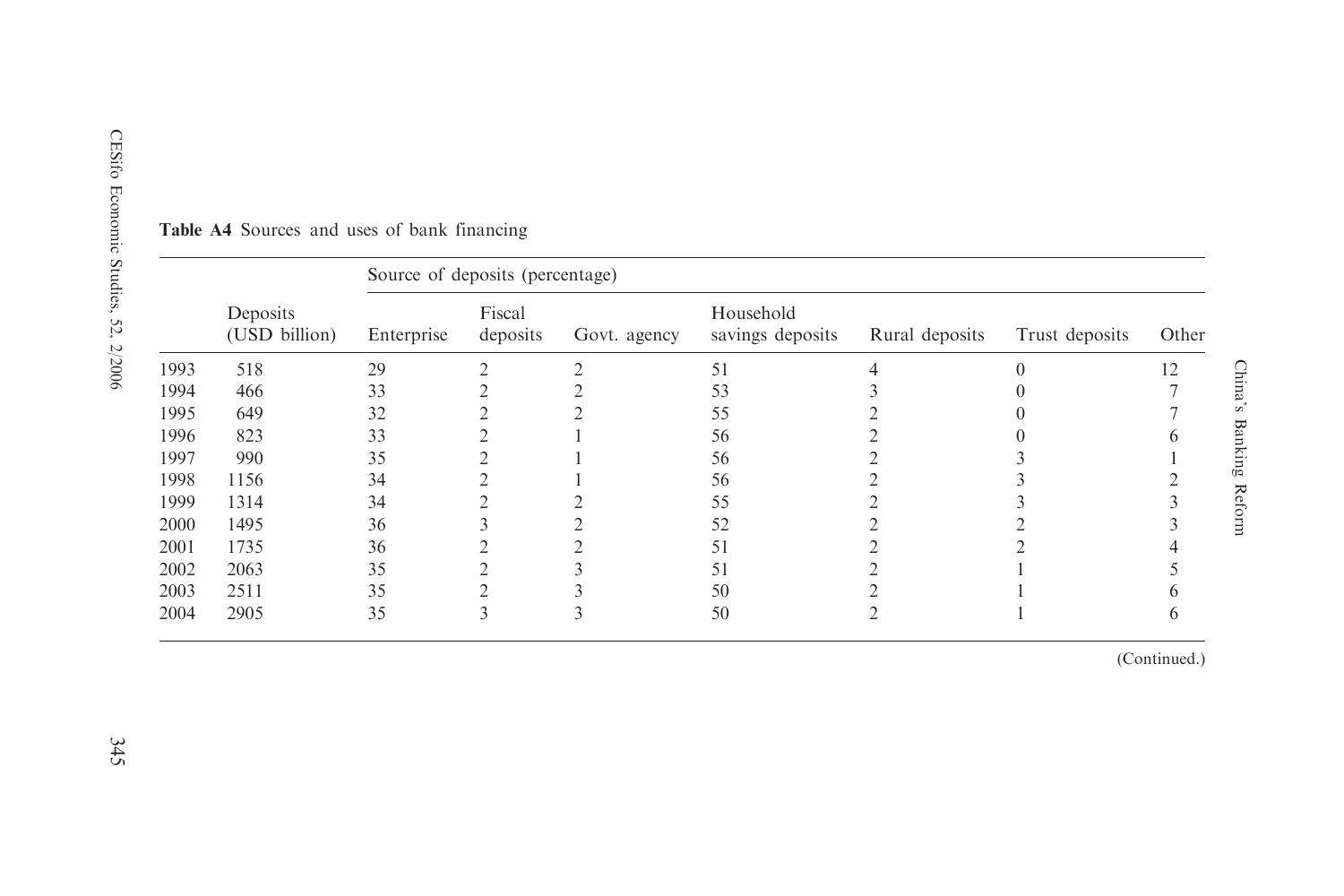#### Table A4 Continued

|      |                                                                 | Use of loans (percentage) |                   |                   |                     |                     |                        |       |  |  |  |  |
|------|-----------------------------------------------------------------|---------------------------|-------------------|-------------------|---------------------|---------------------|------------------------|-------|--|--|--|--|
|      | Total loans<br>(USD billion)<br>576<br>470<br>609<br>734<br>900 | Short-term<br>(ST)        | ST:<br>Industrial | ST:<br>Commercial | ST:<br>Construction | ST:<br>Agricultural | Medium to<br>long-term | Other |  |  |  |  |
| 1993 |                                                                 | 74                        | 22                | 28                |                     | 15                  | 16                     | 11    |  |  |  |  |
| 1994 |                                                                 | 67                        | 21                | 25                |                     |                     | 20                     | 13    |  |  |  |  |
| 1995 |                                                                 | 59                        | 20                | 25                |                     | h                   | 20                     | 21    |  |  |  |  |
| 1996 |                                                                 | 66                        | 20                | 24                |                     | 12                  | 20                     | 14    |  |  |  |  |
| 1997 |                                                                 | 74                        | 22                | 25                |                     |                     | 21                     |       |  |  |  |  |
| 1998 | 1045                                                            | 70                        | 21                | 23                |                     |                     | 24                     |       |  |  |  |  |
| 1999 | 1132                                                            | 68                        | 19                | 21                |                     |                     | 26                     |       |  |  |  |  |
| 2000 | 1200                                                            | 66                        | 17                | 18                |                     |                     | 28                     |       |  |  |  |  |
| 2001 | 1357                                                            | 60                        | 17                | 17                |                     |                     | 35                     |       |  |  |  |  |
| 2002 | 1584                                                            | 57                        | 15                | 14                |                     |                     | 37                     |       |  |  |  |  |
| 2003 | 1919                                                            | 53                        | 14                | 11                |                     |                     | 41                     |       |  |  |  |  |
| 2004 | 2142                                                            | 49                        | 13                | 10                |                     | h                   | 43                     |       |  |  |  |  |

Source: CEIC.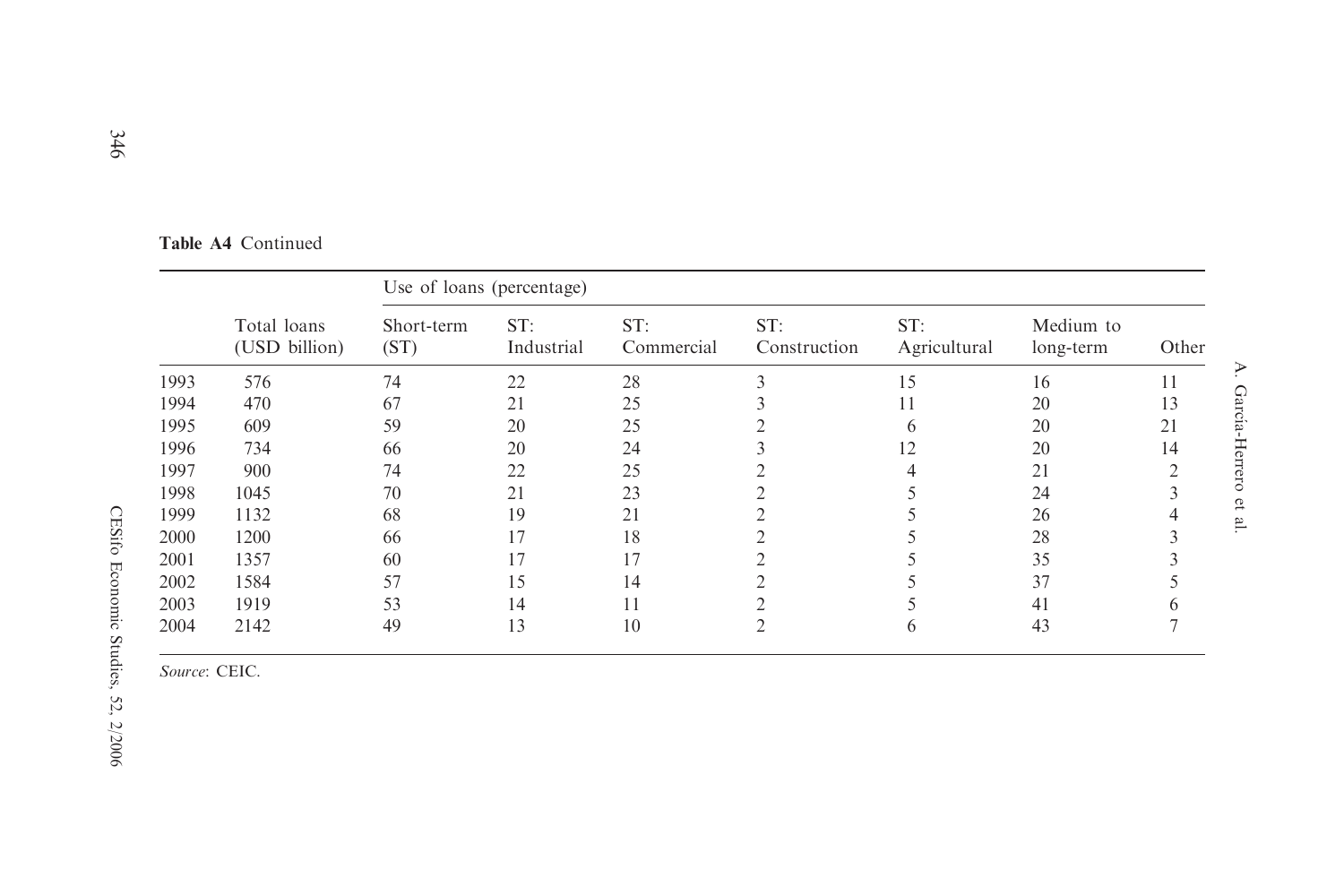|                                        | 1997    | 1998  | 1999  | 2000  | 2001  | 2002  | 2003  |
|----------------------------------------|---------|-------|-------|-------|-------|-------|-------|
| Return on average assets (ROA) $(\%$ ) | 0.43    | 0.22  | 0.20  | 0.26  | 0.23  | 0.22  | 0.14  |
| State-owned commercial banks           | 0.19    | 0.09  | 0.13  | 0.22  | 0.16  | 0.18  | 0.08  |
| Other commercial banks                 | 1.05    | 0.75  | 0.49  | 0.41  | 0.41  | 0.37  | 0.32  |
| Joint-stock commercial banks           | 0.78    | 0.58  | 0.45  | 0.40  | 0.39  | 0.34  | 0.29  |
| Other                                  | 1.50    | 1.03  | 0.57  | 0.43  | 0.46  | 0.51  | 0.47  |
| Policy banks                           | $-0.12$ | 0.07  | 0.06  | 0.14  | 0.26  | 0.01  | 0.03  |
| Return on average equity (ROE) $(\%)$  | 9.39    | 4.19  | 3.48  | 4.59  | 4.21  | 4.48  | 3.05  |
| State-owned commercial banks           | 5.94    | 2.08  | 2.35  | 4.07  | 3.16  | 3.78  | 1.73  |
| Other commercial banks                 | 14.61   | 10.55 | 7.22  | 6.49  | 8.10  | 9.33  | 8.56  |
| Joint-stock commercial banks           | 13.76   | 10.47 | 8.69  | 8.42  | 9.50  | 9.17  | 8.07  |
| Other                                  | 15.42   | 10.62 | 5.86  | 4.54  | 5.86  | 9.81  | 10.00 |
| Policy banks                           | $-2.68$ | 1.40  | 1.21  | 2.97  | 4.99  | 0.23  | 1.00  |
| Net interest margin $(\% )$            | 2.03    | 2.07  | 1.90  | 2.22  | 1.93  | 1.95  | 2.03  |
| State-owned commercial banks           | 2.40    | 2.47  | 2.07  | 2.35  | 1.98  | 2.02  | 2.11  |
| Other commercial banks                 | 2.49    | 2.50  | 2.25  | 2.24  | 2.10  | 2.18  | 2.19  |
| Joint-stock commercial banks           | 2.38    | 2.57  | 2.20  | 2.30  | 2.32  | 2.21  | 2.27  |
| Other                                  | 2.68    | 2.40  | 2.32  | 2.14  | 1.43  | 2.04  | 1.89  |
| Policy banks                           | $-0.06$ | 0.02  | 0.81  | 1.63  | 1.47  | 1.01  | 1.21  |
| Cost to Income Ratio $(\% )$           | 54.51   | 65.40 | 62.22 | 56.61 | 54.51 | 55.52 | 51.68 |
| State-owned commercial banks           | 49.31   | 66.33 | 59.16 | 56.18 | 55.52 | 51.76 | 47.87 |
| Other commercial banks                 | 49.56   | 59.96 | 64.07 | 59.80 | 51.17 | 50.92 | 45.67 |
| Joint-stock commercial banks           | 56.05   | 63.13 | 55.33 | 52.24 | 50.48 | 50.64 | 44.71 |
| Other                                  | 38.61   | 54.47 | 77.17 | 75.20 | 54.47 | 52.04 | 49.52 |
| Policy banks                           | 65.94   | 34.25 | 48.49 | 23.47 | 6.23  | 64.93 | 67.22 |

China's Banking Reform China's Banking Reform

347

(Continued.)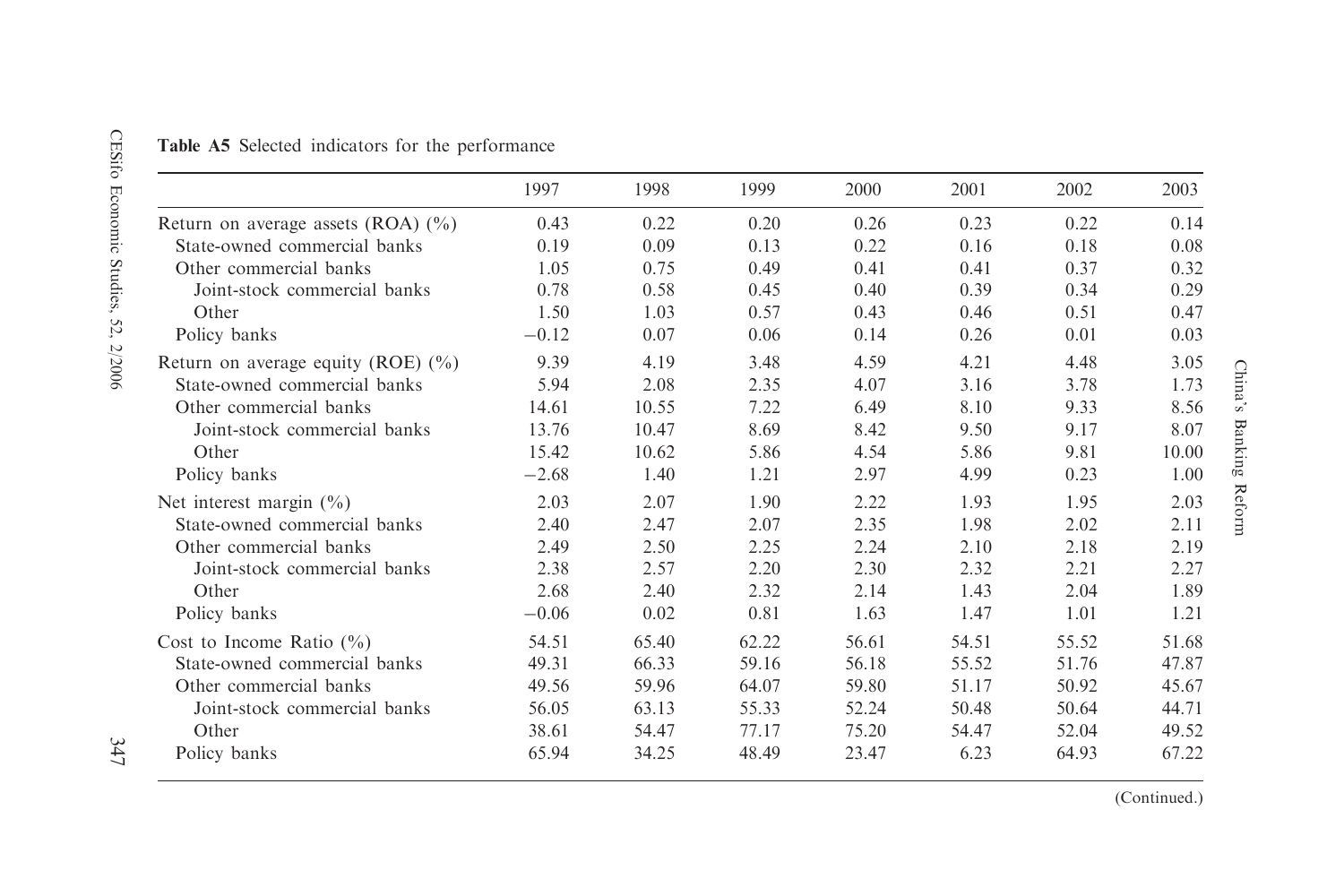#### Table A5 Continued

|                                        | 1997           | 1998     | 1999  | 2000  | 2001   | 2002     | 2003           |
|----------------------------------------|----------------|----------|-------|-------|--------|----------|----------------|
| Equity/Total Assets $(\% )$            | 4.54           | 6.03     | 5.72  | 5.56  | 5.16   | 4.54     | 4.34           |
| State-owned commercial banks           | 3.15           | 5.61     | 5.28  | 5.32  | 5.04   | 4.59     | 4.38           |
| Other commercial banks                 | 7.20           | 7.01     | 6.60  | 5.99  | 4.22   | 3.81     | 3.76           |
| Joint-stock commercial banks           | 5.68           | 5.36     | 4.95  | 4.53  | 3.86   | 3.56     | 3.55           |
| Other                                  | 9.72           | 9.63     | 9.70  | 9.07  | 5.91   | 4.78     | 4.57           |
| Policy banks                           | 4.60           | 4.73     | 4.59  | 4.72  | 5.98   | 2.81     | 2.95           |
| Capital funds/Liabilities $(\% )$      | 4.76           | 6.41     | 6.07  | 5.89  | 5.44   | 4.76     | 4.55           |
| State-owned commercial banks           | 3.26           | 5.94     | 5.57  | 5.62  | 5.31   | 4.81     | 4.58           |
| Other commercial banks                 | 7.76           | 7.54     | 7.07  | 6.37  | 4.41   | 3.96     | 3.97           |
| Joint-stock commercial banks           | 6.02           | 5.66     | 5.20  | 4.75  | 4.01   | 3.69     | 3.77           |
| Other                                  | 10.76          | 10.66    | 10.75 | 9.97  | 6.28   | 5.02     | 4.79           |
| Policy banks                           | 4.82           | 4.97     | 4.81  | 4.96  | 6.36   | 2.90     | 3.04           |
| Loan loss reserve/gross loans $(\% )$  | 1.03           | 1.26     | 1.55  | 1.46  | 1.81   | 1.81     | 3.30           |
| State-owned commercial banks           | 1.00           | 1.12     | 1.52  | 1.24  | 1.66   | 1.82     | 3.91           |
| Other commercial banks                 | 1.83           | 2.43     | 2.99  | 3.82  | 2.93   | 2.32     | 2.08           |
| Joint-stock commercial banks           | 1.05           | 1.63     | 2.23  | 3.94  | 3.35   | 2.60     | 2.24           |
| Other                                  | 3.06           | 3.84     | 4.69  | 3.52  | 0.80   | 1.01     | 1.32           |
| Policy banks                           | 0.73           | 1.06     | 0.79  | 0.73  | 1.64   | 1.02     | 1.01           |
| Loan loss provisions<br>(USD millions) | 2.197          | 2.957    | 3.662 | 6.971 | 10.277 | 10.379   | 14.061         |
| State-owned commercial banks           | 2.109          | 2.409    | 3.203 | 5.565 | 7.989  | 8.798    | 11.025         |
| Other commercial banks                 | 74             | 113      | 371   | 756   | 1.008  | 1.582    | 3.036          |
| Joint-stock commercial banks           | 74             | 113      | 355   | 715   | 906    | 1.229    | 2.603          |
| Other                                  | $\overline{0}$ | $\Omega$ | 15    | 41    | 102    | 353      | 433            |
| Policy banks                           | $\theta$       | 436      | 89    | 650   | 1.281  | $\theta$ | $\overline{0}$ |

Source: Bankscope.

# 348

CESifo Economic Studies, 52, 2/2006

CESifo Economic Studies, 52, 2/2006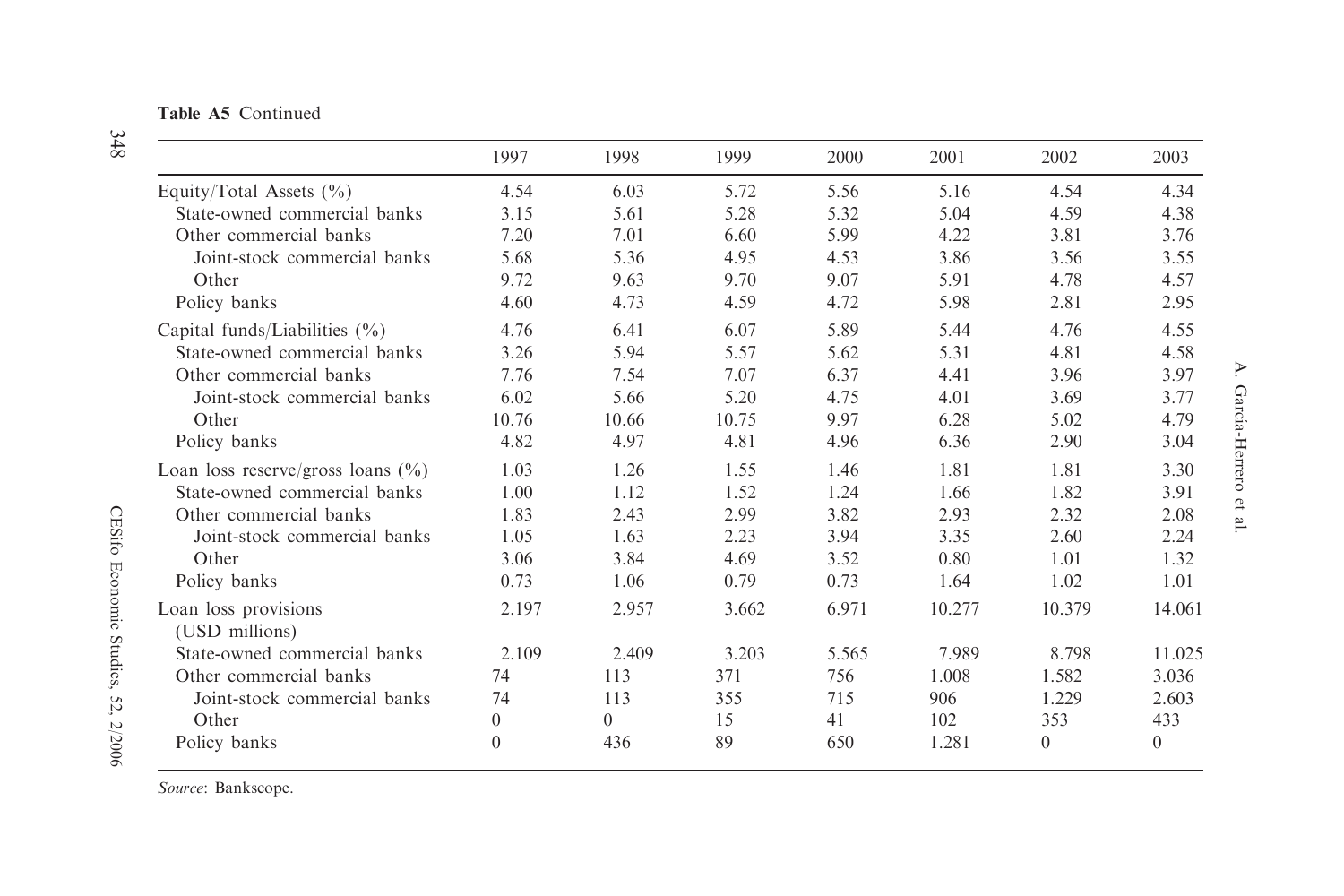| (As a percentage of total income and expenditure, respectively) |      |      |      |      |                          |                          |      |
|-----------------------------------------------------------------|------|------|------|------|--------------------------|--------------------------|------|
|                                                                 | 1997 | 1998 | 1999 | 2000 | 2001                     | 2002                     | 2003 |
| Interest income                                                 | 90.2 | 91.2 | 90.4 | 91.9 | 90.7                     | 87.0                     | 87.0 |
| State-owned commercial banks                                    | 96.4 | 96.7 | 95.1 | 95.3 | 93.9                     | 91.3                     | 91.2 |
| Other commercial banks                                          | 85.4 | 89.4 | 88.8 | 90.6 | 91.6                     | 93.0                     | 93.0 |
| Joint-stock commercial banks                                    | 81.9 | 86.8 | 89.0 | 90.4 | 91.7                     | 94.5                     | 94.7 |
| Other                                                           | 90.1 | 92.4 | 88.4 | 90.8 | 90.9                     | 87.6                     | 87.1 |
| Policy banks                                                    | 88.2 | 85.8 | 95.4 | 98.4 | 97.7                     | 97.5                     | 97.5 |
| Commission income                                               | 2.4  | 2.5  | 4.2  | 4.2  | 4.3                      | 5.0                      | 5.2  |
| State-owned commercial banks                                    | 2.5  | 2.8  | 3.6  | 4.2  | 4.7                      | 5.8                      | 6.1  |
| Other commercial banks                                          | 4.5  | 3.6  | 3.9  | 4.2  | 3.7                      | 3.9                      | 4.1  |
| Joint-stock commercial banks                                    | 2.5  | 1.9  | 2.5  | 3.1  | 4.1                      | 4.3                      | 4.5  |
| Other                                                           | 7.2  | 5.5  | 5.7  | 5.7  | 2.4                      | 2.5                      | 2.6  |
| Policy banks                                                    | 0.3  | 0.7  | 4.5  | 1.3  | 1.7                      | 2.4                      | 2.4  |
| Other income                                                    | 7.4  | 6.3  | 5.4  | 3.9  | 5.1                      | 8.0                      | 7.8  |
| State-owned commercial banks                                    | 1.1  | 0.5  | 1.3  | 0.6  | 1.4                      | 2.9                      | 2.7  |
| Other commercial banks                                          | 10.2 | 6.9  | 7.3  | 5.2  | 4.7                      | 3.1                      | 2.9  |
| Joint-stock commercial banks                                    | 15.7 | 11.2 | 8.4  | 6.4  | 4.2                      | 1.3                      | 0.8  |
| Other                                                           | 2.6  | 2.1  | 5.9  | 3.5  | 6.8                      | 9.9                      | 10.3 |
| Policy banks                                                    | 11.5 | 13.4 | 0.1  | 0.2  | 0.6                      | 0.0                      | 0.1  |
| Interest expenditure                                            | 75.9 | 70.8 | 65.7 | 63.4 | 54.3                     | 45.4                     | 42.0 |
| State-owned commercial banks                                    | 76.4 | 68.6 | 64.9 | 64.4 | 54.5                     | 46.0                     | 41.9 |
| Other commercial banks                                          | 70.7 | 68.5 | 61.8 | 59.4 | 54.3                     | 48.5                     | 47.5 |
| Joint-stock commercial banks                                    | 64.4 | 59.2 | 59.8 | 55.0 | 53.3                     | 47.8                     | 45.3 |
| Other                                                           | 79.8 | 78.8 | 64.0 | 65.3 | 58.6                     | 51.2                     | 55.3 |
| Policy banks                                                    | 92.2 | 91.2 | 89.3 | 81.1 | 70.0                     | 78.2                     | 73.9 |
| Personnel expenditure                                           | 0.9  | 1.1  | 1.7  | 3.0  | 4.1                      | 8.2                      | 8.6  |
| State-owned commercial banks                                    | 1.5  | 1.6  | 2.5  | 3.9  | 4.8                      | 10.4                     | 11.1 |
| Other commercial banks                                          | 0.1  | 0.2  | 0.7  | 0.9  | 3.8                      | 4.0                      | 4.6  |
| Joint stock commercial banks                                    | 0.2  | 0.4  | 0.7  | 1.6  | 4.7                      | 5.2                      | 5.9  |
| Other                                                           |      |      |      |      |                          | $\overline{\phantom{0}}$ |      |
| Policy banks                                                    |      |      |      |      | $\overline{\phantom{0}}$ | $\overline{\phantom{0}}$ |      |
| Other Expenditure <sup>a</sup>                                  | 23.2 | 28.2 | 32.6 | 33.6 | 41.5                     | 46.3                     | 49.4 |
| State-owned commercial banks                                    | 22.1 | 29.8 | 32.6 | 31.7 | 40.6                     | 43.6                     | 46.9 |
| Other commercial banks                                          | 29.1 | 31.3 | 37.5 | 39.7 | 41.9                     | 47.4                     | 47.9 |
| Joint-stock commercial banks                                    | 35.4 | 40.4 | 39.4 | 43.4 | 42.0                     | 47.1                     | 48.8 |
| Other                                                           | 20.2 | 21.2 | 36.0 | 34.7 | 41.4                     | 48.8                     | 44.7 |
| Policy banks                                                    | 7.8  | 8.8  | 10.6 | 18.7 | 29.7                     | 21.8                     | 26.1 |

Table A6 Income and expenditure structure of the banking sector

a Include personnel expenditures if it is not reported before.

Source: Bankscope.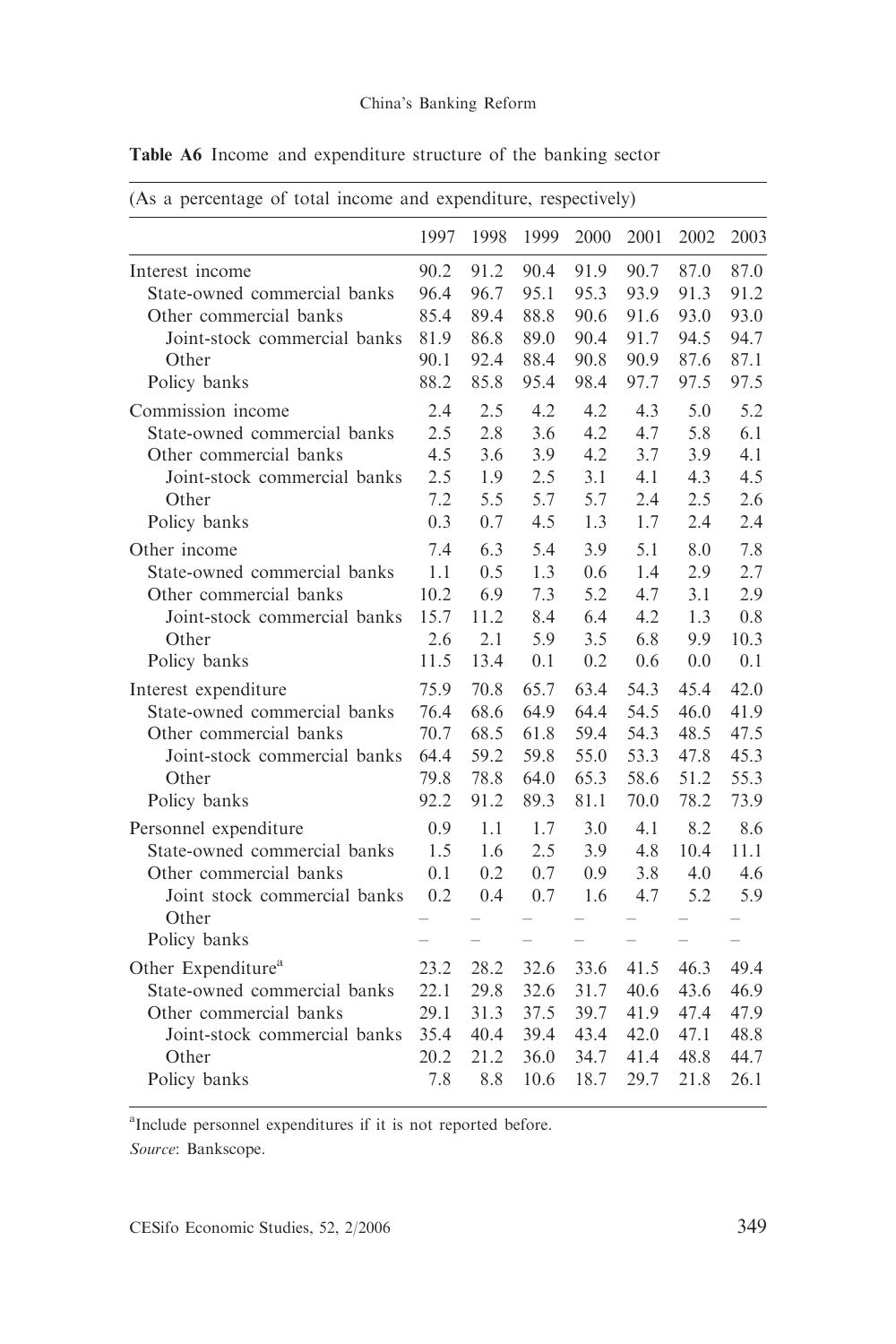|                                            | (Based on the Five-Category Classification) |      |      |      |      |
|--------------------------------------------|---------------------------------------------|------|------|------|------|
|                                            | 2000                                        | 2001 | 2002 | 2003 | 2004 |
| Agricultural Bank of China –               |                                             | 42.1 | 36.6 | 30.8 | 26.8 |
| Bank of China                              | 26.5                                        | 26.7 | 23.6 | 16.3 | 5.5  |
| China Construction Bank                    | 19.9                                        | 19.0 | 15.1 | 83   | 3.1  |
| Industrial and Commercial<br>Bank of China | 344                                         | 29.8 | 25.7 | 21.5 | 19.5 |

| <b>Table A7 NPL ratio in each SOCB</b> |  |  |  |
|----------------------------------------|--|--|--|
|----------------------------------------|--|--|--|

<sup>a</sup>Source: Bankscope.

| 1990<br>1996<br>1996        | 1. Liberalization of inter-bank lending rates<br>Pilot liberalization of inter-bank lending market and rates<br>Creation of unified inter-bank market<br>Abolish the upper limit of inter-bank lending rates |  |  |  |  |  |  |  |
|-----------------------------|--------------------------------------------------------------------------------------------------------------------------------------------------------------------------------------------------------------|--|--|--|--|--|--|--|
|                             | 2. Liberalization of bond market interest rates                                                                                                                                                              |  |  |  |  |  |  |  |
| 1996                        | Market-based issuance of government bonds on pilot markets<br>(stock markets)                                                                                                                                |  |  |  |  |  |  |  |
| 1997                        | Utilization of the inter-bank market to deal in inter-bank bond<br>repo transactions                                                                                                                         |  |  |  |  |  |  |  |
|                             | Liberalization of the bond repo interest rates                                                                                                                                                               |  |  |  |  |  |  |  |
| 1998                        | Market-based issuance of financial bonds by the policy banks                                                                                                                                                 |  |  |  |  |  |  |  |
| 1999                        | Market-based issuance of government bonds                                                                                                                                                                    |  |  |  |  |  |  |  |
|                             | 3. Market-based reform of lending and deposit rates                                                                                                                                                          |  |  |  |  |  |  |  |
| 3.1. Foreign currency rates |                                                                                                                                                                                                              |  |  |  |  |  |  |  |
| $3.1.1$ <i>Loans</i>        |                                                                                                                                                                                                              |  |  |  |  |  |  |  |
| 1996                        | Introduction of foreign currency business in the commercial<br>banks                                                                                                                                         |  |  |  |  |  |  |  |
| 2000                        | Liberalization of lending rates                                                                                                                                                                              |  |  |  |  |  |  |  |
| 3.1.2. Deposits             |                                                                                                                                                                                                              |  |  |  |  |  |  |  |
| 2000                        | Liberalization of over USD 3 million deposit rates                                                                                                                                                           |  |  |  |  |  |  |  |
| 2002                        | Liberalization of small deposit rates of residents in foreign                                                                                                                                                |  |  |  |  |  |  |  |
|                             | financial institutions                                                                                                                                                                                       |  |  |  |  |  |  |  |
| 2003                        | Liberalization of deposit rates in Pound, Franc, Swiss franc and<br>Canadian dollar                                                                                                                          |  |  |  |  |  |  |  |
| 2003                        | Lower limit of deposit rates removed                                                                                                                                                                         |  |  |  |  |  |  |  |
| 2004                        | Liberalization of small deposits rates with maturity above<br>1 year.                                                                                                                                        |  |  |  |  |  |  |  |

Table A8 Interest rate liberalization process

(Continued.)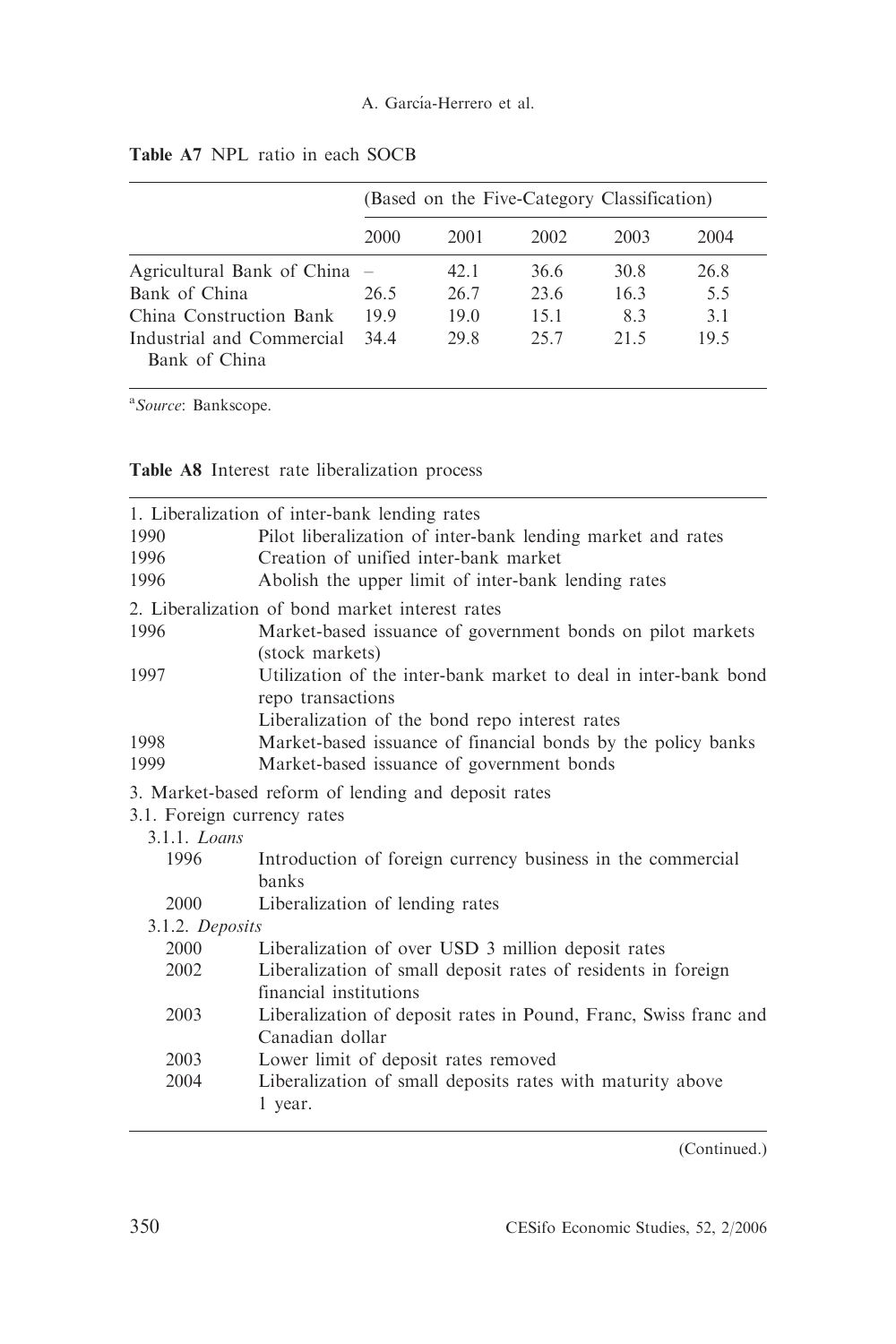|  | <b>Table A8 Continued</b> |
|--|---------------------------|
|  |                           |

| 3. 2. RMB rates   |                                                                                                                                    |
|-------------------|------------------------------------------------------------------------------------------------------------------------------------|
| 3. 2. 1. Loans    |                                                                                                                                    |
| 1987              | Surcharge until 20% on reference rates on loans (working<br>capital)                                                               |
| 1996              | The band changes to $\pm 10\%$ around reference rates                                                                              |
| 1998              | Increase of upper limit to $20\%$ (RCCs $50\%$ )                                                                                   |
| 1999              | Increase of upper limit to $30\%$ (RCCs and large enterprises<br>$10\%$ )                                                          |
| 2003              | Increase of upper limit to pilot RCCs to 100%                                                                                      |
| 2004              | Increase of upper limit to 70% and RCCs to 100%. Lower limit<br>remain at $90\%$                                                   |
| 2004              | Liberalization of upper limit of RMB lending rates (excluding<br>UCCs and RCCs, that increase until 130% above reference<br>rates) |
| 3. 2. 2. Deposits |                                                                                                                                    |
| 1999              | Negotiation on rates on over RMB 30 million deposits with<br>maturity above 5 years for insurance companies                        |
| 2002              | Same scheme for Social Security Fund                                                                                               |
| 2003              | Same scheme for China Postal Saving and Remittance Bureau                                                                          |
| 2004              | All kind deposit rates can adjust downward                                                                                         |

Source: PBC (2005).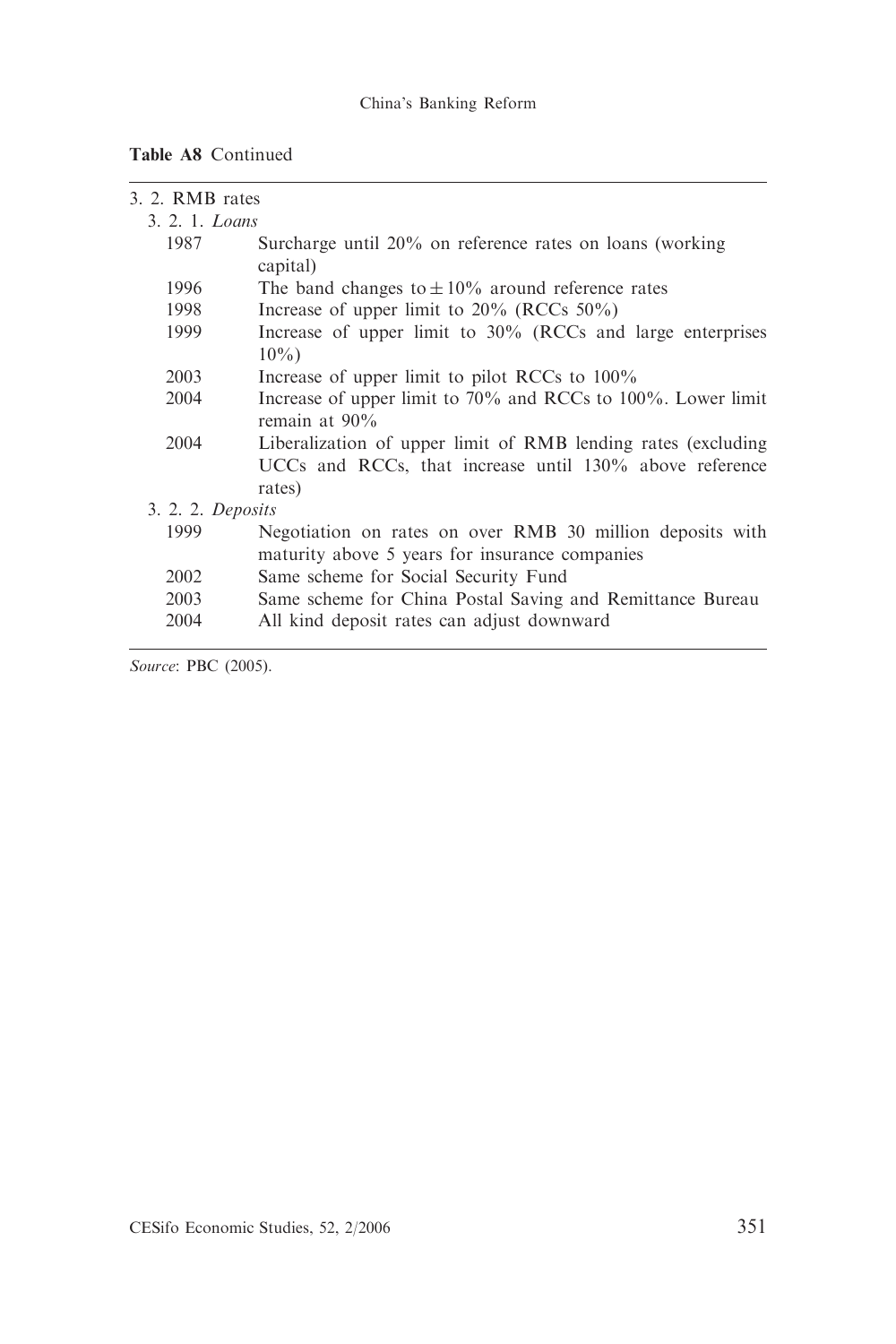| Chinese bank                       | Assets in | Share on assets<br>in $2003$<br>$2003$ (USD $\left(\% \right)$ of bank<br>in million) system assets) | Foreign bank                                     | Date of the<br>agreement<br>(or publication) $(\% )$ | <b>Stake</b><br>acquired | Observations                                                                                                    |
|------------------------------------|-----------|------------------------------------------------------------------------------------------------------|--------------------------------------------------|------------------------------------------------------|--------------------------|-----------------------------------------------------------------------------------------------------------------|
| China Everbright Bank              | 47.63     | 1.4                                                                                                  | Asian Development<br>Bank (ADB)                  | Oct 96                                               | 3.0                      |                                                                                                                 |
| Nanjing Commercial Bank            | 3.6       | 0.1                                                                                                  | International Finance<br>Corporation (IFC)       | Nov $01$                                             | 15.0                     | Acquisition of 15%<br>for USD 27 billion                                                                        |
| Bank of Shangai                    | 23.4      | 0.7                                                                                                  | Hong Kong and<br>Shanghai Banking<br>Corp (HSBC) | Dec 01                                               | 8.0                      | Acquisition of $8\%$ ,<br>HSBC, IFC and<br>other foreign<br>investors maintain<br>a share of $18\%$             |
| Shangai Pudong<br>Development Bank | 44.8      | 1.3                                                                                                  | Citigroup                                        | Aug $02$                                             | 4.6                      | Acquisition of $4.6\%$<br>for USD 67 billion.<br>Increase its<br>share to $5\%$ in<br>November 2003             |
| Xi'an Commercial Bank              | 3.1       | 0.1                                                                                                  | IFC and Royal Bank<br>of Canada (RBC)            | Sep $02$                                             | 24.9                     | IFC acquires 12.5%<br>and RBC buy a<br>$12.4\%$ stake. First<br>operation in the<br>north-east part of<br>China |

A. García-Herrero et al. A. Garcıa-Herrero et al. ´

352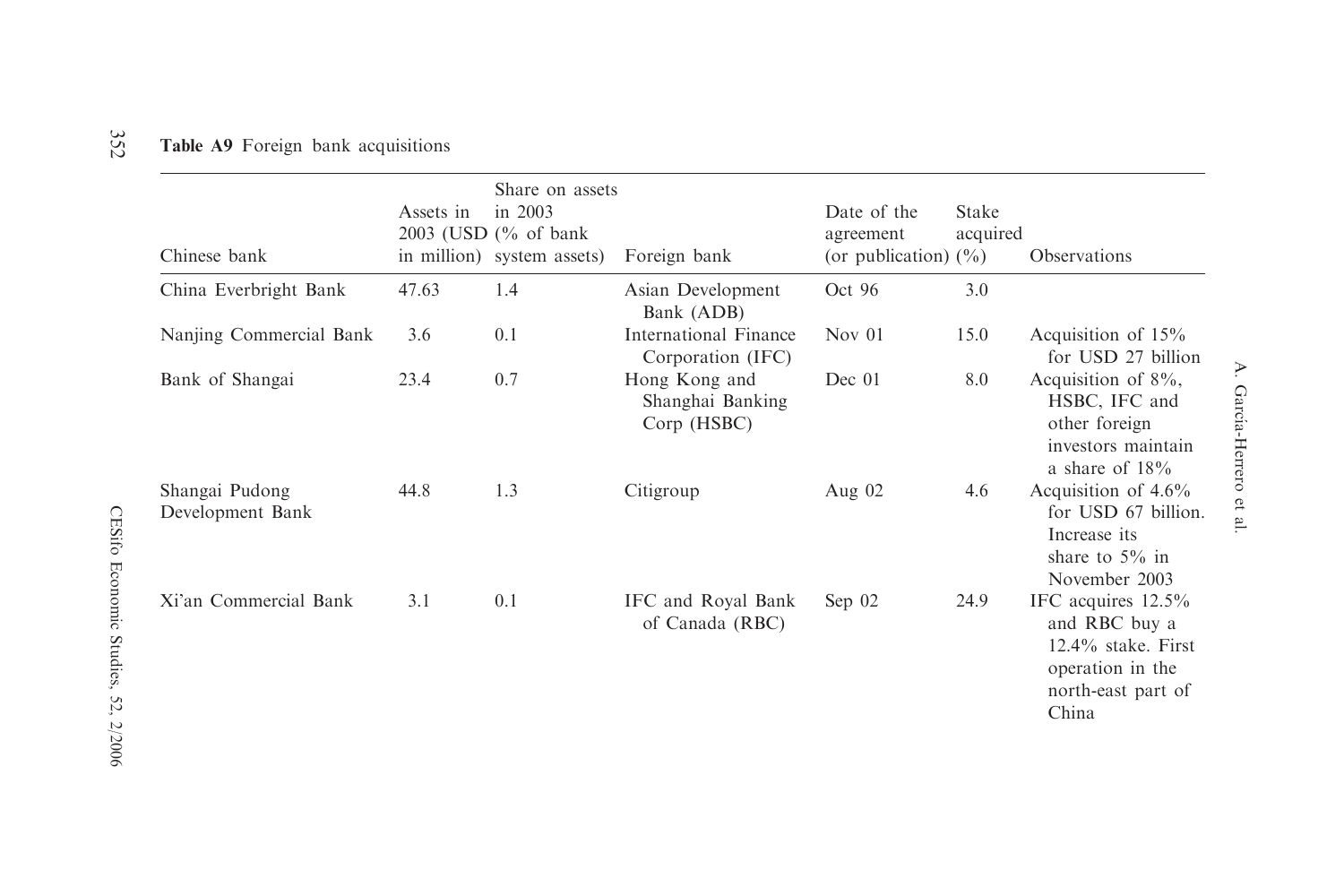| Nanchong Commercial Bank 1.5          |      | 0.4 | DEG, una filial<br>de KFW                                                               | Jan 03           | NA   | acquisition in<br>First<br>the<br>south-east of China                                                                                                   |
|---------------------------------------|------|-----|-----------------------------------------------------------------------------------------|------------------|------|---------------------------------------------------------------------------------------------------------------------------------------------------------|
| Qingdao International Bank            | 0.0  | 0.0 | Hana Bank                                                                               | Oct $03$         | 50.0 | Acquisition of 50%<br>stake in exchange<br>of USD 16.1<br>million. Foreign<br>bank as the major<br>shareholder                                          |
| China Minsheng Banking<br>Corporation | 43.6 | 1.3 | <b>IFC</b>                                                                              | Nov $03$         | 1.6  |                                                                                                                                                         |
| Fujian Industrial Bank<br>Co. Ltd     | 1.5  | 0.0 | Hang Seng Bank, IFC, Dec 03<br>The Government of<br>Singapore Investment<br>Corporation |                  | 25.0 |                                                                                                                                                         |
| Ping An Bank                          | 0.1  | NA  | HSBC, Ping An<br>of China                                                               | Mar $04$         | NA   | HSBC y Ping An<br>bought Fujian<br>Asian Bank and<br>founded Ping An<br>Bank. It is planned<br>to convert it into a<br>Urban Commercial<br>Bank by 2007 |
| Shenzen Development Bank 22.9         |      | 0.7 | Newbridge Asia<br>AIV III, LP                                                           | May 04<br>May 04 | 18.0 |                                                                                                                                                         |

(Continued.)

China's Banking Reform

China's Banking Reform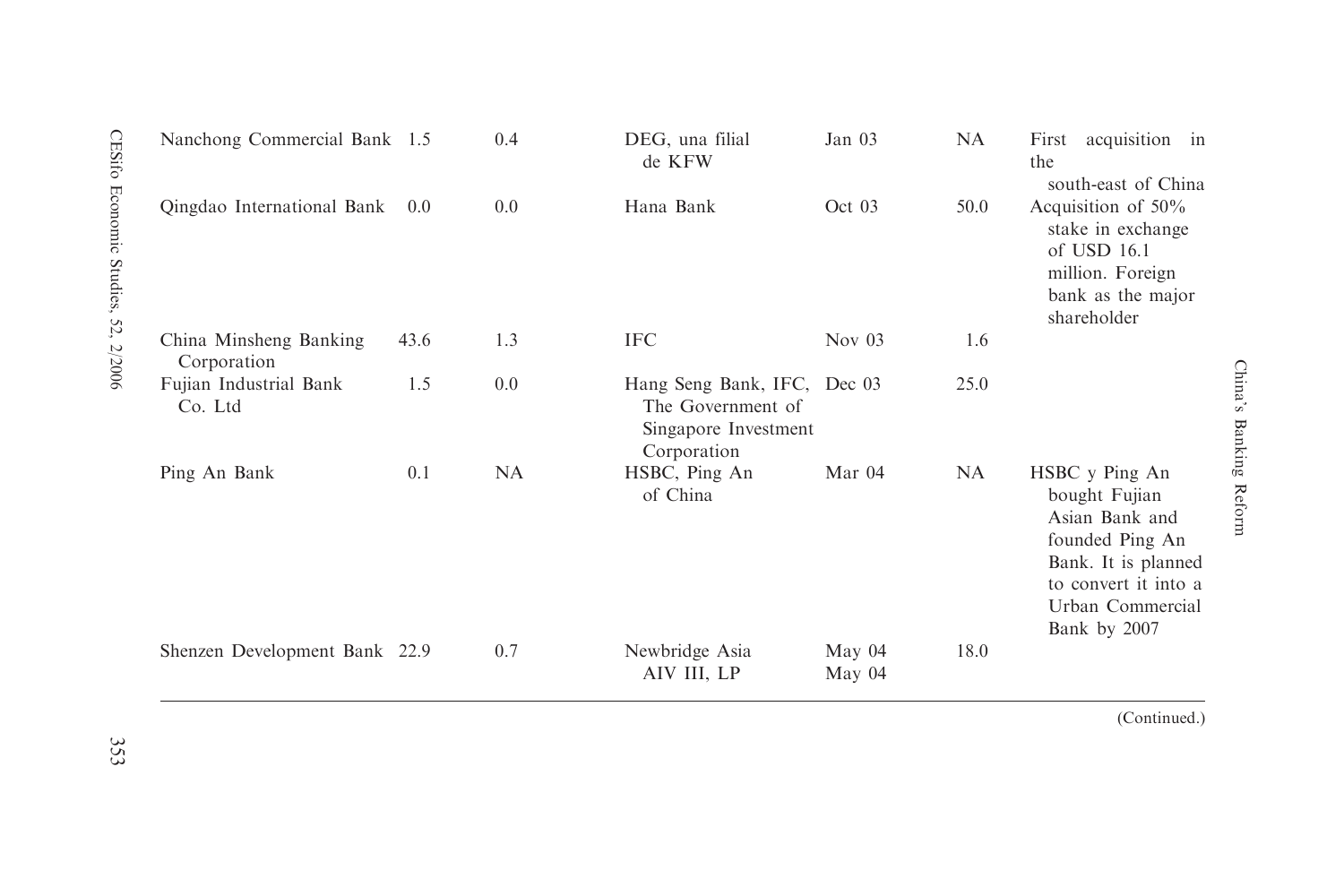Table A9 Continued

| Chinese bank               | Assets in | Share on assets<br>in $2003$<br>2003 (USD (% of bank<br>in million) system assets) | Foreign bank                                                 | Date of the<br>agreement<br>(or publication) $(\% )$ | <b>Stake</b><br>acquired | Observations                                                                                                                                      |
|----------------------------|-----------|------------------------------------------------------------------------------------|--------------------------------------------------------------|------------------------------------------------------|--------------------------|---------------------------------------------------------------------------------------------------------------------------------------------------|
| Bank of Communications     | 114.8     | 3.4                                                                                | <b>HSBC</b>                                                  | Aug 04                                               | 20.0                     | Strategic investor.<br>HSBC will pay<br>USD 1.7 billion<br>for a stake of $20\%$                                                                  |
| Industrial Bank            | 31.4      | 0.9                                                                                | Hang Seng Bank<br>(HSBC), Government<br>of Singapore and IFC | Mar 04                                               | 25.0                     | Hang Seng Bank<br>acquires $15.98\%$ ,<br>Government of<br>Singapore $5\%$ and<br>IFC through<br>Tetrad Investment<br>Pte Ltd. and<br>IFC $4\%$ . |
| Jinan City Commercial Bank | 2.4       | 0.1                                                                                | Commonwealth Bank<br>of Australia                            | Nov $04$                                             | 11.0                     |                                                                                                                                                   |
| Bohai Bank                 | NA        | NA                                                                                 | <b>Standard Chartered</b>                                    | Nov $04$                                             | 20.0                     |                                                                                                                                                   |
| China Construction Bank    | 429.3     | 13.4                                                                               | Bank of America                                              | Jun 05                                               | 9.0                      | Acquisition of $9\%$<br>for USD 2.5<br>billion. The new<br>owner will get a<br>seat on the CCB<br>Board                                           |

NA: not available.

Source: own calculations from Financial Times, Bankscope, He and Fan (2004) and CBRC.

CESifo Economic Studies, 52, 2/2006

CESifo Economic Studies, 52, 2/2006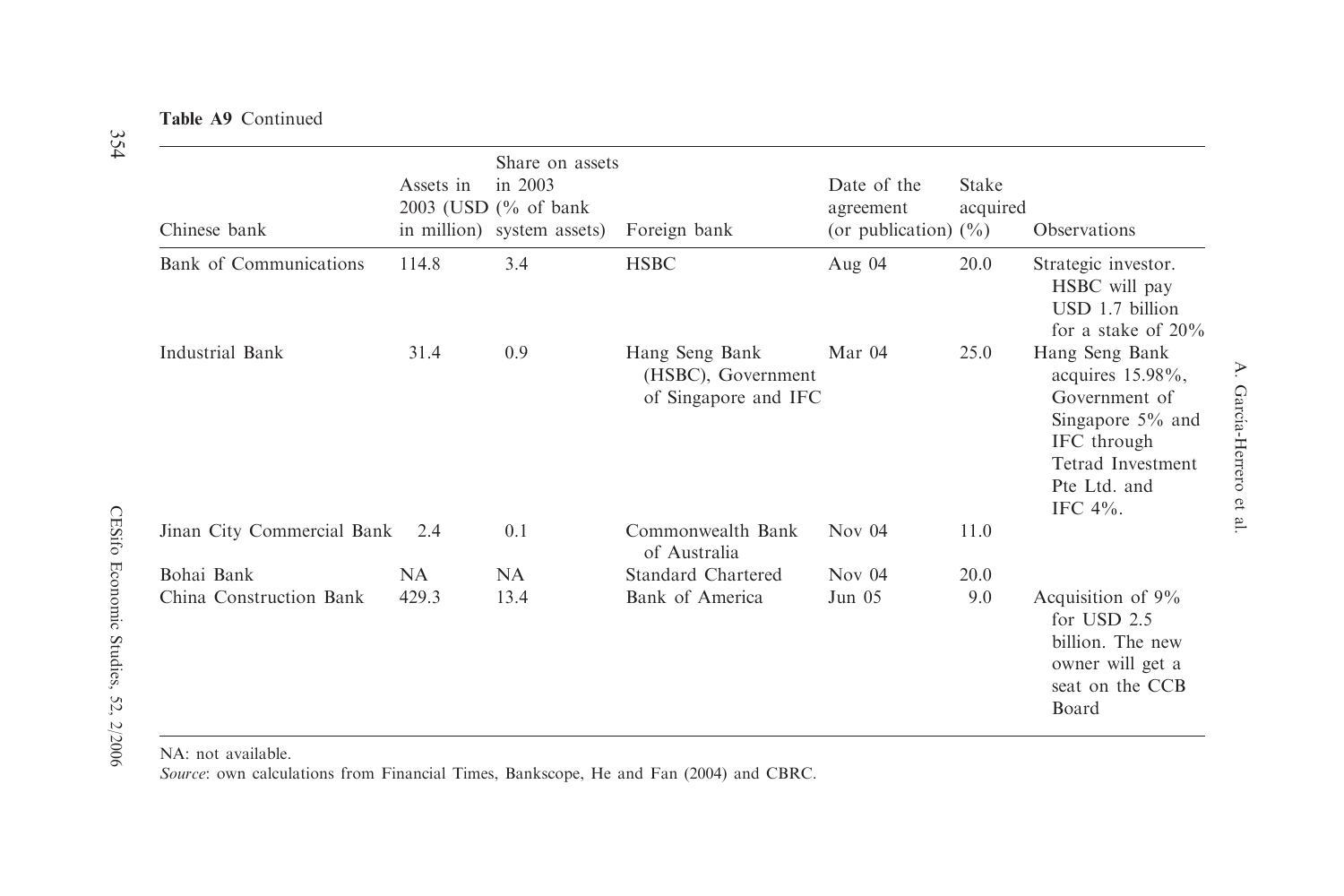|  |  |  | <b>Table A10</b> Current situation on Financial Openness |  |
|--|--|--|----------------------------------------------------------|--|
|  |  |  |                                                          |  |

| Area                                             | Type     | Description                                                                                                                                                                                          |
|--------------------------------------------------|----------|------------------------------------------------------------------------------------------------------------------------------------------------------------------------------------------------------|
| Direct Investment and real<br>state transactions | Inflows  | No restrictions for non-residents (and also for profits repatriation and investment<br>liquidation) beyond the regional and sectoral limits                                                          |
|                                                  | Outflows | Requires the authorization of the SAFE, except some kind projects pre-authorized by<br>the State Council                                                                                             |
| Stocks and bonds                                 | Inflows  | Non-residents can purchase B shares (nominated in RMB) but the QFII can buy<br>A shares (for residents) with limitations                                                                             |
|                                                  | Outflows | Only authorized resident financial institutions by the SAFE can purchase shares<br>abroad                                                                                                            |
|                                                  |          | Issuance abroad or in foreign currency requires an administrative approbation                                                                                                                        |
| Money market instruments                         | Inflows  | Not allowed, neither purchases or issuances                                                                                                                                                          |
|                                                  | Outflows | Only resident financial institutions authorized by the SAFE can purchase money<br>market instruments abroad                                                                                          |
|                                                  |          | Issuance abroad or in foreign currency requires an administrative approbation                                                                                                                        |
| Credit operations                                | Inflows  | In general, only for financial institutions, authorized enterprises and foreign-funded<br>enterprises can borrow. Nonetheless, financing under 3 months of maturity is not<br>subject to limitations |
|                                                  | Outflows | Only financial institutions with the SAFE approval. The advance repayment<br>of the loans in foreign currency is allowed, albeit wih limitations                                                     |
| Other financial instruments                      | Inflows  | Not allowed or allowed with strong requirements                                                                                                                                                      |
|                                                  | Outflows | Either purchases or issuance are subject to prior approbation                                                                                                                                        |
| Deposits operations                              | Inflows  | No restrictions                                                                                                                                                                                      |
|                                                  | Outflows | Requires the approbation of the SAFE                                                                                                                                                                 |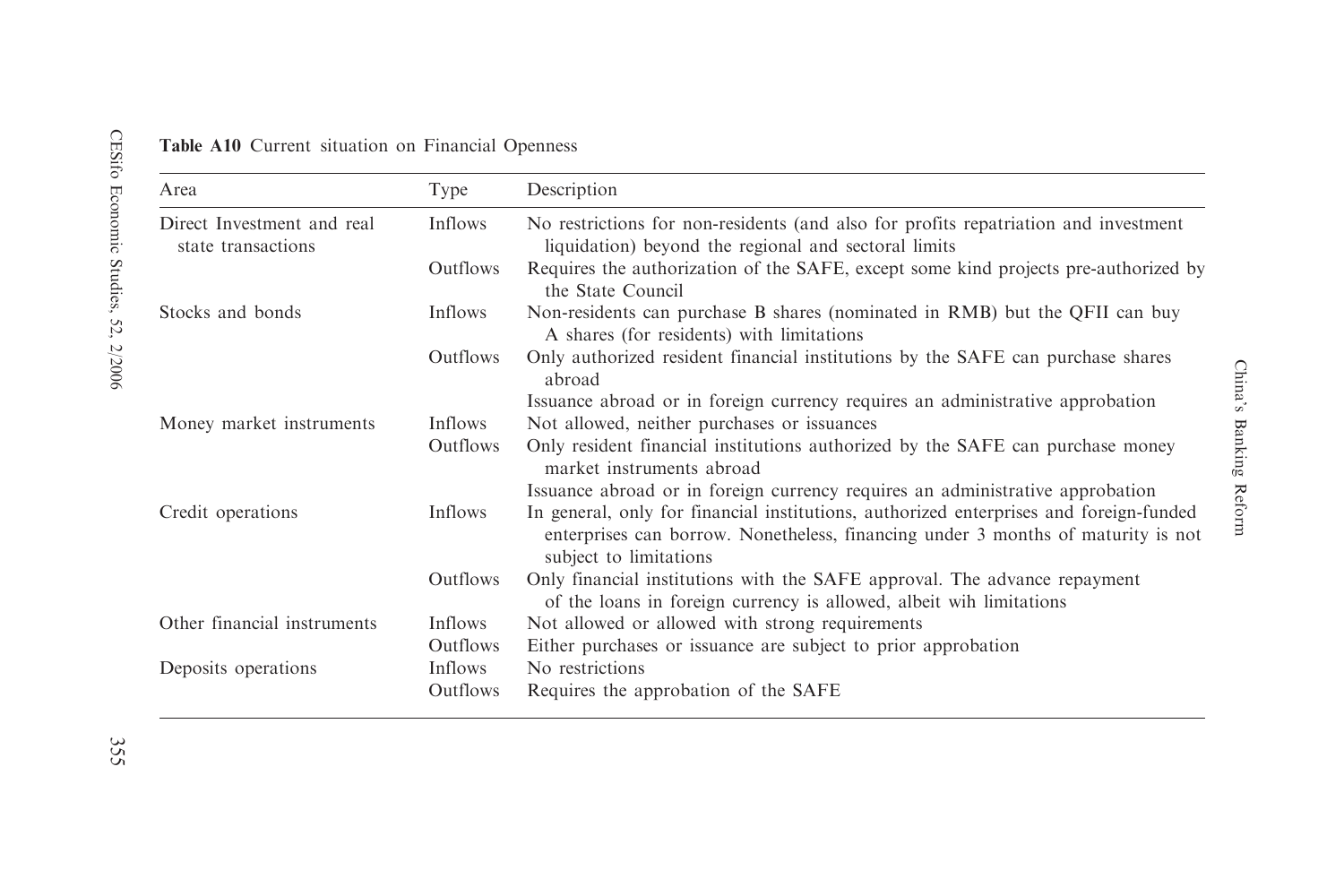| Date | Objective                                                   | Area of reform                  | Description                                                                                                                                                                                                            |
|------|-------------------------------------------------------------|---------------------------------|------------------------------------------------------------------------------------------------------------------------------------------------------------------------------------------------------------------------|
| 2004 | Limit RMB convertibility                                    | Capital inflows                 | Limited convertibility of RMB for foreign banks FDI can only<br>be converted to RMB upon proof of domestic payment                                                                                                     |
| 2004 | Portfolio Investment                                        | Capital outflows                | The national Security Fund and domestic insurance firms were<br>approved to invest part of this portfolios                                                                                                             |
| 2004 | QFII                                                        | Capital inflows                 | Soften the remaining restrictions                                                                                                                                                                                      |
| 2002 | QFII                                                        | Capital inflows                 | Qualified foreign institutional investors may invest in A shares<br>(for residents, in RMB) with some restrictions (maximum of<br>investment, maximum share in a single company, size of the<br>investor among others) |
| 2001 | <b>FDI</b>                                                  | Capital outflows                | Pre-authorized investment overseas in strategic projects that<br>entail importing materials of China or foreign aid projects                                                                                           |
| 2001 | Credit operations                                           | Capital outflows                | Lifting restriction on advance repayments of loans in foreign<br>currency                                                                                                                                              |
| 2001 | Stock market                                                | Capital outflows                | Domestic investors are allowed to invest in B shares<br>(for non-residents) with foreign deposits                                                                                                                      |
| 1998 | Bond market                                                 | Capital outflows                | Partial authorization to issue bond in foreign currency                                                                                                                                                                |
| 1997 | Announcement of financial<br>account liberalization by 2000 | Capital inflows<br>and outflows |                                                                                                                                                                                                                        |

Table A11 Steps in financial account liberalization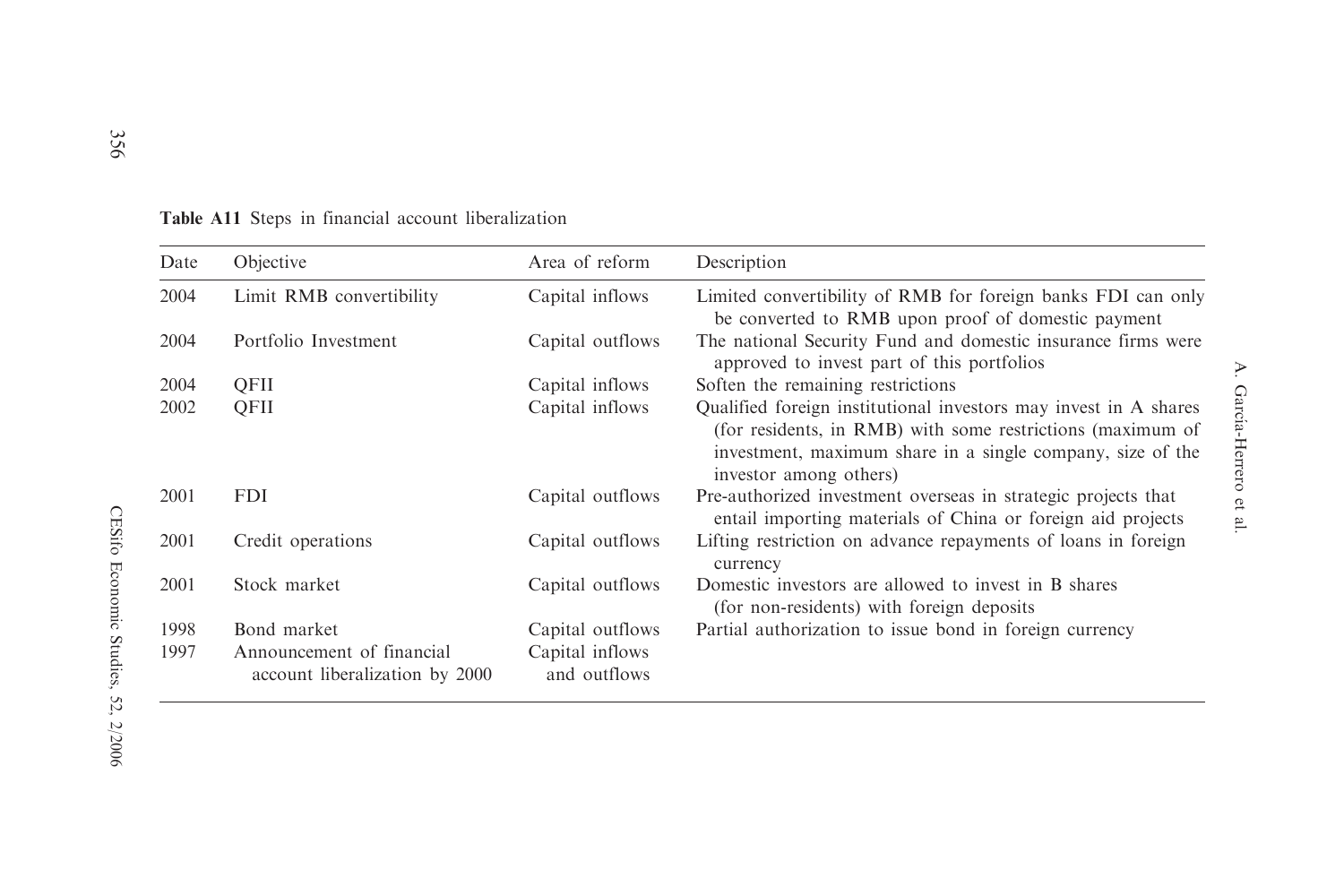| <b>SOCB</b>                             | Actual<br>figures  | Recapitalization<br>needs <sup>a</sup> |
|-----------------------------------------|--------------------|----------------------------------------|
| Industrial and Commercial Bank of China |                    |                                        |
| <b>NPL</b>                              | $86.05^{b}$        | $63.45^{\circ}$                        |
| NPL/loans                               | 19.47%             |                                        |
| Provisions                              | 12                 | $0.38^{d}$                             |
| Provisions/NPL                          | 13.95%             |                                        |
| Equity                                  | $29.95^e$          | 10.89                                  |
| Equity/assets                           | $4.40\%$           |                                        |
| Total                                   | 74.72              |                                        |
| <b>Agricultural Bank of China</b>       |                    |                                        |
| <b>NPL</b>                              | 79.81 <sup>b</sup> | $63.02^{\circ}$                        |
| NPL/loans                               | 26.82%             |                                        |
| Provisions                              | $\overline{4}$     | $4.33^{d}$                             |
| Provisions/NPL                          | $4.80\%$           |                                        |
| Equity                                  | 16.66              | 8.27                                   |
| Equity/Assets                           | $4.01\%$           |                                        |
| Total                                   |                    | 75.62                                  |

Table A12 Estimated government cost of recapitalization of ICB and ABC

Author's own calculations

<sup>a</sup>Recapitalization needs are calculated as the difference between the actual levels of NPLs, provisions and equity and the necessary levels to achieve the objective values for the three ratios (NPL/loans, provisions/NPL and equity/assets) established by the CBRC for BoC and CCB at 2005 (4, 70 and 6%, respectively).

<sup>b</sup>NPLs are obtained from the bank's ratio NPL/loans published by CBRC at 2004 and bank's total loans at end-2003 considering a loans' estimated growth rate of 10% in 2004. <sup>c</sup>We assume that the AMCs recover the same amount of NPLs as now (7.2% in cash value). In this setting, the amount recovered by AMCs reduces the cost of recapitalization for the Chinese government.

<sup>d</sup>We assume that the banks modify their NPLs before their provisions, so the necessary level of provisions is calculated over the objective NPLs.

e It includes the government's capital injection of USD 15 billion in 2005.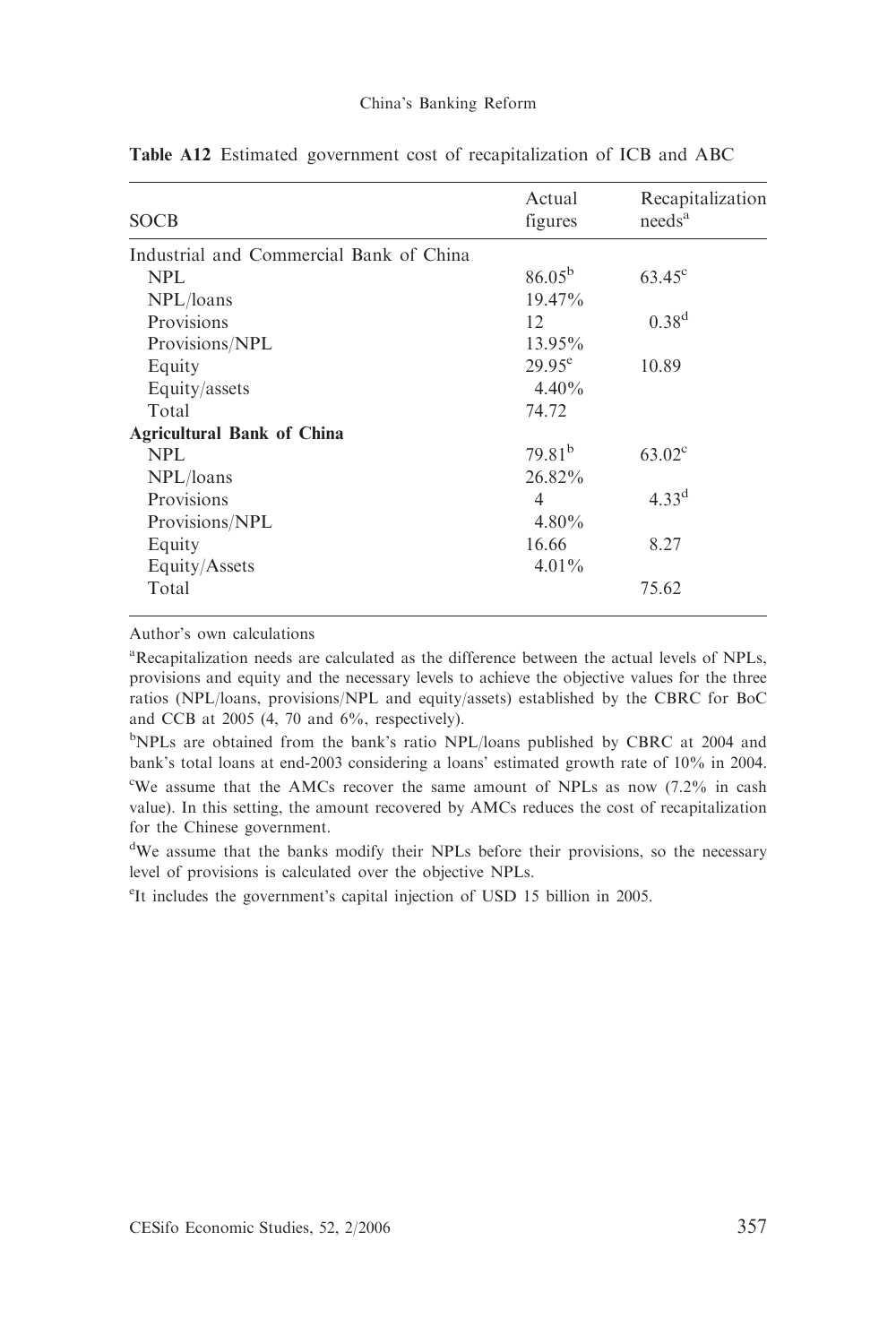| <b>JSCB</b>                         | NPL <sup>a</sup> | Provisons <sup>b</sup> | Equity <sup>c</sup> | Total         |
|-------------------------------------|------------------|------------------------|---------------------|---------------|
| Bank of Communications <sup>d</sup> | 5.71             | 0.47                   | 1.97                | 8.15(2.15)    |
| CITIC Industrial Bank               | 1.27             | 0.53                   | 1.01                | 2.81          |
| China Everbright Bank               | 1.60             | $-0.72$                | 1.25                | 2.14          |
| China Merchants Bank                | $-0.32$          | $-0.10$                | 1.55                | 1.14          |
| China Minsheng Bank                 | $-0.66$          | 0.26                   | 1.44                | 1.05          |
| Hua Xia Bank                        | 0.04             | 0.00                   | 1.70                | 1.74          |
| Shanghai Pudong Development         | $-0.46$          | $-0.18$                | 1.23                | 0.59          |
| Bank                                |                  |                        |                     |               |
| Shenzhen Development Bank           | 0.76             | $-0.11$                | 0.77                | 1.42          |
| Industrial Bank                     | $-0.29$          | 0.26                   | 1.04                | 1.01          |
| Guangdong Development Bank          | 3.54             | 0.28                   | 1.48                | 5.30          |
| Total                               |                  |                        |                     | 25.33 (19.33) |

Table A13 Estimated recapitalization needs for JSCBs

Author's own calculations

<sup>a</sup>Recapitalization needs are calculated as the difference between the actual level of NPLs and the necessary level to achieve the objective value of 4% for the ratio NPL/loans established by the CBRC for BoC and CCB at 2005.

<sup>b</sup>Recapitalization needs are calculated as the difference between the actual level of provisions and the necessary level to achieve the objective value of 70% for the ratio provisions/NPL established by the CBRC for BoC and CCB at 2005. We assume that the banks modify their NPLs before their provisions so the necessary level of provisions is calculated over the objective NPLs.

<sup>c</sup>Recapitalization needs are calculated as the difference between the actual level of equity and the necessary level to achieve the objective value of  $6\%$  for the ratio equity/assets established by the CBRC for BoC and CCB at 2005.

d This bank has sold USD 6 billion to an AMC in 2004. The calculations have been done without taking into account this fact, so if we substract the USD 6 billion, recapitalization needs for Bank of Communications and total JSCBs are the values in brackets (2.15 and 19.33 USD billion, respectively).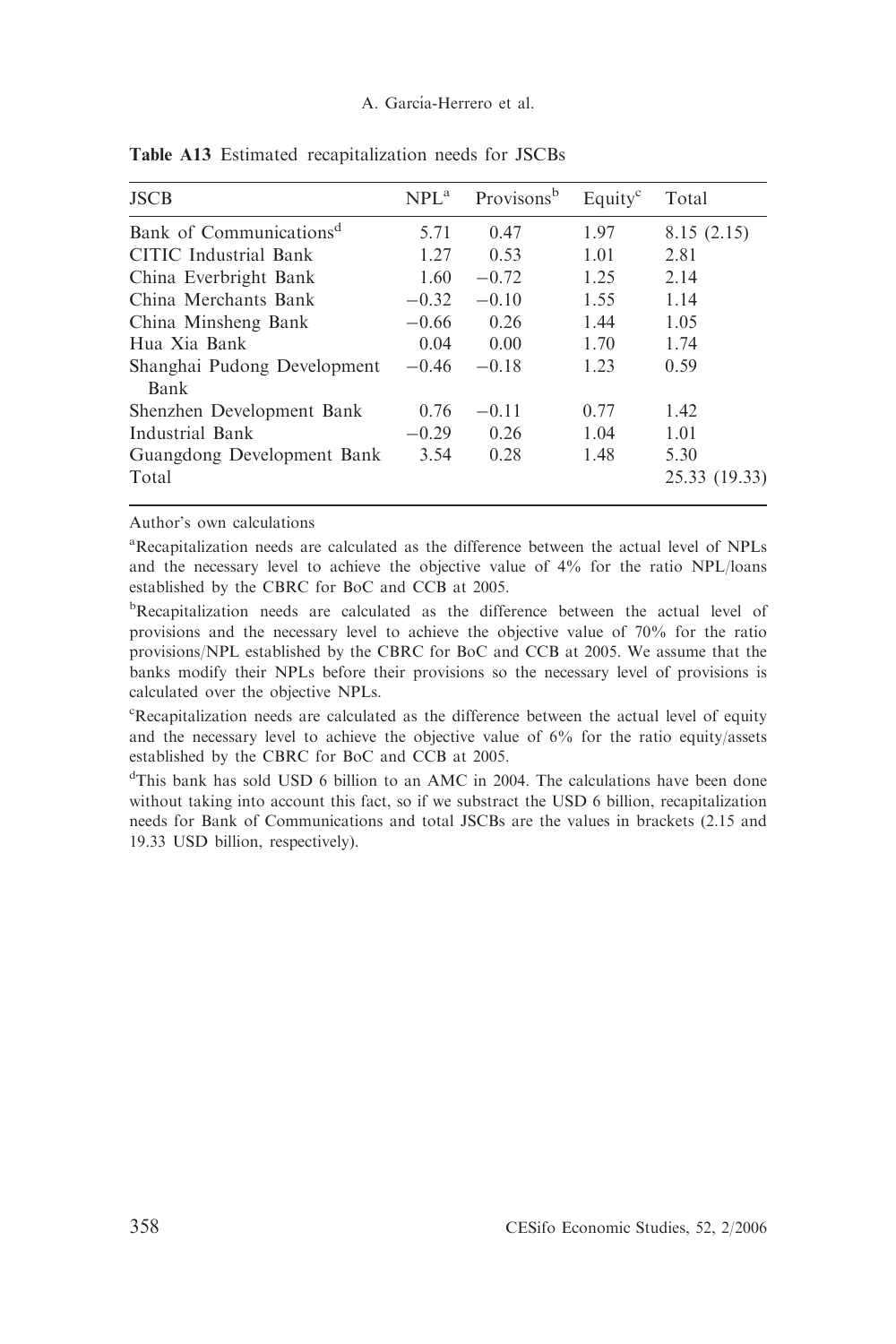

Figure A3 Contribution to the ROE growth rate

CESifo Economic Studies, 52, 2/2006 359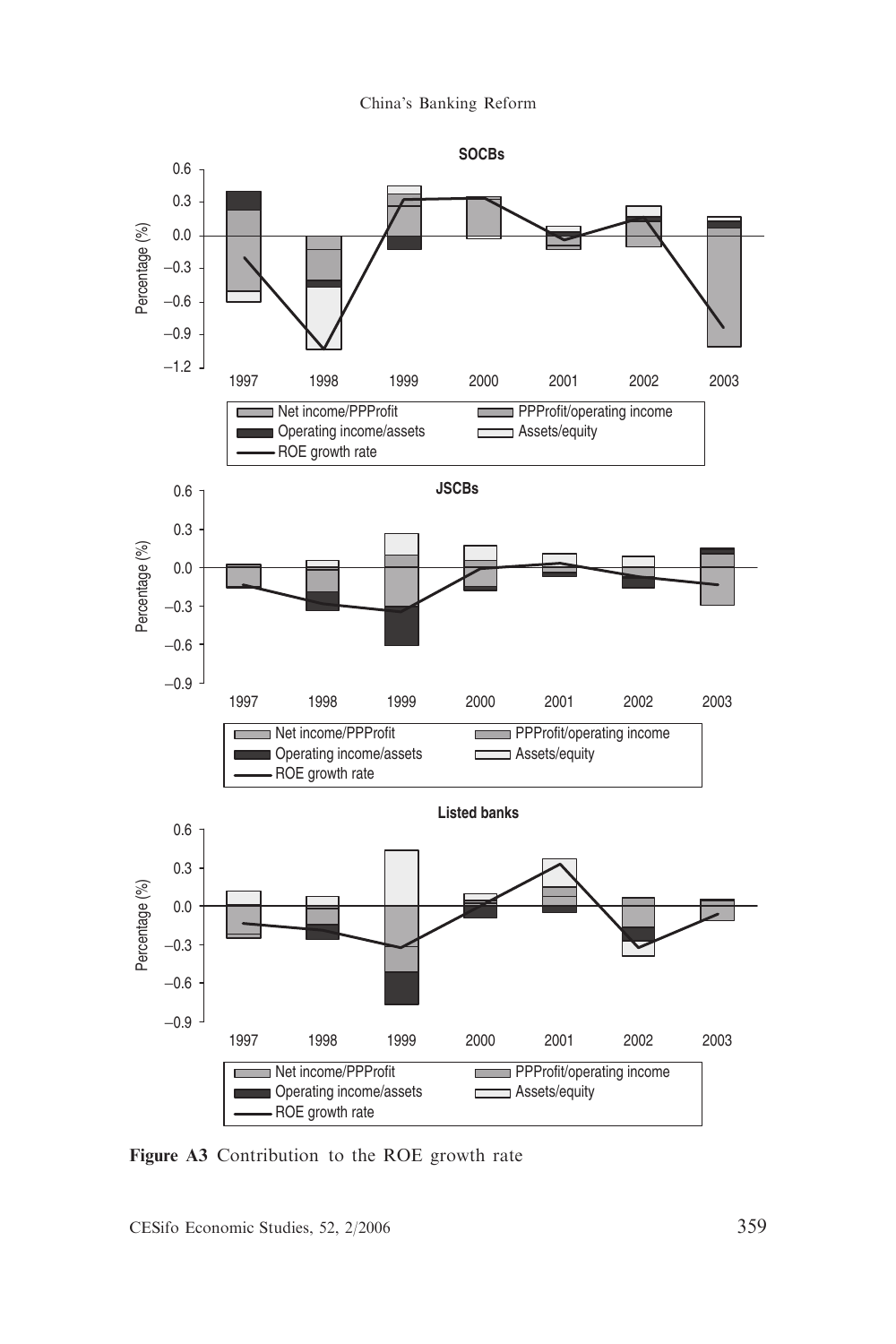# Appendix 2. Institutional setting of the Chinese banking system $^{25}$

Until 1979, China had a monobank financial system, as other centrally planned economies. The PBC was the only bank and, therefore, in charge of a large number of issues, such as the conduct of monetary policy, exchange policy, foreign reserve management, deposit-taking, commercial lending activities and the financing of development projects. The introduction of a two-tier banking system in 1979 was the first milestone in the modernization of the Chinese financial system.

Today, China's banking sector counts with two regulatory institutions, the central bank (PBC) and the CBRC, both ultimately overseen by the State Council (the cabinet) and the rest of the financial system (Figure A2-1).

The PBC is currently in charge of the monetary policy and the liquidity of the financial system. It aims at promoting economic growth and price stability. The PBC manages the interest rate bands for loans and deposits, since the interest rates are not fully liberalized yet, the reserve requirements and other instruments affecting banks' liquidity. The PBC also monitors and regulates the credit expansion of a large share of the banking system.

The CBRC was established in April 2003 to take over the regulatory and supervisory functions of the banking sector so that the PBC could concentrate on monetary policy matters. Its objectives include protecting consumers and depositors, maintaining the stability in the banking system, enhancing banks' competitiveness, encouraging competition, educating the public on the role of finance and eradicating financial crime. To this end, it focuses on the strength of financial institutions, capital adequacy issues, and the restructuring of the banking sector.

There is also a number of **non-bank financial** institutions in the Chinese banking system. The main ones are the TICs, created in the 1980s to support the development of the private sector and to provide financing outside the credit quotas imposed to commercial banks. Some TICs act as the investment instrument of local or provincial governments. Some others are intermediaries of international funds (through bond issues or syndicated medium and long-term loans) to finance local companies and infrastructure and construction projects. Other important non-bank financial institutions are AMCs, established in 1999 to receive the NPLs from the SOCBs and recover them through different asset resolution techniques. Securities companies have played an important role in the

Drawn from García Herrero and Santabárbara (2004).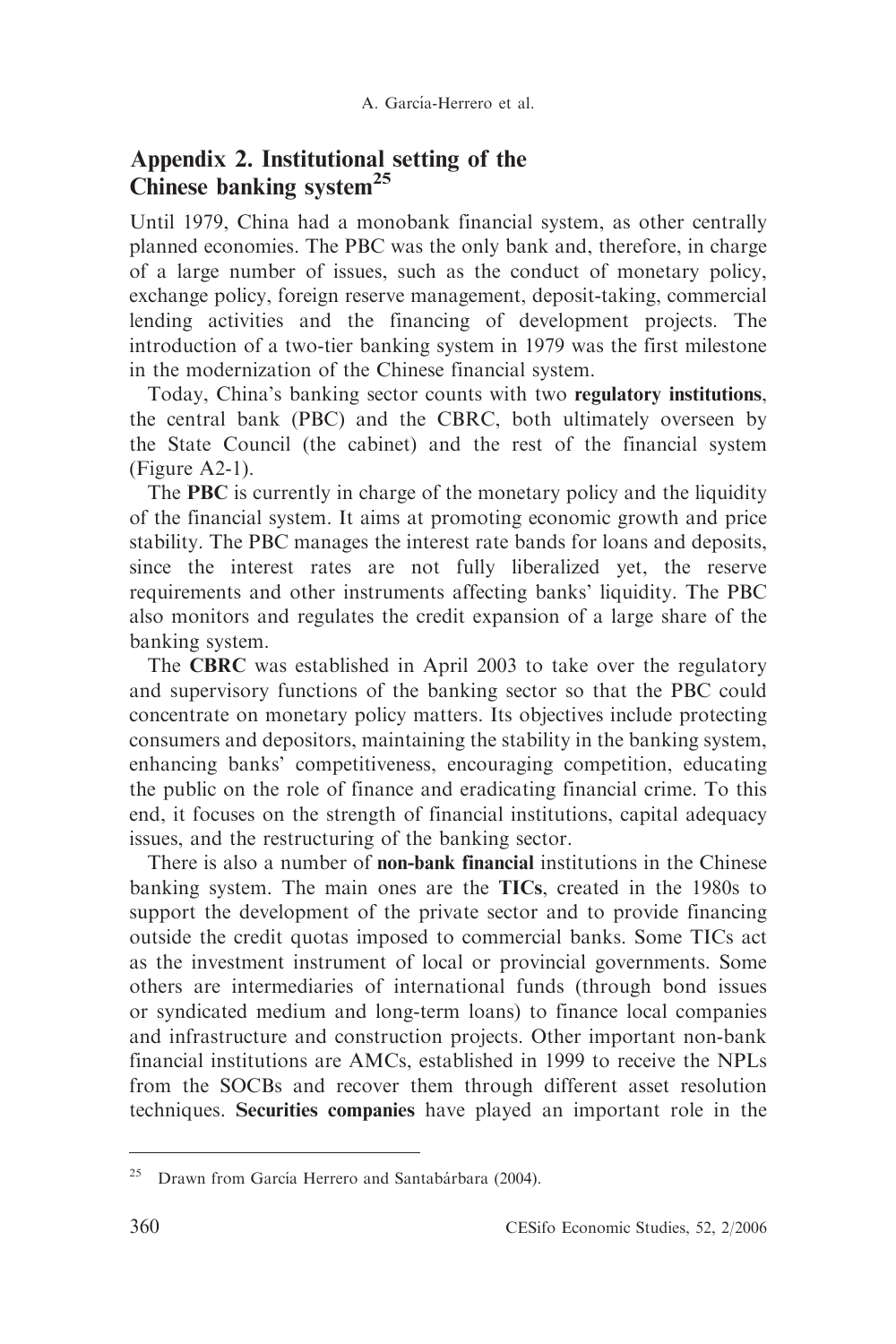#### China's Banking Reform

#### **Regulatory institutions**



Figure A2-1 Structure of the Chinese financial system

development of the stock exchanges since the 1990s. Their ownership has become more diversified with an increasing participation of the private sector. Insurance companies, in turn, are basically in State hands although most of the newly created companies are joint-stock ones and have shifted their focus from market share to economic return. Since China's WTO entry, foreign companies have expressed great interest in the Chinese insurance sector.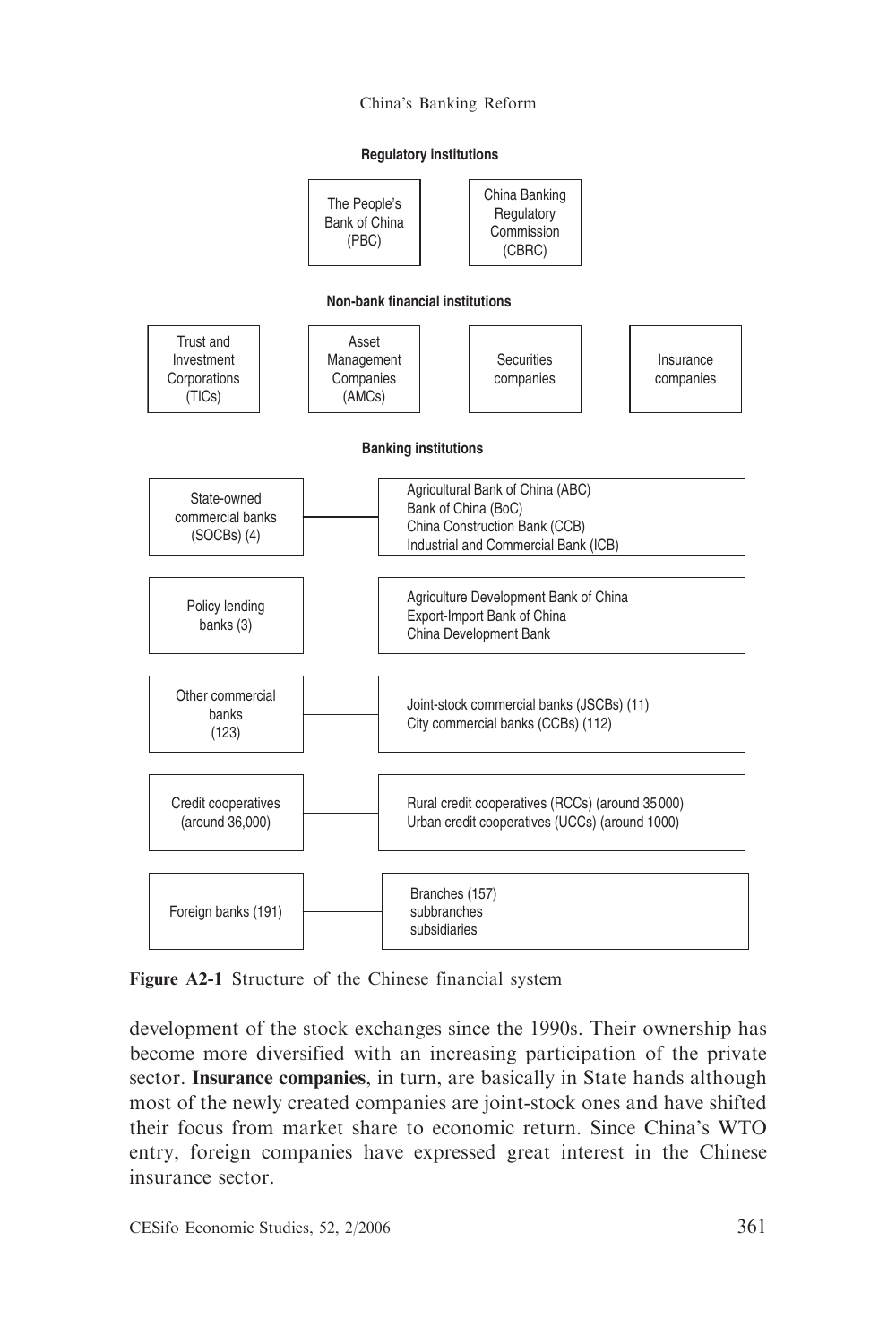The core of the Chinese financial system, the banking system, includes four large SOCBs, three policy lending banks and a large number of other commercial banks, credit cooperatives and financial institutions. Among the commercial banks, there are eleven JSCBs, which were initially created to provide specialized product niches but now offer a full range of financial services. At the local level, there are more than 110 CCBs, 1000 UCCs, and 35 000 RCCs providing basic banking services.

The four SOCBs,<sup>26</sup> the ABC, the BoC, the CCB and the ICB, were established in the 1980s. They were assigned sector policy objectives, previously in the hands of the PBC with the monobank system. In 1994, with the creation of the policy-lending banks, their responsibilities were restricted to commercial purposes (Karacadag 2003). Although their assets have fallen in the last two decades (from 72 percent of the total assets in the banking system in 1994 to 55 percent at the end of 2004), they are still very large. In fact, they are among the biggest banks in the world, with total assets in above USD 2000 billion and an extensive branch network (with a total of 42 000 offices) and over 700 000 employees at the end of 2002.

Three policy-lending banks were created in 1994 to carry out the development policies previously assigned to the SOCBs and hold about 10 percent of the total bank assets. These are the Agricultural Development Bank, the China Development Bank and the Export-Import Bank of China. Their main objectives are agricultural development, national infrastructure and foreign trade, respectively, with special attention to the poorer, western and central regions. Policy-lending banks fund themselves through central bank loans, government deposits and the issuance of government-guaranteed deposits held by commercial banks. They also lend extensively to the government. Even more than in the case of SOCBs, profitability is only a residual objective for their managers.

There are a number of other commercial banks in the Chinese banking system, with a diverse ownership structure and geographical scope. Part of them has been used as an experiment for the liberalization process of the financial system and others are specialized in some market niches. There are two main groups: JSCBs and CCBs:

JSBCs are partially owned by local governments and SOEs, and sometimes by the private sector. There are currently eleven banks—five of

<sup>&</sup>lt;sup>26</sup> In the process of establishing a two-tier banking system, the government in 1979 first removed the monopolistic position of the PBC by establishing the ABC, the BoC and the CCB. The ABC objective was to foster rural banking business and to take the supervisory authority of a network of rural credit cooperatives that had been providing small-scale rural banking. The BoC was assigned foreign currency transactions, while the CCB focused on the construction sector. The government completed a two-tier banking system by removing commercial banking activities from the PBC and transferring them to the ICB, the fourth specialized bank, established in 1984.